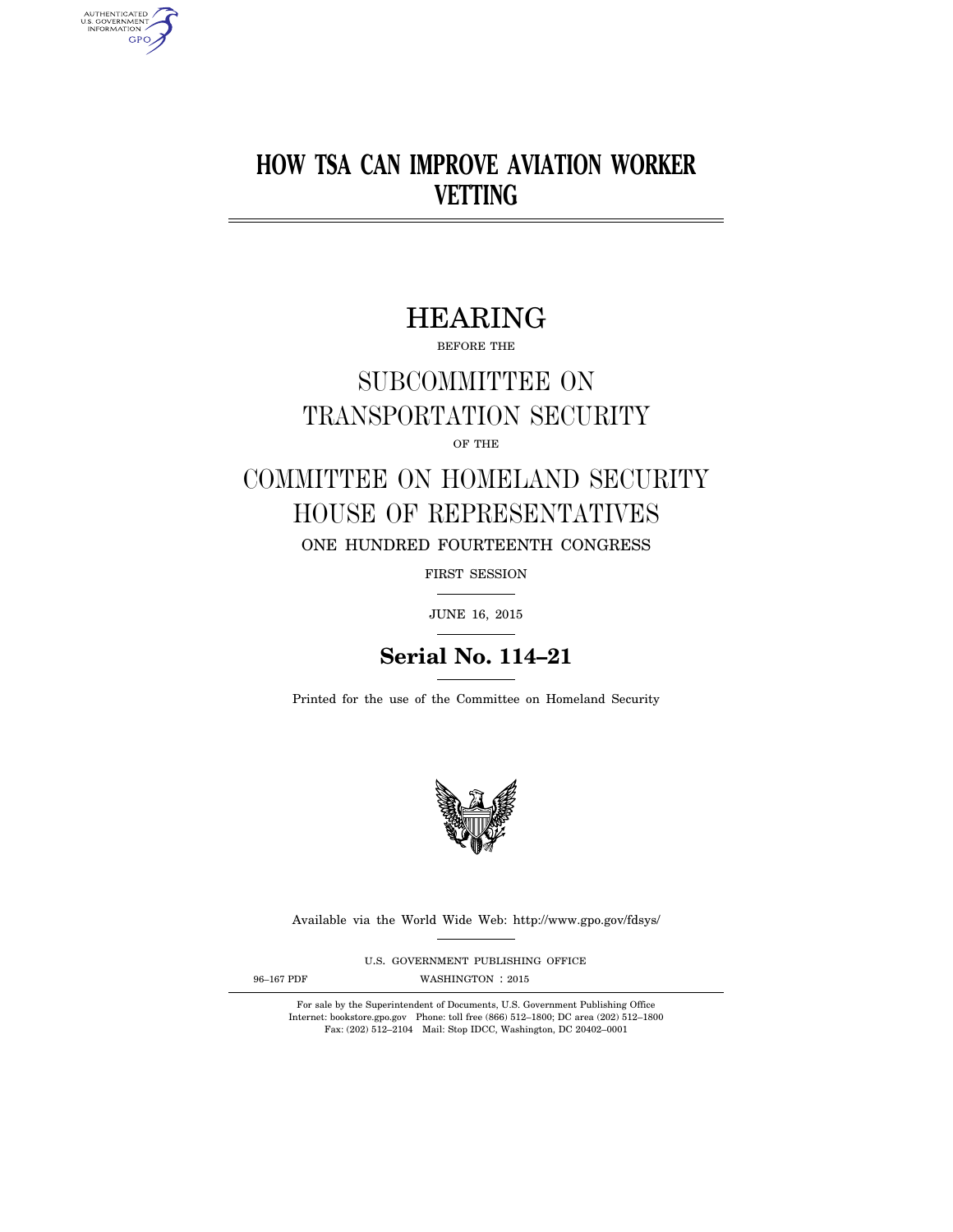## COMMITTEE ON HOMELAND SECURITY

MICHAEL T. MCCAUL, Texas, *Chairman* 

LAMAR SMITH, Texas PETER T. KING, New York MIKE ROGERS, Alabama CANDICE S. MILLER, Michigan, *Vice Chair*  JEFF DUNCAN, South Carolina TOM MARINO, Pennsylvania LOU BARLETTA, Pennsylvania SCOTT PERRY, Pennsylvania CURT CLAWSON, Florida JOHN KATKO, New York WILL HURD, Texas EARL L. ''BUDDY'' CARTER, Georgia MARK WALKER, North Carolina BARRY LOUDERMILK, Georgia MARTHA MCSALLY, Arizona JOHN RATCLIFFE, Texas DANIEL M. DONOVAN, JR., New York

BENNIE G. THOMPSON, Mississippi LORETTA SANCHEZ, California SHEILA JACKSON LEE, Texas JAMES R. LANGEVIN, Rhode Island BRIAN HIGGINS, New York CEDRIC L. RICHMOND, Louisiana WILLIAM R. KEATING, Massachusetts DONALD M. PAYNE, JR., New Jersey FILEMON VELA, Texas BONNIE WATSON COLEMAN, New Jersey KATHLEEN M. RICE, New York NORMA J. TORRES, California

BRENDAN P. SHIELDS, *Staff Director*  JOAN V. O'HARA, *General Counsel*  MICHAEL S. TWINCHEK, *Chief Clerk*  I. LANIER AVANT, *Minority Staff Director* 

### SUBCOMMITTEE ON TRANSPORTATION SECURITY

JOHN KATKO, New York, *Chairman* 

MIKE ROGERS, Alabama EARL L. ''BUDDY'' CARTER, Georgia MARK WALKER, North Carolina JOHN RATCLIFFE, Texas MICHAEL T. MCCAUL, Texas *(ex officio)*  KATHLEEN M. RICE, New York WILLIAM R. KEATING, Massachusetts DONALD M. PAYNE, JR., New Jersey BENNIE G. THOMPSON, Mississippi *(ex officio)* 

KRISTA P. HARVEY, *Subcommittee Staff Director*  DENNIS TERRY, *Subcommittee Clerk*  VACANCY, *Minority Subcommittee Staff Director*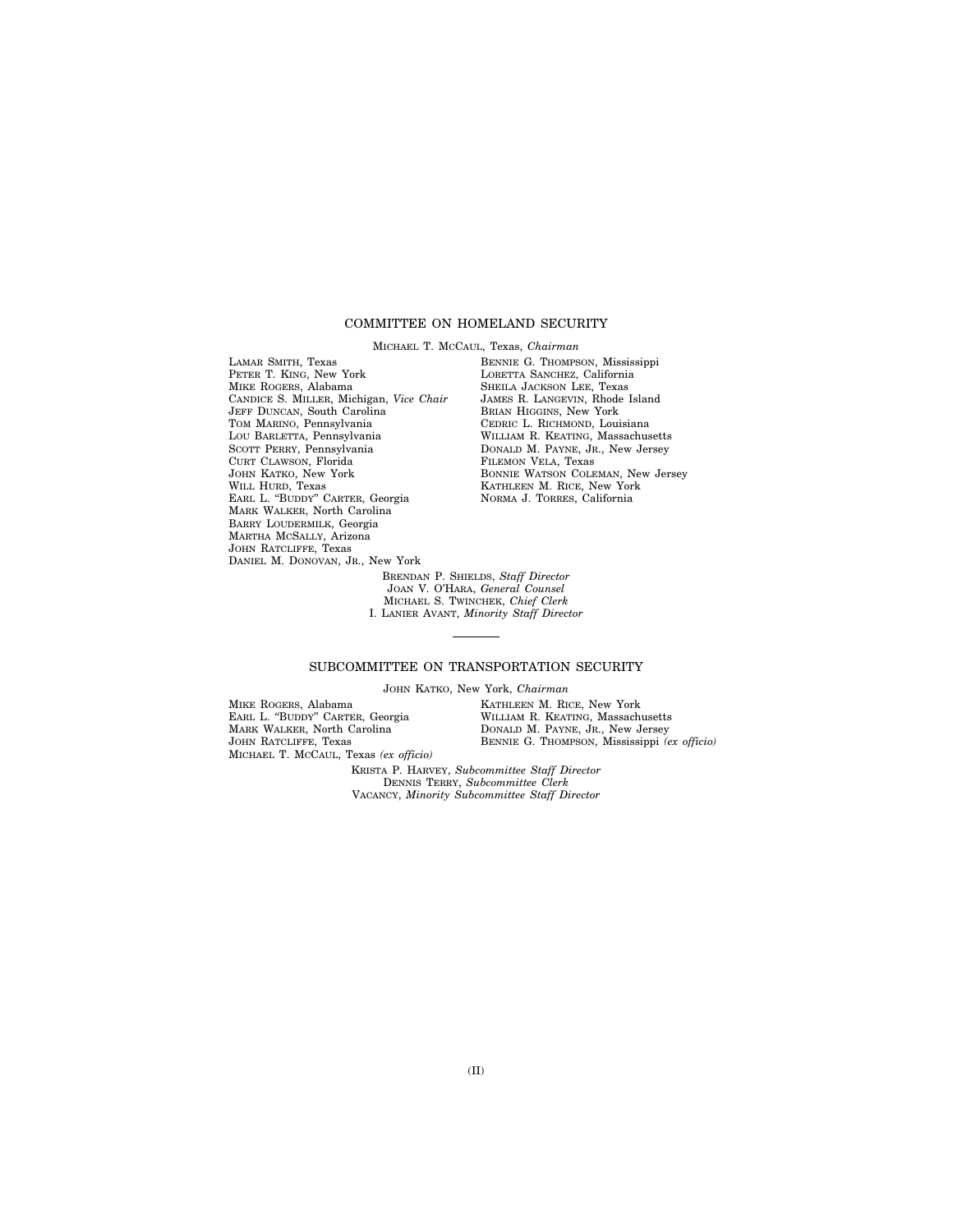## C O N T E N T S

## **STATEMENTS**

| The Honorable John Katko, a Representative in Congress From the State<br>of New York, and Chairman, Subcommittee on Transportation Security:<br>The Honorable Kathleen M. Rice, a Representative in Congress From the<br>State of New York, and Ranking Member, Subcommittee on Transportation | 1<br>З<br>3   |
|------------------------------------------------------------------------------------------------------------------------------------------------------------------------------------------------------------------------------------------------------------------------------------------------|---------------|
| WITNESSES                                                                                                                                                                                                                                                                                      |               |
| Mr. John Roth, Inspector General, U.S. Department of Homeland Security:<br>Ms. Stacey Fitzmaurice, Deputy Assistant Administrator, Office of Intel-                                                                                                                                            | $\frac{5}{7}$ |
| ligence and Analysis, Transportation Security Administration, U.S. Depart-<br>Ms. Jennifer A. Grover, Director, Transportation Security and Coast Guard<br>Issues, Homeland Security and Justice Team, U.S. Government Account-                                                                | 10            |
| ability Office:                                                                                                                                                                                                                                                                                | 12<br>13      |

Page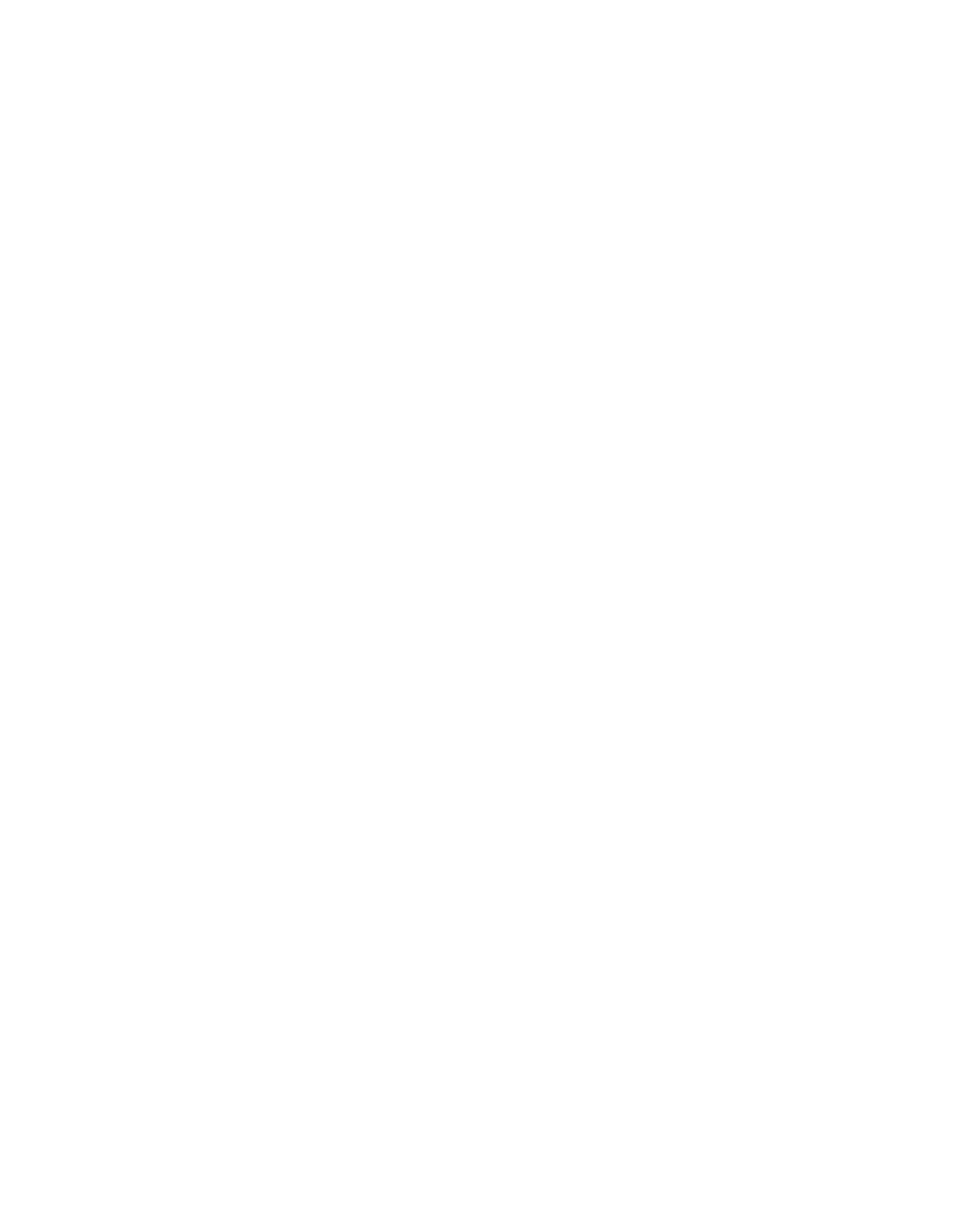## **HOW TSA CAN IMPROVE AVIATION WORKER VETTING**

### **Tuesday, June 16, 2015**

U.S. HOUSE OF REPRESENTATIVES, SUBCOMMITTEE ON TRANSPORTATION SECURITY, COMMITTEE ON HOMELAND SECURITY, *Washington, DC.* 

The subcommittee met, pursuant to call, at 10:06 a.m., in Room 311, Cannon House Office Building, Hon. John Katko [Chairman of the subcommittee] presiding.

Present: Representatives Katko, Rogers, Carter, Ratcliffe, McCaul, Rice, Keating, and Payne.

Mr. KATKO. The Homeland Security Subcommittee on Transportation Security will come to order.

The subcommittee is meeting today to hear testimony on improving aviation worker vetting by TSA. I now recognize myself for an opening statement.

I would like to welcome everyone to today's hearing on how TSA can improve aviation worker vetting. Since the start of the Congress, my subcommittee has actively engaged and examined a number of alarming aspects relating to TSA's operations, policies, and procedures. Through hearings, oversight inquiries, and legislation, we have been working to get to the bottom of these issues and raise awareness of the urgent need to fix them. Recent revelations that the TSA cleared for employment individuals with potential ties to terrorism demonstrate the dire need for improved, streamlined procedures at TSA. The findings released by the Department of Homeland Security inspector general over the last few weeks are, indeed, alarming.

In May, the inspector general released a report that found that TSA did not have the appropriate controls in place to ensure that screening equipment has necessary maintenance work performed. A few weeks ago, news outlets reported test results showing that screeners failed to detect prohibited threat items 96 percent of the time. Just last week, we learned that 73 airport employees with potential ties to terrorism were issued credentials which allowed them to get access to secure areas of airports. These more recent findings come out on the heels of revelations earlier this year of security breaches by employees at major U.S. airports involving a Nation-wide gun-smuggling ring and an employee of the FAA bypassing security and flying with a loaded firearm using his SIDA badge.

More recently, we learned of a drug trafficking ring operating out of the airport in Oakland, California. All of these findings individ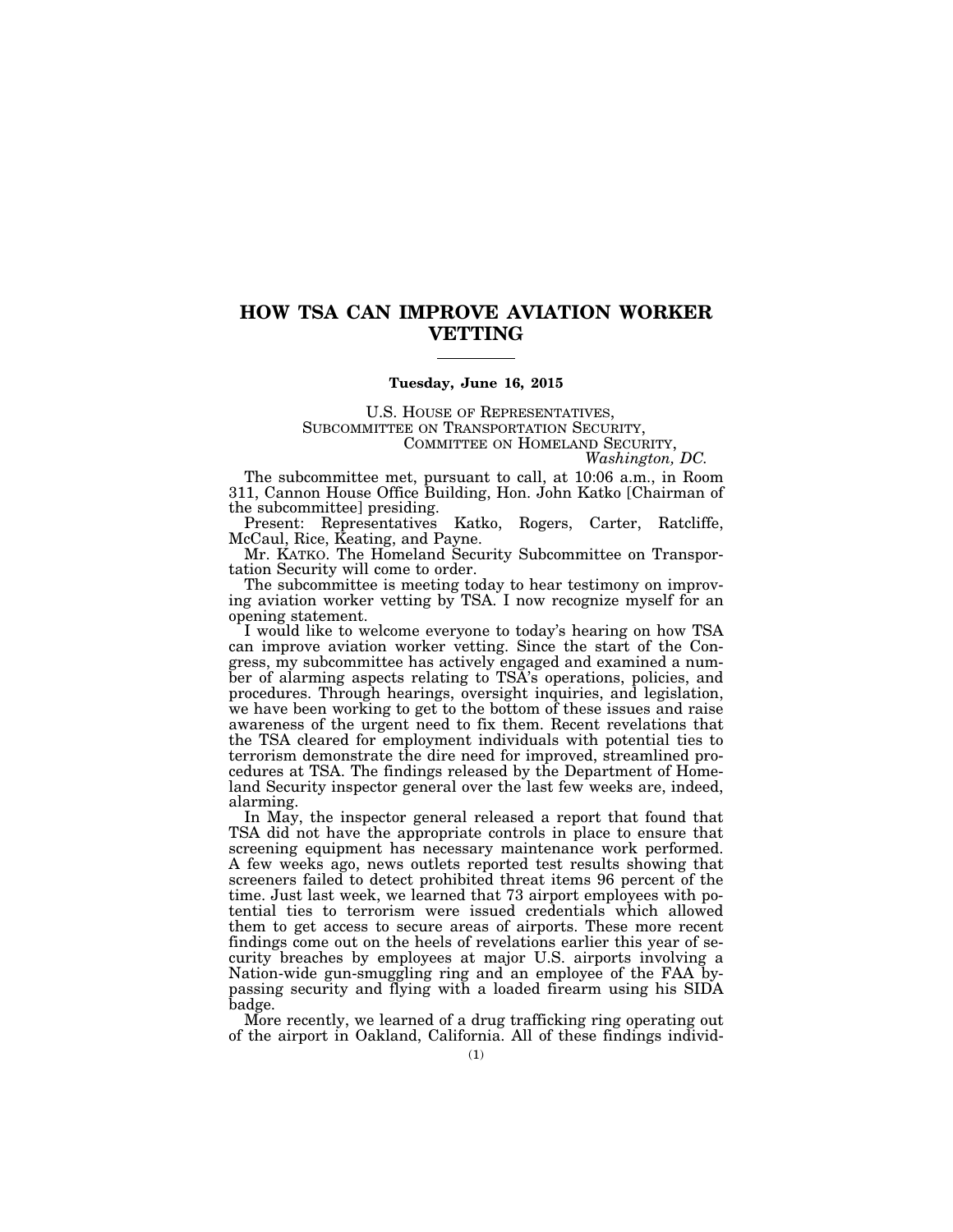ually are concerning. In the aggregate, well, they just shake the public's confidence and only further demonstrate the need for steady leadership at TSA to work through the many issues that plague this agency.

This committee will continue to lead efforts to close security loopholes and ensure the continuing safety and security of our Nation's aviation system. The purpose of today's hearing is to thoroughly examine the identified security gaps highlighted in the most recent IG report about aviation worker vetting and find ways to improve the vetting process to ensure that these vulnerabilities are addressed and the American people can feel safe and secure when traveling.

Aviation workers are supposed to be thoroughly vetted due to their continuing access to sensitive areas of airports and the fact that they hold a position of trust within the transportation system. However, as the IG report has found so clearly, there are significant shortfalls in the vetting policies for aviation workers. For example, the IG found that TSA does not have access to all the data it may need to thoroughly check an aviation worker's potential ties to terrorism. However, what is even more alarming is that a memo was sent to the TSA administrator last year noting the need for additional information. TSA has still yet to resolve this gap a year later. The report also found that airports do not match the expiration date of an employee's credentials to the expiration of their legal work authorization in the United States.

Again, while TSA stated they are working to resolve these issues by the end of the calendar year, it raises serious concerns that this gap exists in the first place. Therefore, I have sponsored H.R. 2750, the Improved Security Vetting for Aviation Workers Act of 2015, which I introduced last week along with Chairman McCaul and Ranking Member Rice and Congressman Payne, to close these security gaps and ensure the safety and security of the transportation networks. The reality is in this post-9/11 world that the terrorist threat is metastasizing. We, as a Nation, must remain responsive to any holes in the security of our transportation systems and ensure that the protocols keep pace with the ever-evolving threat landscape.

Improving the vetting of the aviation workers who have access to these sensitive areas of airports can help close another back-door vulnerability at our Nation's airports. At today's hearing, we have representatives from the TSA, the DHS inspector general himself, and GAO to address how the recommendations highlighted in the report can be implemented, and what tools are needed to improve the security at our Nation's airports. I look forward to hearing their testimony and having a meaningful dialogue on how we can better protect this vital transportation mode and keep aviation safe and secure for the American people.

The Chair now recognizes the Ranking Minority Member of the subcommittee, the gentlelady from New York, Miss Rice, for any statement she may have.

[The statement of Chairman Katko follows:]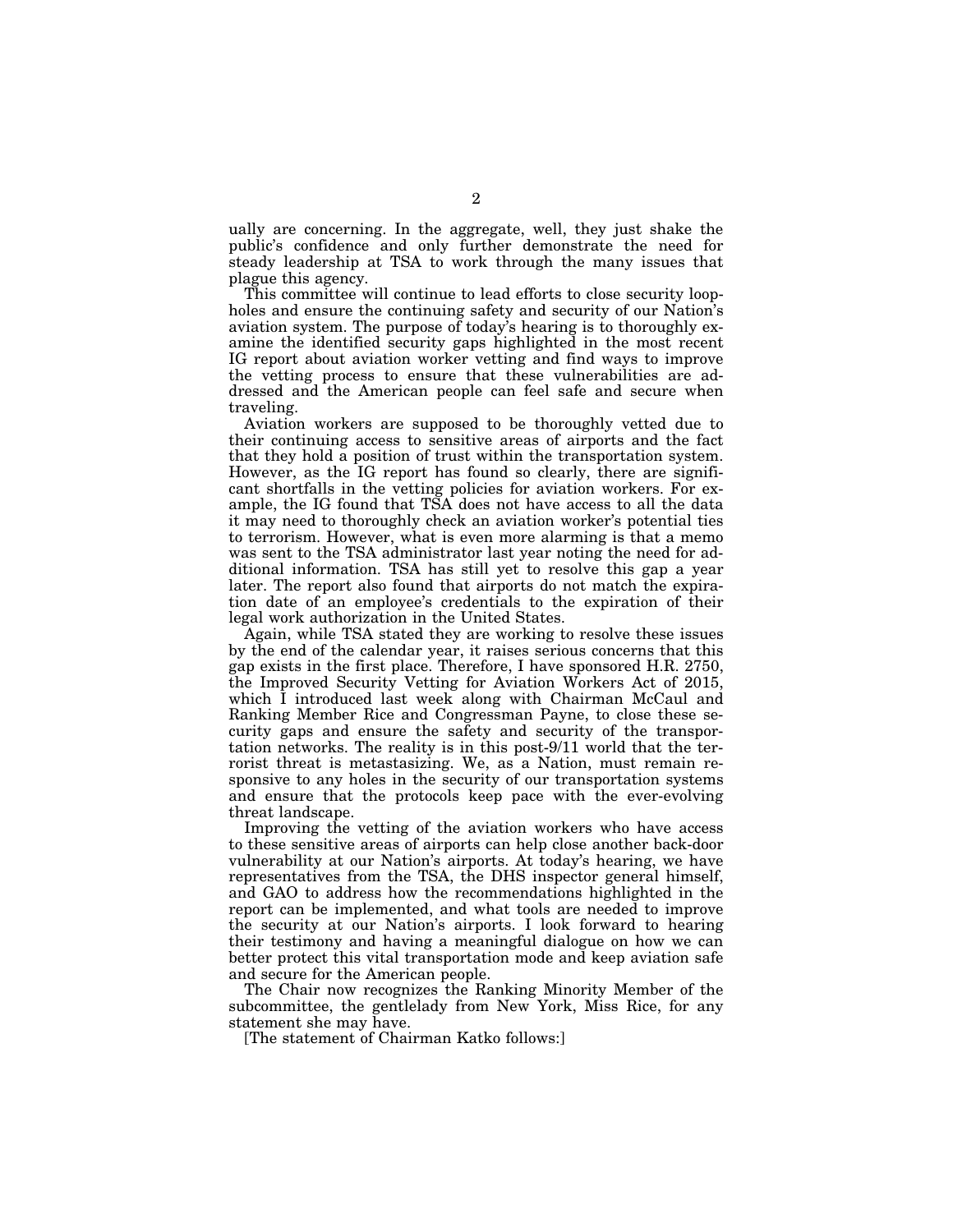#### STATEMENT OF CHAIRMAN JOHN KATKO

I would like to welcome everyone to today's hearing on how TSA can improve aviation worker vetting. Since the start of this Congress, my subcommittee has actively examined a number of alarming aspects related to TSA's operations, policies, and procedures. Through hearings, oversight inquiries, and legislation, I have been working to get to the bottom of these issues and raise awareness of the urgent need to fix them. Recent revelations that the TSA cleared for employment individuals with potential ties to terrorism demonstrate the dire need for improved, streamlined procedures at the TSA.

The findings released by the Department of Homeland Security Inspector General over the last few weeks are alarming. In May, the Inspector General released a report that found that TSA did not have the appropriate controls in place to ensure that screening equipment has necessary maintenance work performed. A few weeks ago news outlets reported test results showing that screeners failed to detect prohibited threat items 96% of the time, and just last week we learned that 73 airport employees with potential ties to terrorism were issued credentials granting them access to work in the secure areas of our Nation's airports. These more recent findings come on the heels of revelations earlier this year of security breaches by employees at major U.S. airports involving a Nation-wide gun-smuggling ring and an employee of the FAA bypassing security and flying with a loaded firearm using his SIDA badge. All of these findings individually are concerning, and, in the aggregate, shake public confidence and only further demonstrate the need for steady leadership at TSA to work through the many issues that plague the agency.

This committee will continue to lead efforts to close security loopholes and ensure the continuing safety and security of our Nation's aviation system. The purpose of today's hearing is to thoroughly examine the identified security gaps highlighted in the most recent IG report about aviation worker vetting and find ways to improve the vetting process to ensure that these vulnerabilities are addressed and the American people can feel safe and secure when traveling.

Aviation workers are supposed to be thoroughly vetted, due to their continuing access to sensitive areas of airports and the fact they hold a position of trust within the transportation system. However, the IG report found significant shortfalls in the vetting policies for aviation workers. For example, the IG found that TSA does not have access to all of the data it may need to thoroughly check an aviation worker's potential ties to terrorism. However, what is even more alarming is that a memo was sent to the TSA administrator last year noting the need for additional information, and TSA has still yet to resolve this gap. The report also found that airports do not match the expiration date of an employee's credential to the expiration of their legal work authorization in the United States. Again, while TSA stated they are working to resolve this issue by the end of the calendar year, it raises serious concerns that this gap exists in the first place.

That is why I have sponsored H.R. 2750, the Improved Security Vetting for Aviation Workers Act of 2015, which I introduced last week, along with Chairman McCaul, Ranking Member Rice, and Congressman Payne to close these security gaps, and ensure the safety and security of the transportation networks.

The reality is that in this post-9/11 world, the terrorist threat is metastasizing and we, as a Nation, must remain responsive to any holes in the security of our transportation systems and ensure that the protocols keep pace with the ever-evolving threat landscape. Improving the vetting of the aviation workers who have access to these sensitive areas of airports can help close another backdoor vulnerability at our Nation's airports.

At today's hearing, we have representatives from TSA, the DHS inspector general, and GAO to address how the recommendations highlighted in the report can be implemented and what tools are needed to improve the security at our Nation's airports. I look forward to hearing their testimony and having a meaningful dialogue on how we can better protect this vital transportation mode and keep aviation safe and secure for the American people.

Miss RICE. Thank you, Mr. Chairman. Thank you for convening this hearing. We have an important question to answer today: How can we do a better job vetting aviation workers? How can we do a better job ensuring that criminals and terrorists cannot get a job in one of our airports and gain access to secure areas? Clearly, if a terrorist were to penetrate an airport in that way, the results could be catastrophic.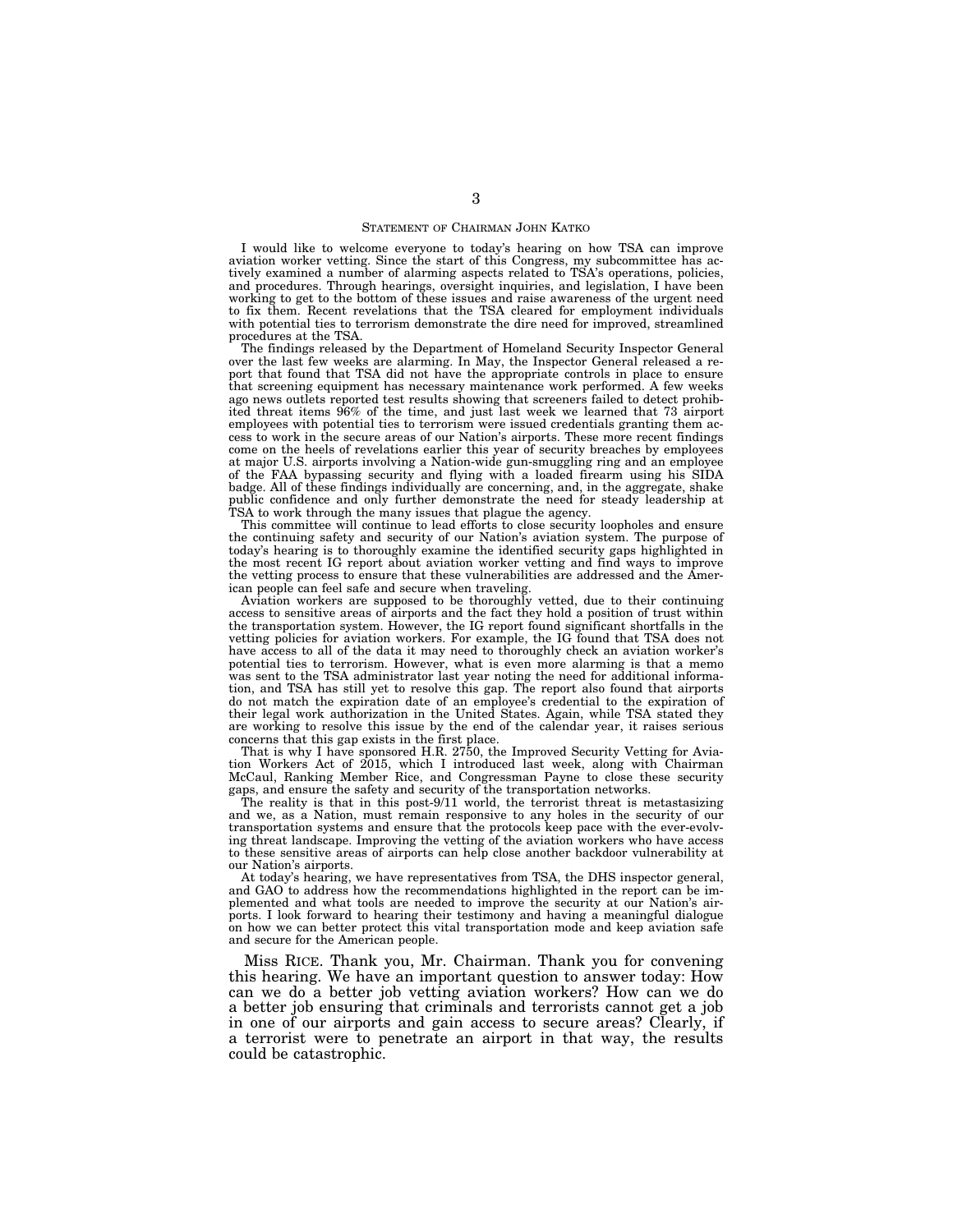We have to assume that right now someone is trying to do just that. We have to assume that we can prevent it. We have to keep working together aggressively and proactively to strengthen our security, find and close the gaps, and stay one step ahead.

TSA is responsible for vetting diverse groups of people, from the Transit Worker Identification Credential Program to PreCheck, to aviation worker programs. Aviation workers, themselves, are a diverse group of people who play many different and important roles within the commercial airport environment, from the person who works at the newsstand beyond the security checkpoints to the mechanic who has access to the plane itself to perform his or her duties. What these two people have in common is that they both go to work every day beyond the checkpoints in the secure area of the airport. We have to do everything within our power to ensure that people who go to work in these secure areas are exhaustively vetted, both before employment and on a recurring basis, and prove themselves to be trustworthy.

Last week, the Department of Homeland Security Office of Inspector General issued a report that detailed how 73 individuals with links to terrorism were able to get jobs with airlines and airport vendors and were cleared to access secure areas. That is unacceptable. First, we should all be grateful to the inspector general for bringing this to our attention. To know that this threat was out there, to think about what could have happened should be all the motivation we need to work together, act swiftly, and do what needs to be done to make sure this doesn't happen again.

That is why we are here today, not to create a spectacle or cast blame. We are here to figure out how this happened, what we need to learn from it, and what we need to do to close this gap in our security. I also want to point out that Inspector General Roth, himself, noted that TSA's vetting process was, "generally effective." So that is not the problem here. As far as I understand, there seem to be two main factors that allowed this to happen.

No. 1, because of the current interagency watch list policy, TSA doesn't have access to databases that would have captured the individuals in question and alerted TSA to their terrorism indicators. That, too, is simply unacceptable and has to change. TSA should have had access to all information about these individuals. TSA should have access to any and all information that will make their vetting process as exhaustive as possible.

No. 2, the report also made it clear that TSA's own databases are a mess. Eighty-seven thousand employee files without Social Security numbers, many with no passport number or proof of citizenship, 300 files with no full name for the employee. There is no excuse for that. It strikes me, as I am sure everyone, as sloppy. There is no place for sloppiness when we are dealing with the security of our Nation's aviation system.

We strive for a security system that is airtight and precise. In order to achieve that, our information must be airtight. Everything we do must be precise. The inspector general's office has issued six recommendations, all of which will help to address these issues. I appreciate the fact that TSA has concurred with these recommendations and is already taking steps to implement them.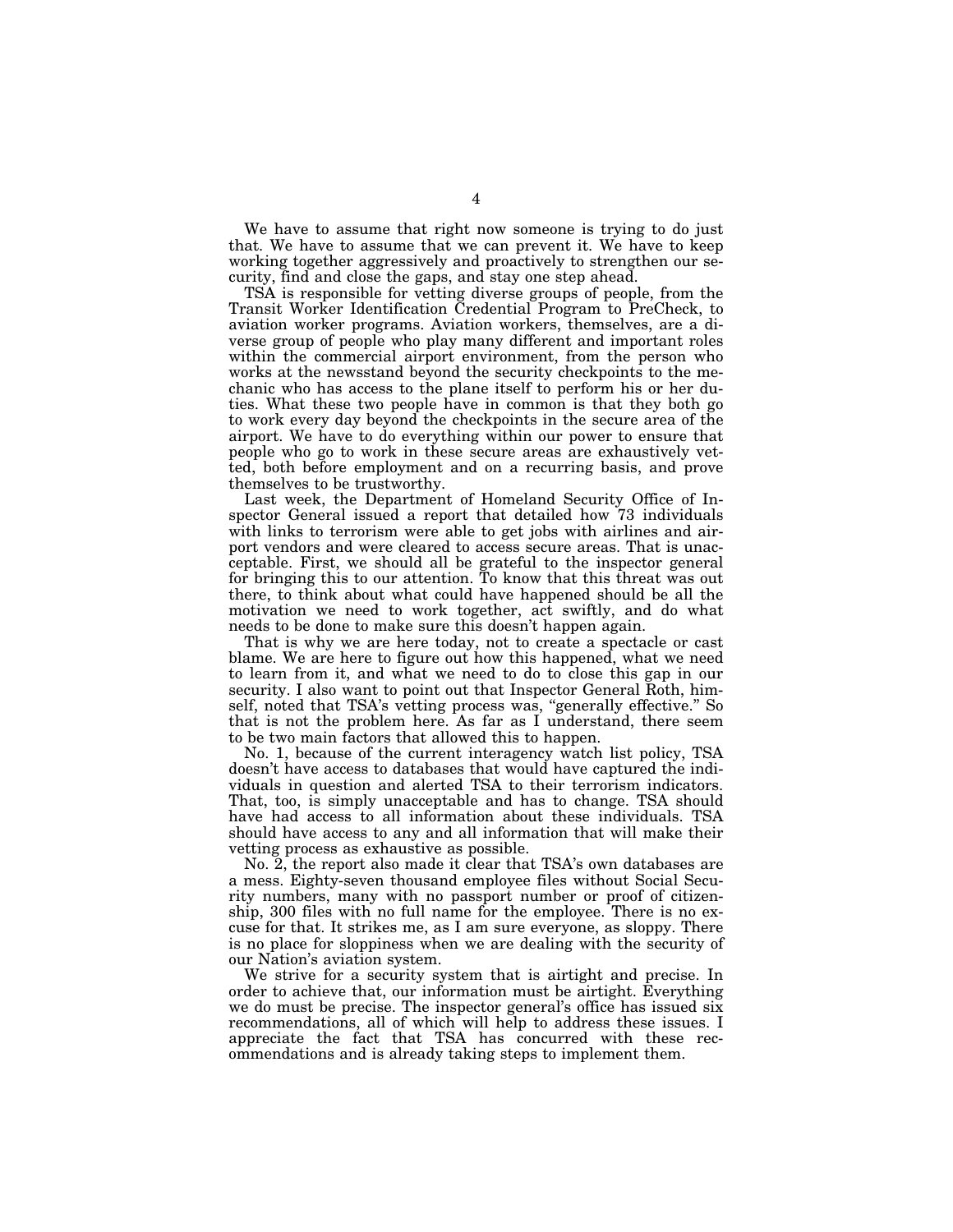I look forward to hearing more about these issues and corrective actions today. After this hearing, I look forward to taking up legislation authored by myself and Chairman Katko that will codify recommendations from this report and from another OIG report that details the need for TSA to properly manage its airport screening equipment maintenance program.

I want to thank each one of our witnesses for being here today. I am eager to hear all of your testimony and have a productive conversation about how we can do a better job vetting aviation workers, how we can do a better job keeping airports secure, and primarily keeping passengers safe.

Mr. Chairman, I thank you again for convening this hearing. I yield back the balance of my time.

Mr. KATKO. Thank you, Miss Rice.

I know at least the Chairman of the Homeland Security full committee, Mr. McCaul, plans on coming here and making a statement. When he comes, we will give him an opportunity to do so. He is held up in another hearing. I will extend the same courtesy to Mr. Thompson if he shows up.

With respect to the other Members of the committee, I want to remind you that opening statements may be submitted for the record. We are pleased to have several distinguished witnesses before us today on this important topic. Let me remind the witnesses that their entire written statements will appear in our record.

Somebody that is well familiar to this committee and to Homeland Security as a whole is Mr. Roth. Welcome back. Thank you for your continuing good work, sir. Ms. Fitzmaurice, of TSA, thank you for being here. Ms. Grover, thank you for being here as well. I would like to hear from Mr. Roth with respect to his opening statement.

## **STATEMENT OF HONORABLE JOHN ROTH, INSPECTOR GENERAL, U.S. DEPARTMENT OF HOMELAND SECURITY**

Mr. ROTH. Chairman Katko, Ranking Member Rice, and Members of the subcommittee, thank you for inviting me here today to discuss the results of our most recent TSA audit.

Federal regulations require that individuals who work in secure areas of commercial airports undergo background checks. TSA and the airports are required to perform these checks before granting individuals badges that allow them unescorted access to secure areas. Each background check includes a security threat assessment from TSA, including a terrorism check, a fingerprint-based criminal history records check, and evidence of the applicant's authorization to work in the United States. The airports themselves collect this information used for vetting and submit it to TSA through a contractor.

Once TSA receives biographic data, it electronically matches it against an extract of the Terrorist Screening Database to identify individuals with potential links to terrorism. TSA also recurrently vets airport workers every time it receives a watch list update. Based on this review, TSA may direct the airport to grant, deny, or revoke a credential after coordination with other Government entities.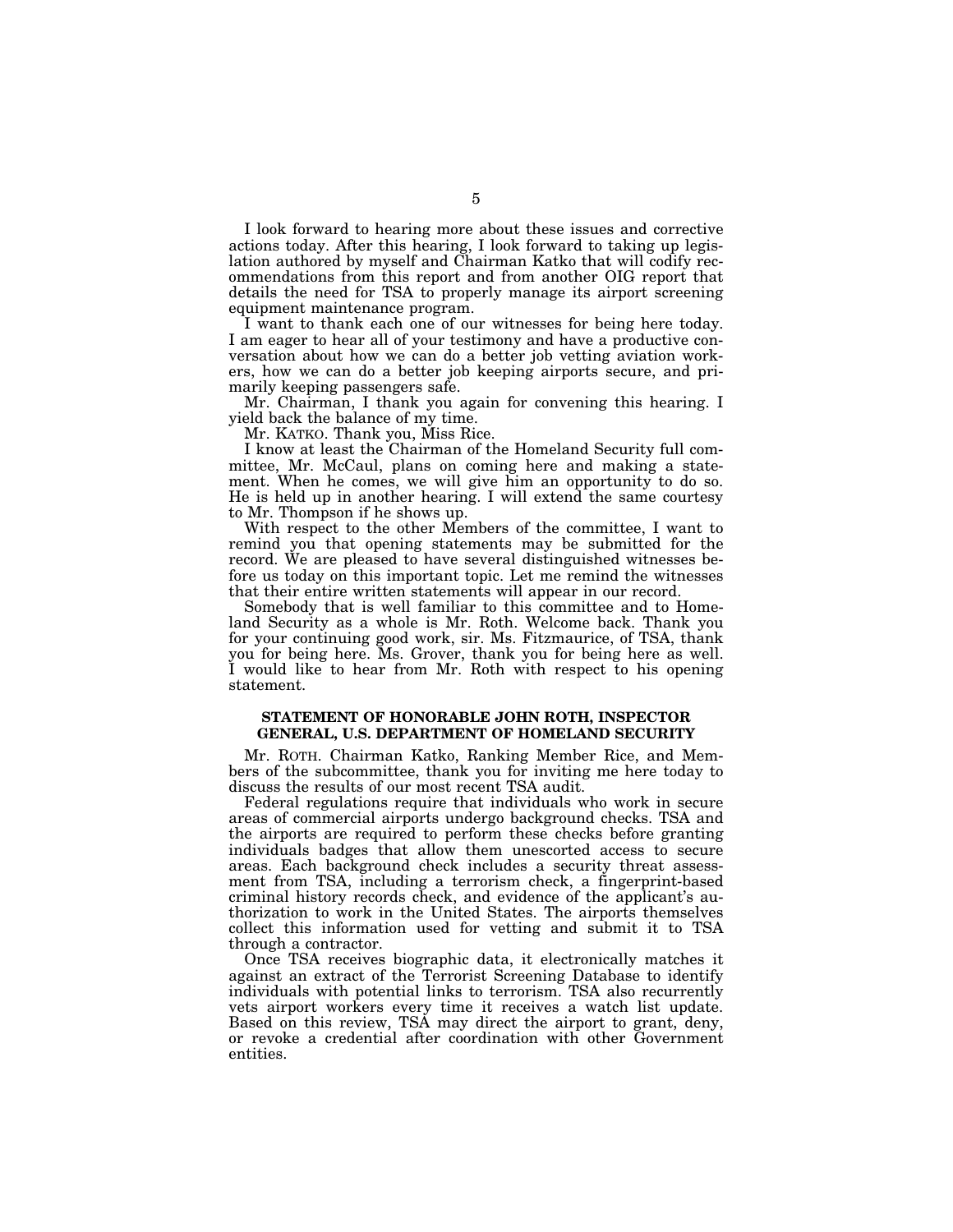We found that TSA was generally effective in identifying individuals with links to terrorism. However, we did undercover a significant weakness. At our request, the National Counterterrorism Center performed a data match of over 900,000 airport workers who have access to secure areas against the National Counterterrorism Center's TIDE database. As a result of this match, we identified 73 individuals with terrorism-related category codes within the TIDE database who also had active airport credentials.

According to TSA officials, current interagency policy prevents TSA from receiving all terrorism-related codes during vetting. This lack of access to complete records resulted in TSA not discovering the issue with these 73 individuals. TSA officials candidly recognize that not receiving these codes represents a weakness in its program and informed us that TSA cannot guarantee that it can consistently identify all questionable individuals without receiving those categories.

In 2014, the TSA administrator authorized his staff to request some of the missing category codes for vetting. However, according to an official at the DHS Office of Policy, TSA and DHS has yet to formalize the request to the watchlisting interagency policy committee in order to receive additional categories of terrorism-related records.

Additionally, we found an issue with the manner in which airport workers are checked for criminal histories. The airports themselves maintain the ultimate authority to review and determine whether an individual's criminal history contains disqualifying crimes under Federal law. However, TSA did not have an adequate monitoring process in place to ensure that airport operators properly adjudicated these criminal histories.

TSA officials informed us that airport officials rarely or almost never documented the results of their criminal history reviews electronically. Without sufficient documentation, TSA cannot systematically determine whether individuals with access to secure areas of the airport are free of disqualifying criminal convictions. Moreover, under current law and FBI policy, TSA and the airports are not legally authorized to conduct recurrent vetting of criminal histories. We also found a weakness in the verification process for an individual's authorization to work in the United States.

As with criminal histories, it is the airport operators who are required to ensure that aviation workers are authorized to work before sending their information to TSA for review. TSA then verifies that aviation workers have lawful status. However, a review of TSA data showed that TSA has had to deny credentials for over 4,800 applicants because TSA determined that they did not prove their lawful status in the United States even after appeal. Now, this occurred despite the fact that these individuals had previously been cleared to work by the airports as being legally authorized to work.

Finally, we looked at the quality of the data that is involved in worker vetting. TSA relies on airports to submit complete and accurate aviation worker data. However, we identified thousands of aviation worker records that appeared to have incomplete or inaccurate biographic information. We made six recommendations in our report. TSA agreed to all the recommendations and provided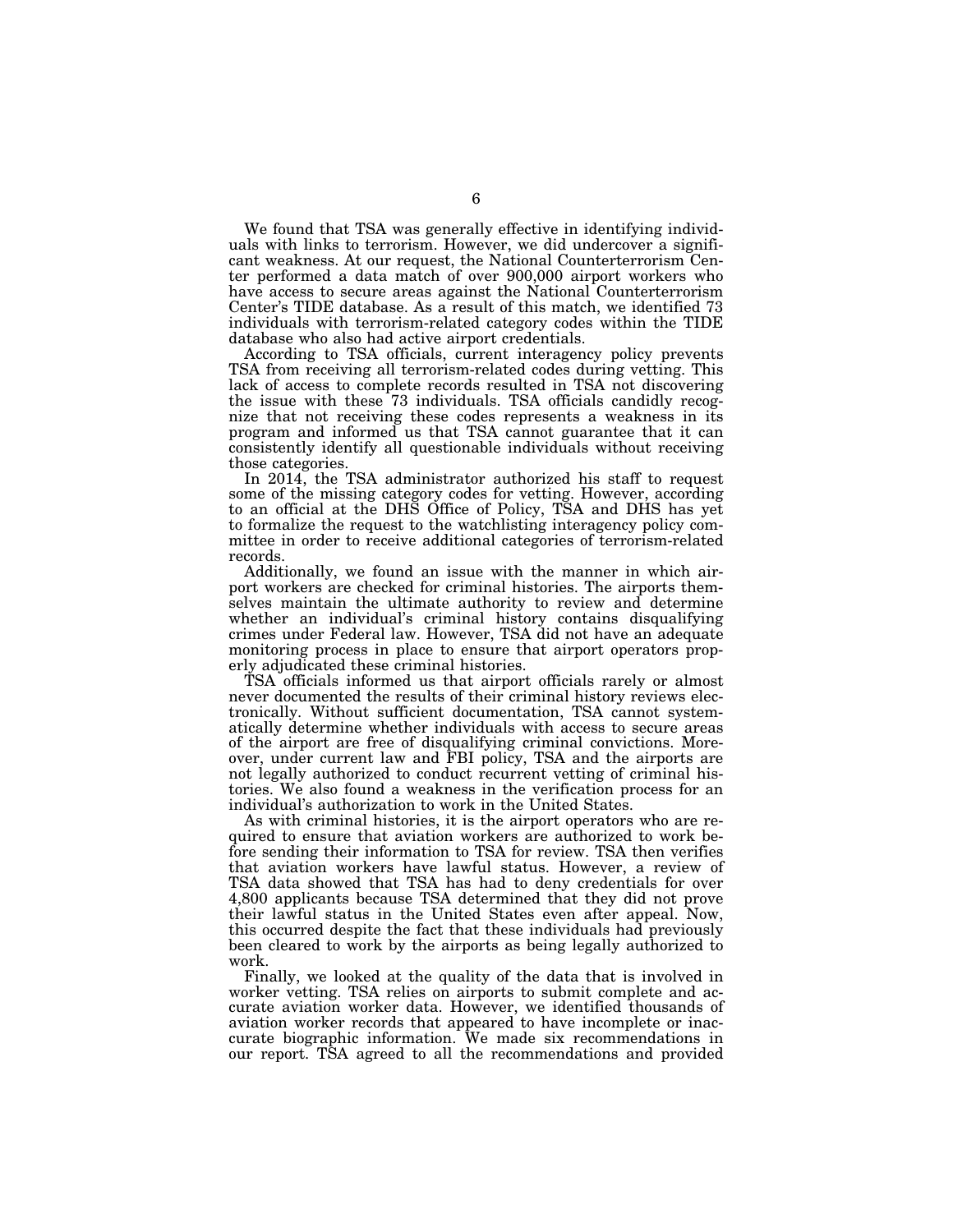target completion dates for corrective actions. We will follow up on the implementation of these corrective actions.

Mr. Chairman, thank you again for inviting me to testify here today. I look forward to any questions you or other Members of the committee may have.

[The prepared statement of Mr. Roth follows:]

#### PREPARED STATEMENT OF JOHN ROTH

#### JUNE 16, 2015

Chairman Katko, Ranking Member Rice, and Members of the subcommittee: Thank you for inviting me here today to discuss the results of the Office of Inspector General's audit of the Transportation Security Administration's vetting of employees with access to secure areas of the airports.<sup>1</sup> We also reported on TSA worker vetting operations in 2011 and prior years.<sup>2</sup> In addition to reviewing vetting operations, in the past we have also used covert testing to determine whether unauthorized and potentially dangerous individuals could gain access to secured airport areas.<sup>3</sup>

TSA uses multiple layers of security to ensure the safety of the traveling public and transportation systems. Aviation worker vetting is just one area that we have reviewed; we have testified recently on multiple transportation security vulnerabilities that we believe TSA needs to address. Since 2004, we have published more than 115 audit and inspection reports about TSA's programs and operations. Our work includes evaluations of passenger and baggage screening, TSA PreCheck, TSA acquisitions, and TSA equipment deployment and maintenance.

- In our most recent audit on aviation worker vetting, we generally found:
- TSA's layered controls for vetting workers for terrorism are generally effective. However, TSA did not identify 73 individuals with terrorism-related category codes because it is not authorized to receive all terrorism-related categories under current interagency watchlisting policy.
- TSA had less effective controls in place to ensure that airports have a robust verification process over a credential applicant's criminal history and authorization to work in the United States.
- TSA needs to improve the quality of data used for vetting purposes.
- My testimony today will discuss each of these areas in further detail.

#### BACKGROUND ON TSA VETTING

TSA was created in 2001 to ensure the safety and free movement of people and commerce within the Nation's transportation systems. As part of this mission, TSA has statutory responsibility for properly vetting aviation workers such as baggage handlers and airline and vendor employees.

Federal regulations require individuals who apply for credentials to work in secure areas of commercial airports to undergo background checks. TSA and airport operators are required to perform these checks prior to granting individuals' badges that allow them unescorted access to secure areas. Each background check includes:

- a security threat assessment from TSA, including a terrorism check;
- a fingerprint-based criminal history records check (CHRC); and
- evidence of the applicants' authorization to work in the United States.

Airports collect the information used for vetting, including each applicant's name, address, date of birth, place of birth, country of citizenship, passport number, and alien registration number (if applicable). TSA also relies on airport or air carrier employees to collect applicants' fingerprints for the CHRC.

Once it receives biographic data, TSA electronically matches credential applicants against its extract of the Government's Consolidated Terrorist Watchlist to identify individuals with potential links to terrorism. TSA also recurrently vets airport workers every time it receives a watch list update. TSA identifies potential matches to terrorism-related information using varied pieces of data such as names, address, Social Security number (SSN), passport number, and alien registration number. TSA analysts manually review potential matches to determine whether cases represent a true match of an applicant to terrorism-related information and the risk

<sup>1</sup>*TSA Can Improve Aviation Worker Vetting (Redacted)*, OIG–15–98. 2*TSA's Oversight of the Airport Badging Process Needs Improvement*, OIG–11–95; *Transportation Security Administration's Aviation Channeling Services Provider Project*, OIG–13–42. 3 *Covert Testing of Access Controls to Secured Airport Areas*, OIG–12–26.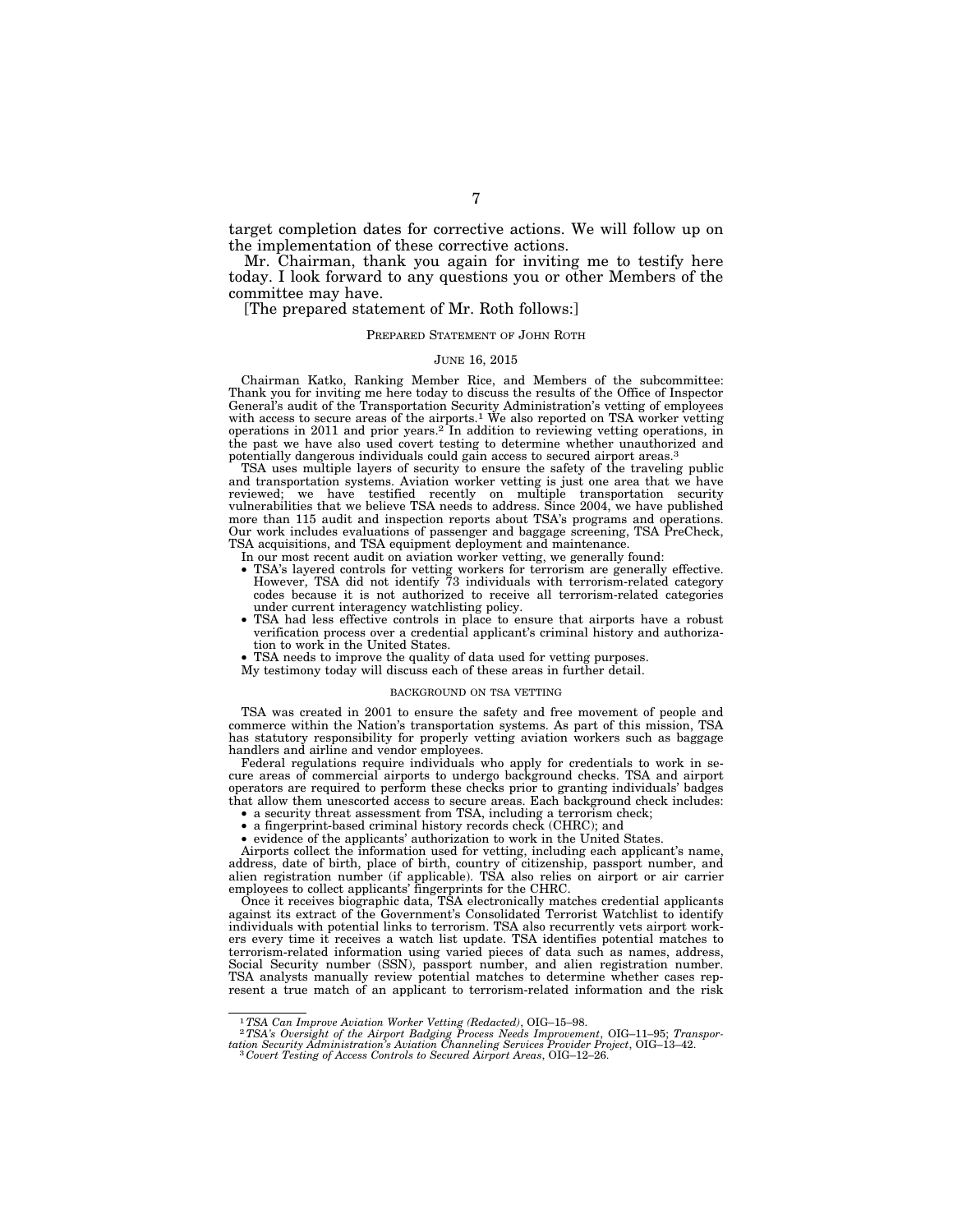posed by the case. Based on this review, TSA may direct the airport to grant, deny, or revoke, a credential after coordination with other governmental organizations.

Airport operators are responsible for reviewing aviation worker criminal histories and his/her authorization to work in the United States. For the criminal history check, applicants submit fingerprint records through airport operators and TSA for transmittal to the FBI. TSA then receives the results of the fingerprint check and provides them to airport operators for review. Certain criminal offenses—such as espionage, terrorism, and some violent offenses and felonies—are disqualifying offenses that should prevent an individual from unescorted access to secured areas of an airport. TSA and the airports also conduct checks to verify an individual's immigration status and authorization to work, respectively.

#### RESULTS

#### *Vetting for Terrorism Links*

We found that TSA was generally effective in identifying individuals with links to terrorism. Since its inception in 2003, TSA has directed airports to deny or revoke 58 airport badges as a result of its vetting process for credential applicants and existing credential holders. In addition, TSA has implemented quality review proc-esses for its scoring model, and has taken proactive steps based on non-obvious links

to identify new terrorism suspects that it nominates to the watch list. Despite rigorous processes, TSA did not identify 73 individuals with links to terrorism because TSA is not cleared to receive all terrorism categories under current inter-agency watchlisting guidance.4 At our request, the National Counterterrorism Center (NCTC) performed a data match of over 900,000 airport workers with access to secure areas against the NCTC's Terrorist Identities Datamart Environment (TIDE). As a result of this match, we identified 73 individuals with terrorism-re-lated category codes who also had active credentials. According to TSA officials, current interagency policy prevents the agency from receiving all terrorism-related codes during vetting.

TSA officials recognize that not receiving these codes represents a weakness in its program, and informed us that TSA cannot guarantee that it can consistently identify all questionable individuals without receiving these categories. In 2014, the TSA administrator authorized his staff to request some missing category codes for<br>vetting. However, according to an official at the DHS Office of Policy, TSA must<br>work with DHS to formalize a request to the Watchlisting In mittee in order to receive additional categories of terrorism-related records.

#### *Vetting for Criminal Histories*

Airport operators review criminal histories for new applicants for badges to secure airport areas after receiving the results of FBI fingerprint checks through TSA. However, under current law and FBI policy, TSA and the airports are not legally authorized to conduct recurrent criminal history vetting, except for the U.S. Marshals Service Wants and Warrants database. This is because aviation worker vetting is considered to be for non-criminal justice purposes. Instead, we found airports relied on individuals to self-report disqualifying crimes. As individuals could lose their job if they report the crimes, individuals had little incentive to do so.

TSA also did not have an adequate monitoring process in place to ensure that airport operators properly adjudicated credential applicants' criminal histories. While TSA facilitated the CHRC for aviation worker applicants, over 400 commercial airports maintained the ultimate authority to review and determine whether an individual's criminal history contained disqualifying crimes under Federal law. TSA officials informed us that airport officials rarely or almost never documented the results of their CHRC reviews electronically. Without sufficient documentation, TSA cannot systematically determine whether individuals with access to secured areas of the airports are free of disqualifying criminal events.

TSA has taken steps to address weaknesses in criminal history vetting. TSA has planned a pilot of the FBI's ''Rap Back'' program to receive automated updates from the FBI for new criminal history matches associated with airport workers so that the airports can take actions. TSA is planning this pilot program for multiple airports in late 2015.

#### *Vetting for Authorizations to Work*

We also found weaknesses in the verification process for an individual's authorization to work in the United States. Airport operators are required to ensure that

<sup>4</sup>The Interagency Policy Committee responsible for watch list policy determines what terrorism-related categories are provided to TSA for vetting, while the DHS Watchlist Service pro-vides allowable information to TSA.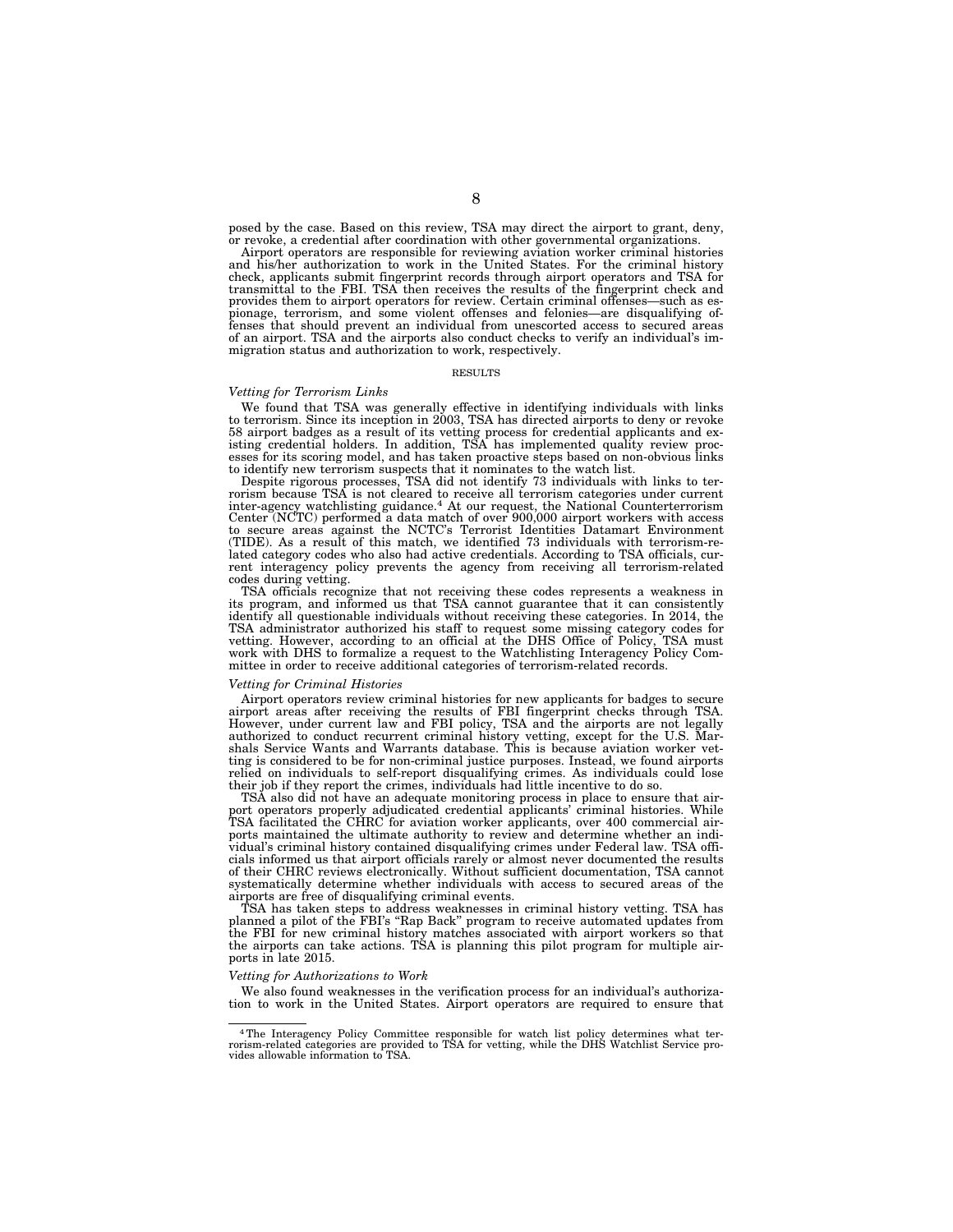aviation workers are authorized to work in the United States prior to sending their information to TSA for review. TSA then verifies that aviation workers have lawful status in the United States. However, our review of TSA data showed that TSA has had to send nearly 29,000 inquiries to credential applicants regarding their lawful status since program inception in 2004. Of those individuals, over 4,800 were eventually denied credentials because TSA determined that th previously received clearance from the airports as being authorized to work.

Additionally, we found that TSA did not require airports to restrict the credentials of individuals who may only be able to work in the United States temporarily. Con-sequently, airports did not put expiration dates on the badges. Although airports are required to verify work authorizations upon badge renewal every 2 years, or whenever another credential is requested, individuals may continue to work even when they no longer have lawful status during the period between badge renewals. Without ensuring that an individual's credential is voided when he or she is no longer authorized to work, TSA runs the risk of providing individuals access to secure air-port areas even though they no longer have the authorization to work in the United **States** 

TSA's Office of Security Operations performed annual inspections of commercial airport security operations, including reviews of the documentation that aviation workers submitted when applying for credentials. However, due to workload at larger airports, this inspection process looked at as few as 1 percent of all aviation workers' applications. In addition, inspectors were generally given airport badging office files, which contained photocopies of aviation worker documents rather than the physical documents themselves. An official from this office told us that a duplicate of a document could hinder an inspector's ability to determine whether a document is real or fake, because a photocopy may not be matched to a face, and may not show the security elements contained in the identification document.

### *TSA Can Improve the Reliability of Its Vetting Data*

TSA relied on airports to submit complete and accurate aviation worker application data for vetting. However, we identified thousands of aviation worker records

- that appeared to have incomplete or inaccurate biographic information as follows:<br>• 87,000 active aviation workers did not have SSNs listed even though TSA's data<br>matching model identified SSNs as a strong matching element
	- Privacy Act, TSA is not authorized to require the collection of SSNs. 1,500 records in TSA's screening gateway had individuals' first names con-
- 
- taining two or fewer characters. Over 300 records contained a single character. An additional 75,000 records listed individuals with active aviation worker credentials as citizens of non-U.S. countries, but did not include passport numbers. Out of those records, over 14,000 also did not list alien registration numbers. According to TSA, the passport number is a desired field to collect, but is not required.

In addition to the data completeness issues that we identified, TSA independently determined that airports may not be providing all aliases used by applicants undergoing security threat assessments. This typically occurred when TSA's vetting proc-ess discovered that individuals had used aliases. Complete and accurate aliases are important to the accuracy and effectiveness of TSA's vetting processes. TSA has di-rected airports to report all aliases; however, to the extent that airports do not ensure that aliases are captured and provided to TSA, TSA terrorism vetting may be limited for certain individuals.

TSA has taken steps to address some of these weaknesses. TSA made system enhancements between 2012 and 2014 designed to improve the quality of data that it received from airports. For example, TSA will refuse to vet individuals if their birth dates show that they were younger than 14 or older than 105 and encourage airports to submit electronic copies of immigration paperwork with applications to expedite the vetting process. These enhancements will become effective for new or reissued badges, which should happen within 2 years as required by TSA's security policy.

#### RECOMMENDATIONS

We made six recommendations in our report:

- Follow up on the request for additional categories of terrorism-related records. • Require inspectors to view original identity documents supporting airport adju-
- dication of an applicant's criminal history and work authorization.
- Pilot FBI's Rap Back Program and take steps to institute recurrent vetting of criminal histories at all commercial airports.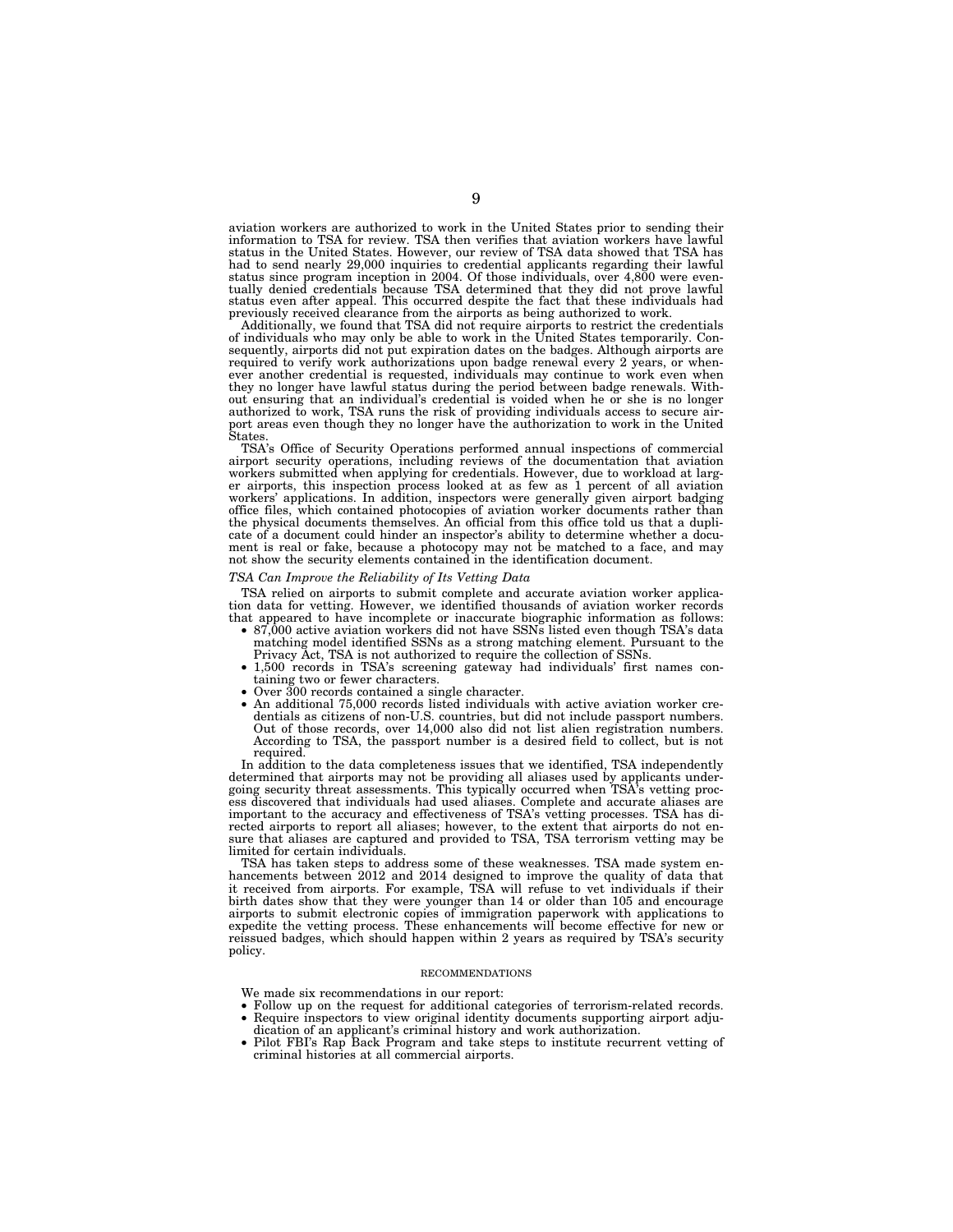- Require airports to link credential end dates to temporary work authorization end dates.
- Perform analysis to identify airports with weaknesses related to applicants' lawful status.
- Implement data quality checks to ensure complete and accurate data as required by TSA policy.

TSA agreed to all recommendations and provided target completion dates for corrective actions. DHS will follow up on implementation of these corrective actions.

#### **CONCLUSION**

TSA has the responsibility to ensure transportation security and the free and safe movement of people and commerce throughout the Nation. Effectively carrying out this responsibility is of paramount importance, given emerging threats and the complex and dynamic nature of this Nation's transportation system. We previously testified about major TSA deficiencies in accomplishing its transportation security mission, including extensive failures at TSA checkpoints identified during recent penetration testing, as well as weaknesses in its PreCheck vetting and screening process. With our recent report, we add another security vulnerability that TSA must address: Ensuring it has all relevant terrorism-related information when it vets airport employees for access to secure airport areas. We will continue to monitor TSA's progress as it takes corrective actions to address these vulnerabilities.

#### COMPUTER MATCHING ACT EXCEPTION

I would be remiss if I did not mention the data matching issues that we encountered while conducting this audit. As part of this review, we collaborated with the NCTC to perform a data match of aviation worker's biographic data against TIDE to determine if TSA identified all individuals with potential links to terrorism. Because we do not have an exemption from the Computer Matching Act, it took us 18 months to get a Memorandum of Understanding in place with the NCTC in order to perform this data match—and that was with full cooperation from the NCTC. We support legislation pending in the House, the Inspector General Empowerment Act (H.R. 2395), that would give Inspectors General a computer matching exception. This would enable us to conduct these types of audits on a more frequent basis and with greater ease.

Mr. Chairman, thank you for inviting me to testify here today. I look forward to discussing our work with you and the Members of the subcommittee.

Mr. KATKO. Thank you, Mr. Roth, for your continued professionalism in handling these matters. We appreciate you being here today of course.

Our second witness, Ms. Fitzmaurice, the deputy assistant administrator for TSA's Office of Intelligence and Analysis. Prior to her current role, Ms. Fitzmaurice served as division director for the Checkpoint Solutions and Integrity Division within TSA's Office of Security Capabilities. In this position, she led TSA's efforts to identify, acquire, and manage state-of-the-art technologies and capabilities that screen passengers at U.S. airports. Prior to beginning her Federal career, Ms. Fitzmaurice held management positions with Airline Reporting Corporation, U.S. Airways, and Trans State Airlines. The Chair now recognizes Ms. Fitzmaurice to testify.

### **STATEMENT OF STACEY FITZMAURICE, DEPUTY ASSISTANT ADMINISTRATOR, OFFICE OF INTELLIGENCE AND ANALYSIS, TRANSPORTATION SECURITY ADMINISTRATION, U.S. DE-PARTMENT OF HOMELAND SECURITY**

Ms. FITZMAURICE. Good morning, Chairman Katko, Ranking Member Rice, and distinguished Members of the subcommittee. I appreciate the opportunity to appear before you today to testify about TSA's aviation worker vetting program. TSA conducts security threat assessments for more than 2 million workers requiring badged access to airports. These individuals undergo terrorist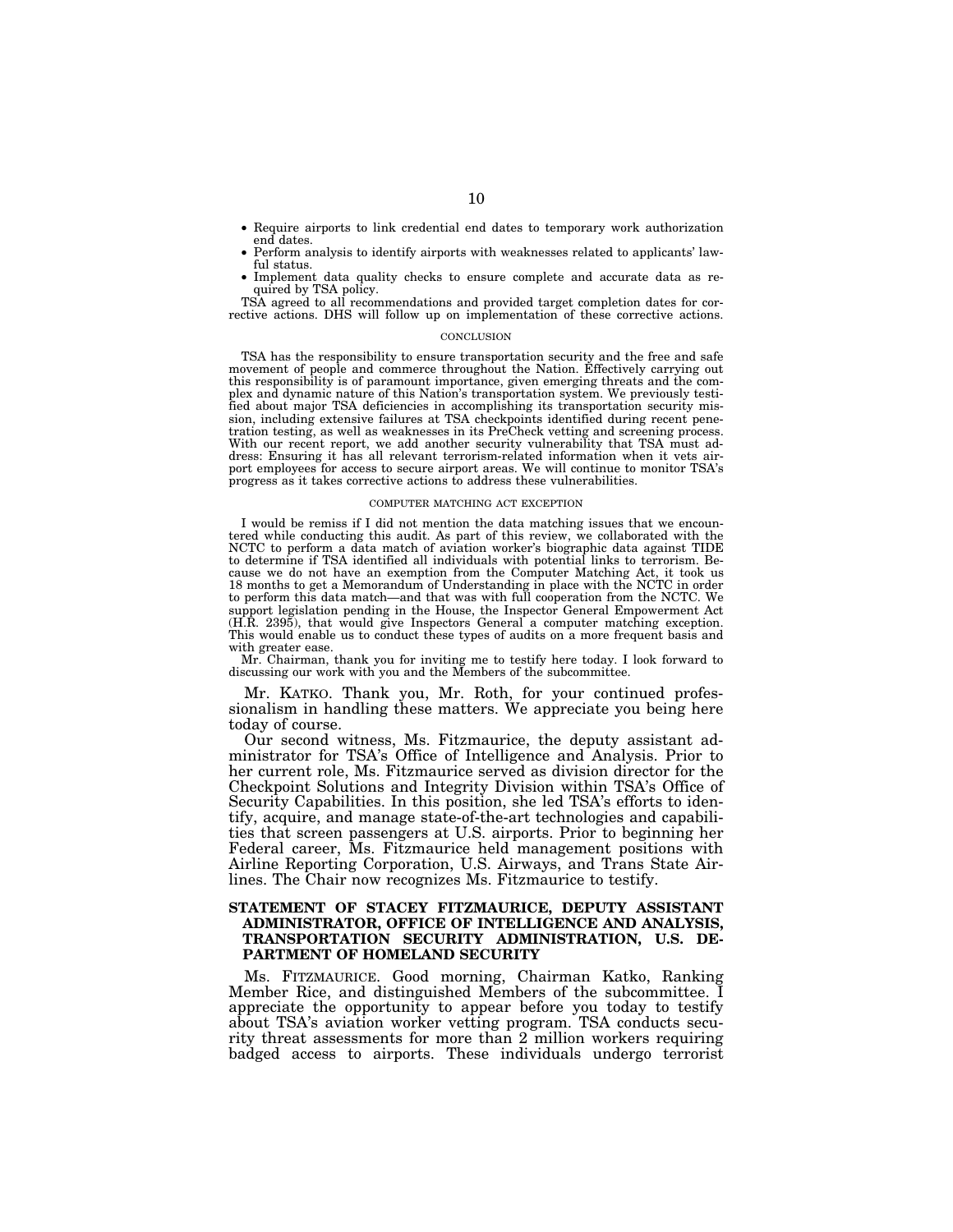watch list checks, as well as immigration status, and criminal history records checks.

TSA checks against the Terrorist Screening Database are constant and give us near-real-time notification of any changes to the list of known or suspected terrorists so that we can take appropriate action. Both the IG and an independent review of DHS's vetting processes deemed TSA's vetting to be effective. TSA has made key enhancements to aviation worker vetting through projects that began in 2012. These include the ability for airports to upload immigration and identity documents, to conduct more robust identity verification and immigration checks, and implementing system logic to reject inaccurate information. We will continue to work on improvements in this area.

Airport operators are responsible for reviewing FBI criminal history records and ultimately making a determination about granting badges to workers that provide secure access to our Nation's airport according to TSA's requirements. An airport operator may not issue a badge if TSA deems the individual to be ineligible. Airports represent a critical layer of security by making risk-based decisions using TSA provided information and locally-derived information for the final badging decision.

TSA recognizes the value of conducting more frequent or recurrent criminal checks on workers to identify cases where there has been subsequent criminal activity. TSA's use of criminal history records checks is considered by the FBI to be for non-criminal justice purposes according to pre-9/11 law and regulations. As such, TSA has not had access to criminal checks that are available to law enforcement agencies. However, in September 2014, the FBI implemented a new automated capability called Rap Back that will provide this service to other agencies such as TSA for a fee.

TSA and the FBI have been working together to implement recurrent criminal checks. TSA is planning for an initial Rap Back pilot in the aviation sector to begin later this calendar year. The IG recently made several key recommendations on worker vetting, including one that TSA had also identified as an area for enhancement in 2014. Namely, that there is additional intelligence-related data that may provide value and inform TSA's vetting decisions. Using this data, the IG identified 73 cases for additional attention.

To be clear, these individuals are not considered to be known or suspected terrorists. TSA has re-reviewed all 73 cases and found the individuals do not pose a threat to transportation security. The additional data did not change its original determination for these cases. These additional intelligence records do not meet the reasonable suspicion standard of being considered a known or suspected terrorist by the U.S. Government. That being said, TSA recognizes the value of having as much relevant data as possible to make informed decisions in its vetting. As such, former TSA Administrator Pistole signed a memo in 2014 supporting TSA's request and receipt for the additional data.

This information may not only be important for TSA to conduct its security threat assessment, but also may allow TSA to assist the intelligence and law enforcement community by identifying previously unknown associations of known or suspected terrorists. TSA and the Department are aggressively pursuing automated ac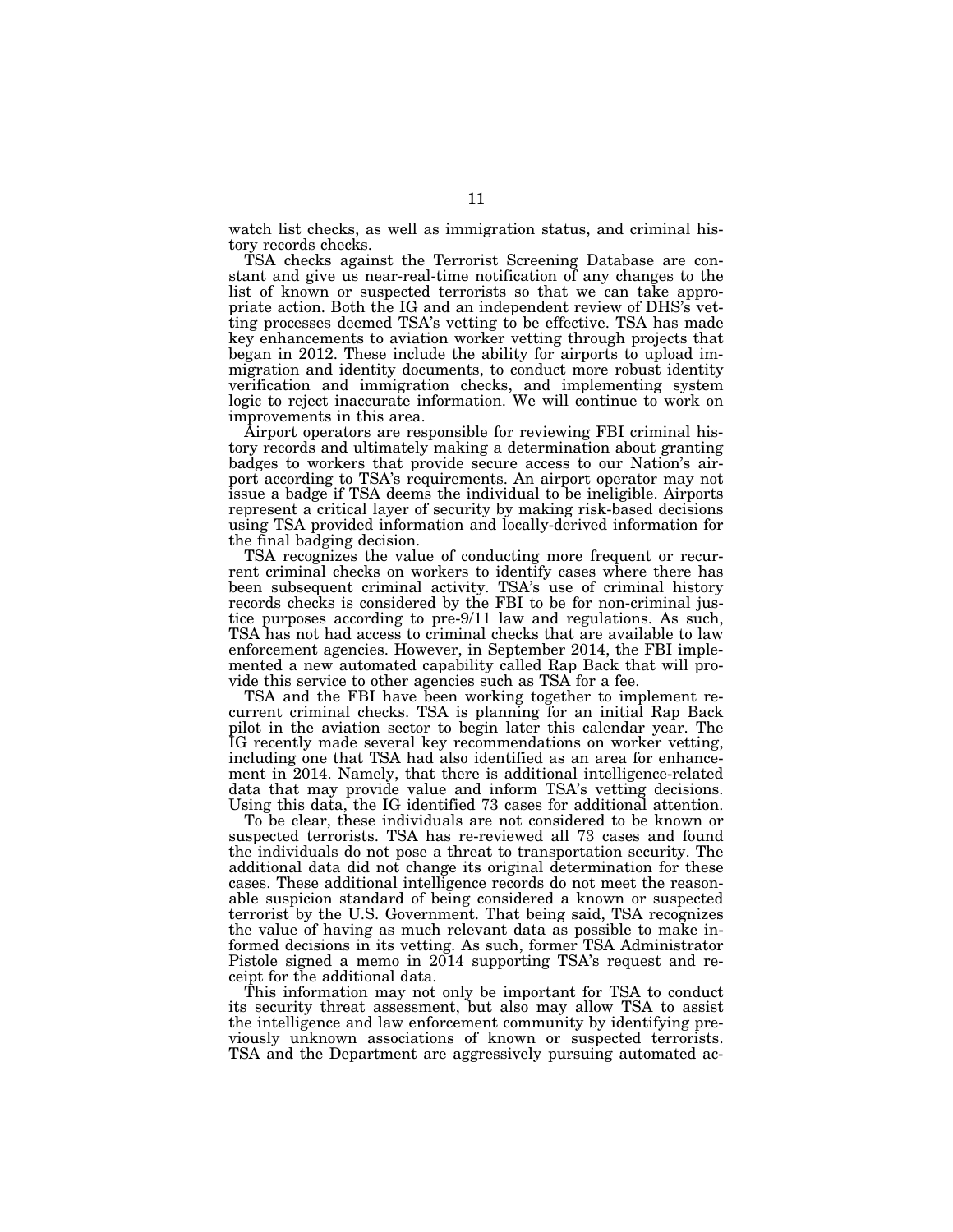cess to the data and working to expedite the process in interagency coordination to complete the request. TSA concurs with all six of the IG recommendations and is taking steps to address all of them.

In addition to the three items I have already mentioned, we will also be including a requirement for inspectors to include verifying an airport badging office's review of applicant criminal history records and legal status, publishing guidance to all regulated airports to ensure that the airport badging offices deactivate the badges promptly when an individual's temporary authorization to work in the United States ends, and working with airports to analyze denials based on legal status, validate the reasons for the denial, and issue guidance to airports to address any weaknesses.

The IG findings support our efforts to improve the vetting of regulated aviation workers and compliment the steps TSA has taken to address the potential insider threat vulnerability at U.S. airports. We recognize the value of complete and accurate information when conducting vetting. We will continue to identify areas for improvements.

TSA appreciates the work of the IG during the course of this audit. We will use the information to enhance our processes going forward. I want to thank the committee for your interest in this important issue. I look forward to answering your questions.

Mr. KATKO. Thank you, Ms. Fitzmaurice, for your testimony.

Our third witness is Ms. Jenny Grover, director of the Homeland Security and Justice Team at the Government Accountability Office. Her portfolio includes GAO reviews of TSA and Coast Guard programs and operations. Ms. Grover joined the GAO in 1991. The Chair now recognizes her to testify.

## **STATEMENT OF JENNIFER A. GROVER, DIRECTOR, TRANSPOR-TATION SECURITY AND COAST GUARD ISSUES, HOMELAND SECURITY AND JUSTICE TEAM, U.S. GOVERNMENT AC-COUNTABILITY OFFICE**

Ms. GROVER. Good morning, Chairman Katko, Ranking Member Rice, Chairman McCaul, and other Members and staff. I am pleased to be here today to discuss TSA's implementation and oversight of the aviation worker program which TSA and airports use to determine whether airport workers pose security threats.

TSA, in collaboration with airport operators and the FBI, completes applicant background checks, known as security threat assessments, for airport facility workers, retail employees, and airline employees. In general, security threat assessments include checks of an applicant's criminal history, immigration status, and known links to terrorism. TSA and airport operators have different responsibilities within the process.

Airport operators collect applicant information and send it to TSA for the security threat assessment. TSA reviews the results of the terrorism and immigration checks to determine if the applicant meets the eligibility criteria for holding an airport credential. TSA transmits the results of the FBI criminal history check, which contains information from a National fingerprint and criminal history system, back to the airport operator for review. Based on this information, the airport operator evaluates the criminal history to identify potentially disqualifying criminal offenses and then makes a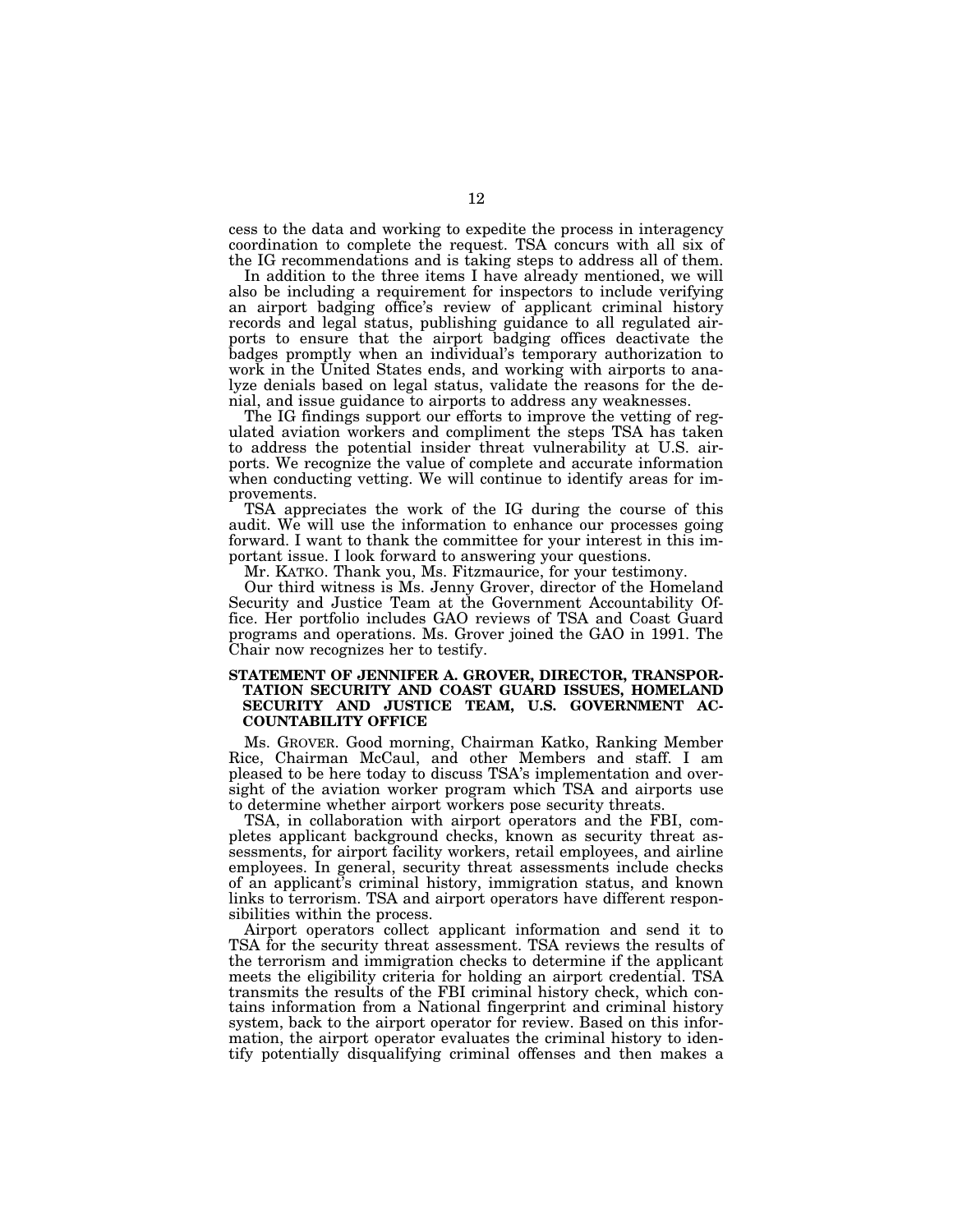determination of eligibility. The airport also enrolls approved applicants and issues a credential providing for access to secured areas of the airport.

TSA has faced long-time challenges obtaining the necessary criminal history information to accurately assess aviation workers. In December 2011, we found that limitations in the criminal history checks increased the risk that the agency was not detecting all applicants with potentially disqualifying criminal offenses. For the purposes of accessing FBI criminal history records, TSA is considered a non-criminal justice requester, similar to that of a private company conducting an employment check on a new applicant. As a result, the information that TSA received on aviation work applicants was often incomplete.

For example, at the time of our report, TSA did not have access to many State records with information on sentencing, release date, and parole or probation violations. We recommended that TSA and the FBI jointly assess the extent to which this limitation posed a security risk and consider alternatives. TSA and the FBI concluded that the risk of incomplete information could be mitigated through improved access to State-supplied records. The FBI has since reported expanding the criminal history information that is available to TSA for these security threat assessments.

Our remaining vulnerability, as others have noted this morning, is that until recently, TSA did not conduct periodic criminal history checks of airport workers after they had been hired. In fact, workers who maintained continuous employment with the same airport authority did not undergo any subsequent criminal history checks.

In April 2015, TSA changed this policy by requiring periodic criminal history checks of all credentialed airport workers with unescorted access to secure areas of the airport. According to this requirement, TSA will conduct these checks until they are able to establish a system for real-time, recurrent criminal history checks, similar to the way that TSA conducts recurrent vetting against the terrorism database for their aviation workers.

In conclusion, with more complete and updated information about applicant and current worker criminal histories, TSA and airports are better positioned to detect all individuals with potentially disqualifying criminal offenses. TSA's new requirement to periodically conduct criminal history checks of their aviation workers is a positive interim step while TSA and the FBI work toward full implementation of the FBI's Rap Back service, which is intended to provide TSA and the airports with real-time criminal activity monitoring.

Chairman Katko, Ranking Member Rice, Chairman McCaul, this concludes my statement. I look forward to your questions.

[The prepared statement of Ms. Grover follows:]

#### PREPARED STATEMENT OF JENNIFER A. GROVER

#### JUNE 16, 2015

Chairman Katko, Ranking Member Rice, and Members of the subcommittee: I am pleased to be here today to discuss our past work examining the Transportation Security Administration's (TSA) Aviation Workers Program. It has been nearly 14 years since the attacks of September 11, 2001, exposed vulnerabilities in the Nation's civil aviation system. Since then, TSA, within the Department of Homeland Security (DHS), has taken steps to ensure that airport workers who require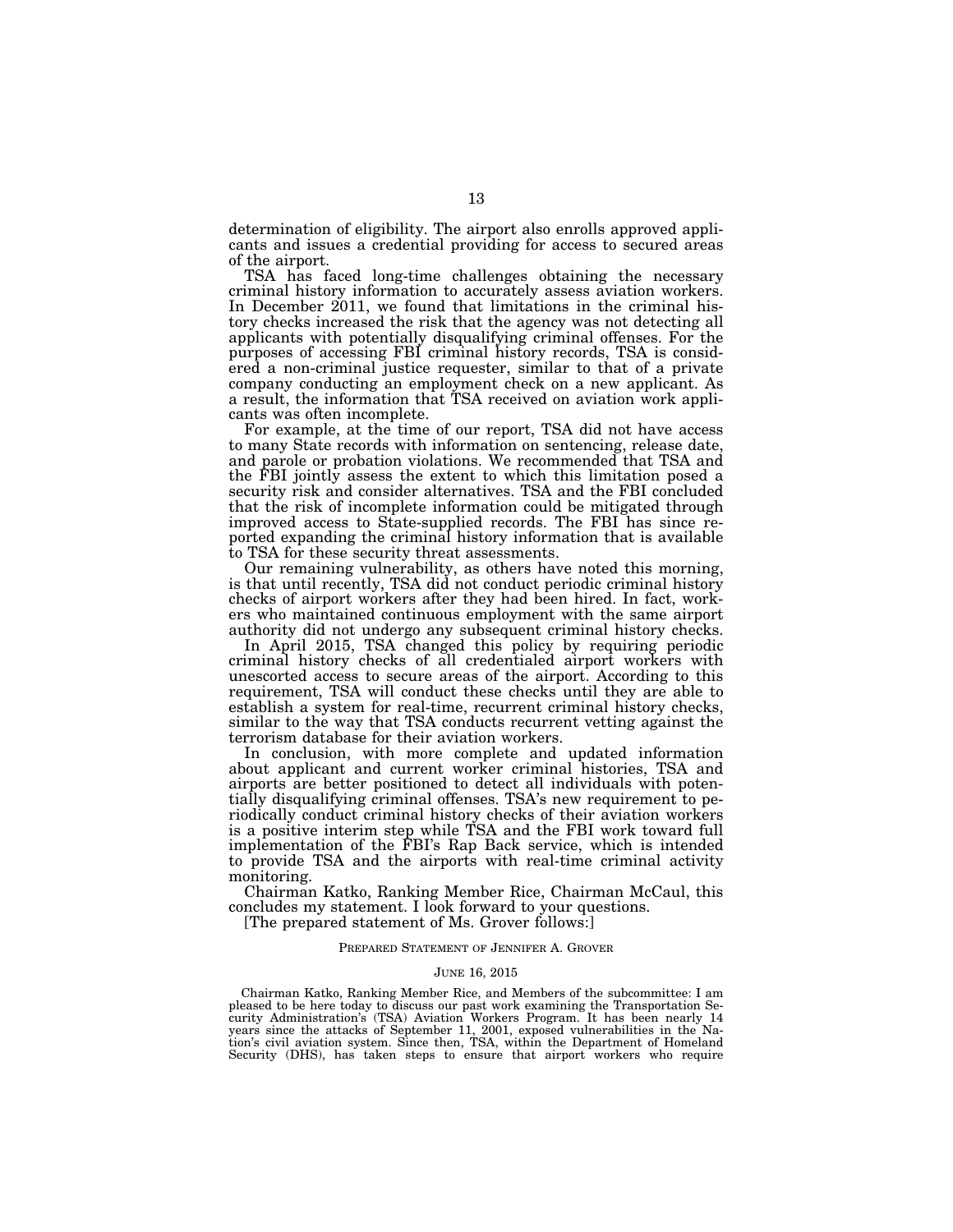unescorted access to secure areas of commercial (i.e., TSA-regulated) airports are properly vetted to identify those who may pose a security threat. These efforts are intended to reduce the probability of a successful terrorist or other criminal attack at the Nation's approximately 450 commercial airports. However, TSA has faced challenges in obtaining the necessary information to accurately assess aviation workers. According to TSA, the threat to civil aviation has not diminished—underscoring the need for effective airport worker screening programs.

As requested, my testimony today describes the role of TSA and airport operators in assessing aviation workers for potential security threats, as well as challenges and recent improvements. In carrying out this process, TSA and airports work in collaboration with the Federal Bureau of Investigation (FBI) to vet applicants against the FBI's criminal history records, terrorist watch lists and other databases, and issue credentials to qualifying airport facility workers, retail employees, and airline employees, among others. This statement is based on our report and testimonies issued from December 2011 through June 2015 related to TSA's efforts to vet aviation workers.1 For our past work, we reviewed applicable laws, regulations, and policies as well as TSA program documents, decision memorandums, and other documents. We interviewed DHS, TSA, and FBI officials. We also conducted selected updates in June 2015 on recent DHS and TSA efforts to vet aviation workers. For these recent DHS and TSA efforts, we reviewed applicable policies and the Aviation Security Advisory Committee's (ASAC) April 2015 report on improving airport employee access control.2 We reviewed the report's methodology and determined that the findings were reasonable for use in our report. Further details on the scope and methodology for the previously issued report and testimonies are available within each of the published products. We conducted the work on which this statement is based in accordance with generally accepted Government auditing standards. Those standards require that we plan and perform the audit to obtain sufficient, appropriate evidence to provide a reasonable basis for our findings and conclusions based on our audit objectives. We believe that the evidence obtained provides a reasonable basis for our findings and conclusions based on our audit objectives.

#### BACKGROUND

In accordance with the Aviation and Transportation Security Act (ATSA), enacted following the September 11, 2001, terrorist attacks, TSA requires that airport operators (e.g., an airport authority) undertake specific actions before issuing credentials to airport workers seeking unescorted access to secure areas of an airport to reduce potential security risks posed by these workers.3 For example, a worker seeking unescorted access to a Security Identification Display Area (SIDA) must first under-go a fingerprint-based criminal history record check.4 TSA oversees implementation of these requirements through its Aviation Workers Program, which focuses on identifying security threats posed by those individuals seeking to obtain a credential for unescorted access to secure or restricted areas of airports. Specifically, TSA, in collaboration with airport operators and the FBI, completes applicant background checks, including Security Threat Assessments, for airport facility workers, retail employees, airline employees, and any other workers who apply for or are issued a credential for unescorted access to secure areas in U.S. airports. In general, Security Threat Assessments include checks for criminal history records and immigration status, checks against terrorism databases and watch lists, and checks for records indicating an adjudication of lack of mental capacity, among other things.

<sup>&</sup>lt;sup>1</sup>See GAO, Transportation Security: Actions Needed to Address Limitations in TSA's Transportation Worker Security Threat Assessments and Growing Workload, GAO-12-60 (Washington, DC: Dec. 8, 2011); Aviation Security: TSA H *grams, but Additional Actions Are Needed*, GAO–15–559T (Washington, DC: May 13, 2015); and *Aviation Security: TSA Has Taken Steps to Improve Oversight of Key Programs, but Additional* 

*Actions Are Needed*, GAO–15–678T (Washington, DC: June 9, 2015). 2See ASAC, *Final Report of the Aviation Security Advisory Committee's Working Group on* 

Airport Access Control (Arlington, VA: April 8, 2015).<br><sup>3</sup> See generally 49 C.F.R. pt. 1542, subpt. C. In general, secure areas of the airport include<br>areas specified in an airport's security program: (1) Where air carrier to which access is general controlled through the screening of persons and property (sterile areas), and (4) that include aircraft movement areas, aircraft parking areas, loading ramps, and safety areas that are not separated by adequate security systems, measures, or procedures (air operations areas). See 49 C.F.R. § 1540.5. 4See 49 C.F.R. § 1542.205.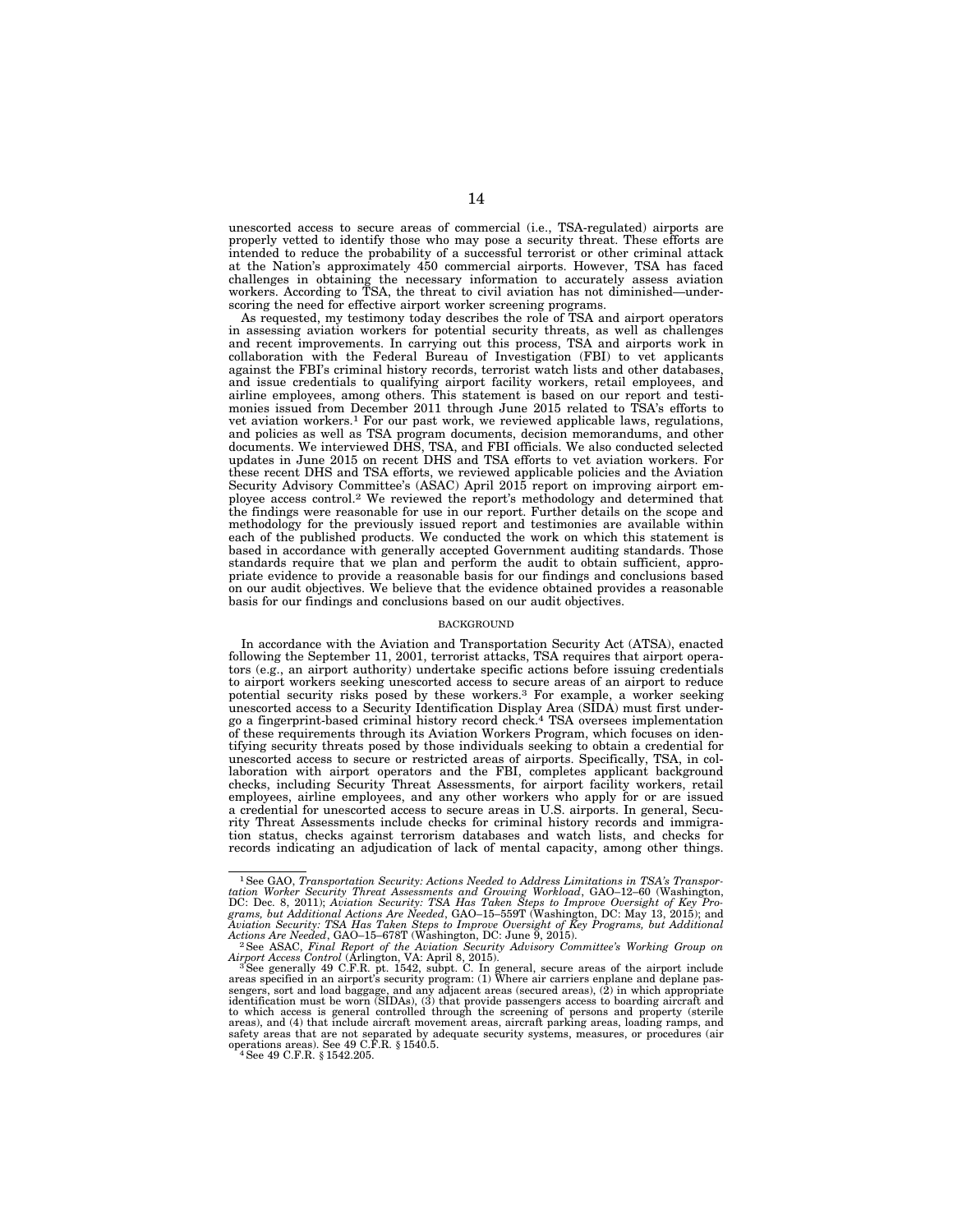#### TSA AND AIRPORT OPERATORS SHARE RESPONSIBILITIES FOR AVIATION WORKER VETTING

TSA and airport operators each have certain responsibilities within the credentialing process. For example, we reported in December 2011 that airport operators are responsible for ensuring the collection of application information, transmitting the results to TSA for the Security Threat Assessment, enrolling approved applicants, and issuing credentials.5 TSA's roles include adjudicating the immigration and terrorism checks, running automated FBI criminal history records, and transmitting the results of the criminal history record checks to the airport operators. The FBI's criminal history records contain information from a National fingerprint and criminal history system.6 If an individual has a criminal record in the database, the FBI provides the criminal history record check results to TSA. TSA, in turn transmits the results to the airport operator. The airport operators are responsible under TSA regulations for adjudicating the criminal history to identify potentially disqualifying criminal offenses specified under TSA regulations, and making a final determination of eligibility for a credential.7 In doing so, airport operators may follow up with an applicant if the FBI Record of Arrests and Prosecutions (RAP) sheet TSA provided lacks a disposition of a criminal offense—which is necessary for the airport operators to determine if the applicant has potentially disqualifying criminal offenses.8 Furthermore, airport operators, and not TSA, are the entities responsible for revoking the issued credentials.<sup>9</sup> For example, airport operators are to revoke a worker's credentials if TSA determines the worker poses a threat or violates airport security policy. Figure 1 summarizes the credentialing processes and respective responsibilities of TSA and airport operators under TSA's Aviation Workers Program.

<sup>5</sup>GAO–12–60.

<sup>6</sup>The system provides automated fingerprint search capabilities, latent search capability, electronic image storage, and electronic exchange of fingerprints and responses. A segment of this system is the FBI-maintained criminal history record repository, known as the Interstate Identification Index (III, or Triple I) system that contains records from all States and territories, as well as from Federal and international criminal justice agencies. The State records in the III are submitted to the FBI by central criminal record repositories that aggregate criminal records submitted by most or all of the local criminal justice agencies in their jurisdictions. The FBI's criminal history records check is a negative identification check, whereby the fingerprints are used to confirm that the associated individual is not identified as having a criminal record in the database.<br>
<sup>7</sup>See, e.g., 49 C.F.R. § 1542.209.<br>
<sup>8</sup>See appendix I for a list of TSA Aviation Worker disqualifying criminal offenses.

<sup>9</sup> If TSA determines that an individual poses a threat based on checks of information in the Terrorist Screening Database or immigration checks, TSA will notify the airport operator to revoke the credential.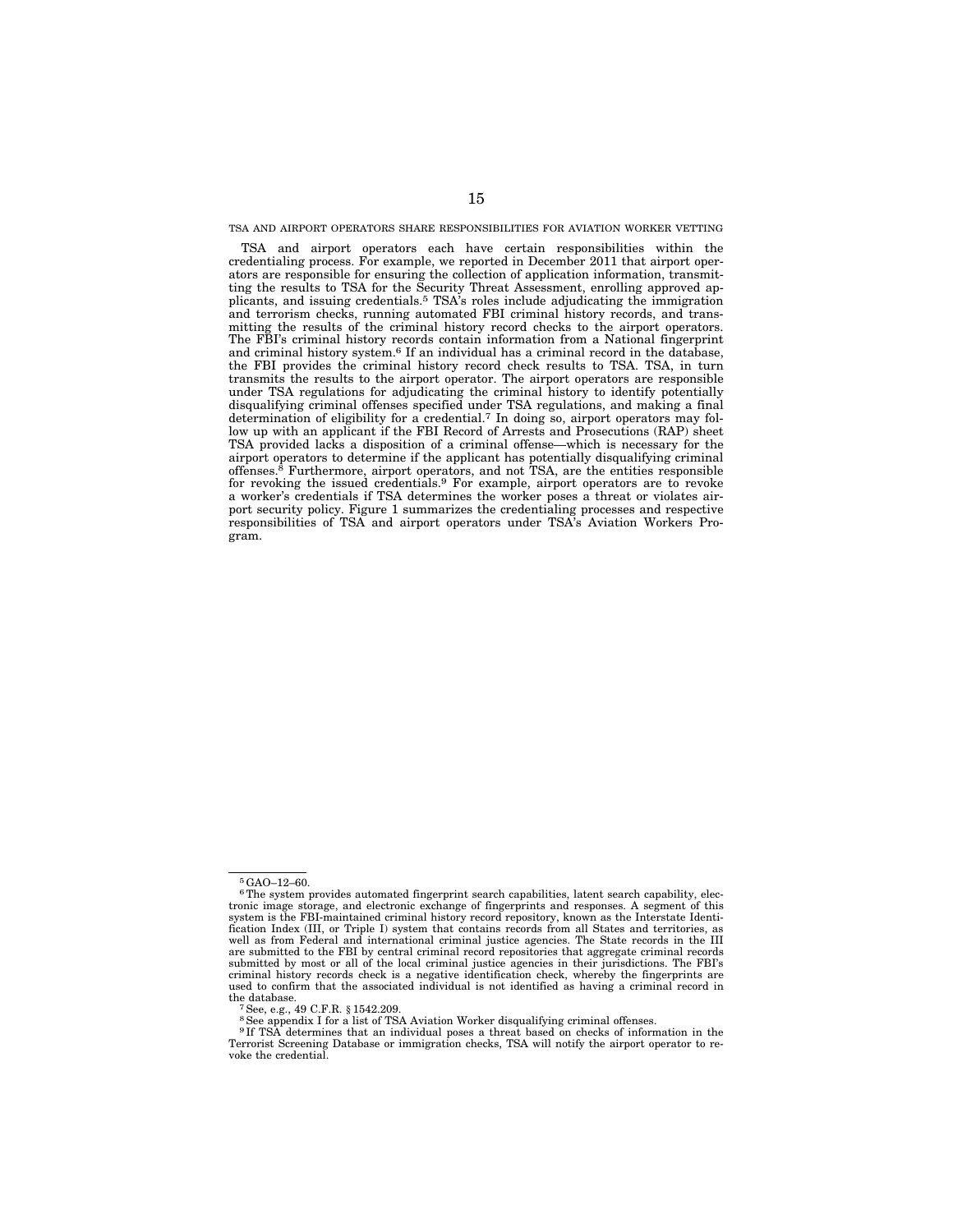Figure 1: Summary of Credentialing Processes and Responsibilities for TSA and Airport Operators under TSA's Aviation Workers Program

|                  | Transportation Security Administration (TSA) and airport operator<br>credentialing responsibilities under TSA Aviation Worker Program         |                                                                                                                                                                                                                                                                                                         |
|------------------|-----------------------------------------------------------------------------------------------------------------------------------------------|---------------------------------------------------------------------------------------------------------------------------------------------------------------------------------------------------------------------------------------------------------------------------------------------------------|
|                  | <b>TSA</b>                                                                                                                                    | Airport operator                                                                                                                                                                                                                                                                                        |
| Enrollment       |                                                                                                                                               |                                                                                                                                                                                                                                                                                                         |
|                  |                                                                                                                                               | Applicant provides biographic and<br>biometric information to airport<br>operator. Airport operator submits<br>information to TSA.                                                                                                                                                                      |
| Background check |                                                                                                                                               |                                                                                                                                                                                                                                                                                                         |
|                  | TSA vets and adjudicates terrorist and<br>immigration information, and provides<br>results of criminal history checks to<br>airport operator. | Airport operator adjudicates criminal<br>history and makes determination of<br>eligibility.                                                                                                                                                                                                             |
| Issuance         |                                                                                                                                               |                                                                                                                                                                                                                                                                                                         |
|                  |                                                                                                                                               | Airport operator issues access badge<br>to employee.                                                                                                                                                                                                                                                    |
| Verification     |                                                                                                                                               |                                                                                                                                                                                                                                                                                                         |
|                  |                                                                                                                                               | Airport operators responsible for<br>implementing access control system<br>as part of TSA-approved security plan.                                                                                                                                                                                       |
| Renewal          |                                                                                                                                               |                                                                                                                                                                                                                                                                                                         |
|                  | In April 2015, TSA modified existing<br>requirements to address the need for<br>recurrent criminal history checks.                            | As part of the renewal process, the<br>expiring badge must be retrieved by<br>the airport operator.                                                                                                                                                                                                     |
| Revocation       |                                                                                                                                               |                                                                                                                                                                                                                                                                                                         |
|                  |                                                                                                                                               | Airport operators can revoke a badge<br>if an individual is no longer employed<br>by airport employer, or if an airport is<br>informed by TSA of derogatory<br>information related to immigration<br>status or during recurring criminal<br>history records or recurring terrorist<br>screening checks. |

nation; Art Explosion (clip art). | GAO-15-7047 analysis of Department of Homeland Security infor

#### TSA HAS TAKEN ACTIONS TO ADDRESS LIMITATIONS IN AVIATION WORKER VETTING

Criminal history record checks are a key element of the Security Threat Assessment process for TSA's Aviation Worker Program, helping to ensure that the agency and airport operators detect those applicants with potentially disqualifying criminal offenses. However, TSA has faced challenges in ensuring it has the necessary criminal information to effectively conduct Security Threat Assessments for applicants to its Aviation Workers Program. In December 2011, we found that, according to TSA, limitations in its criminal history checks increased the risk that the agency was not detecting potentially disqualifying criminal offenses as part of its Security Threat Assessments for airport workers.10 Specifically, we found that TSA's level of access to criminal history record information in the FBI's Interstate Identification Index excluded access to many State records such as information regarding sentencing, re-

<sup>10</sup>GAO–12–60.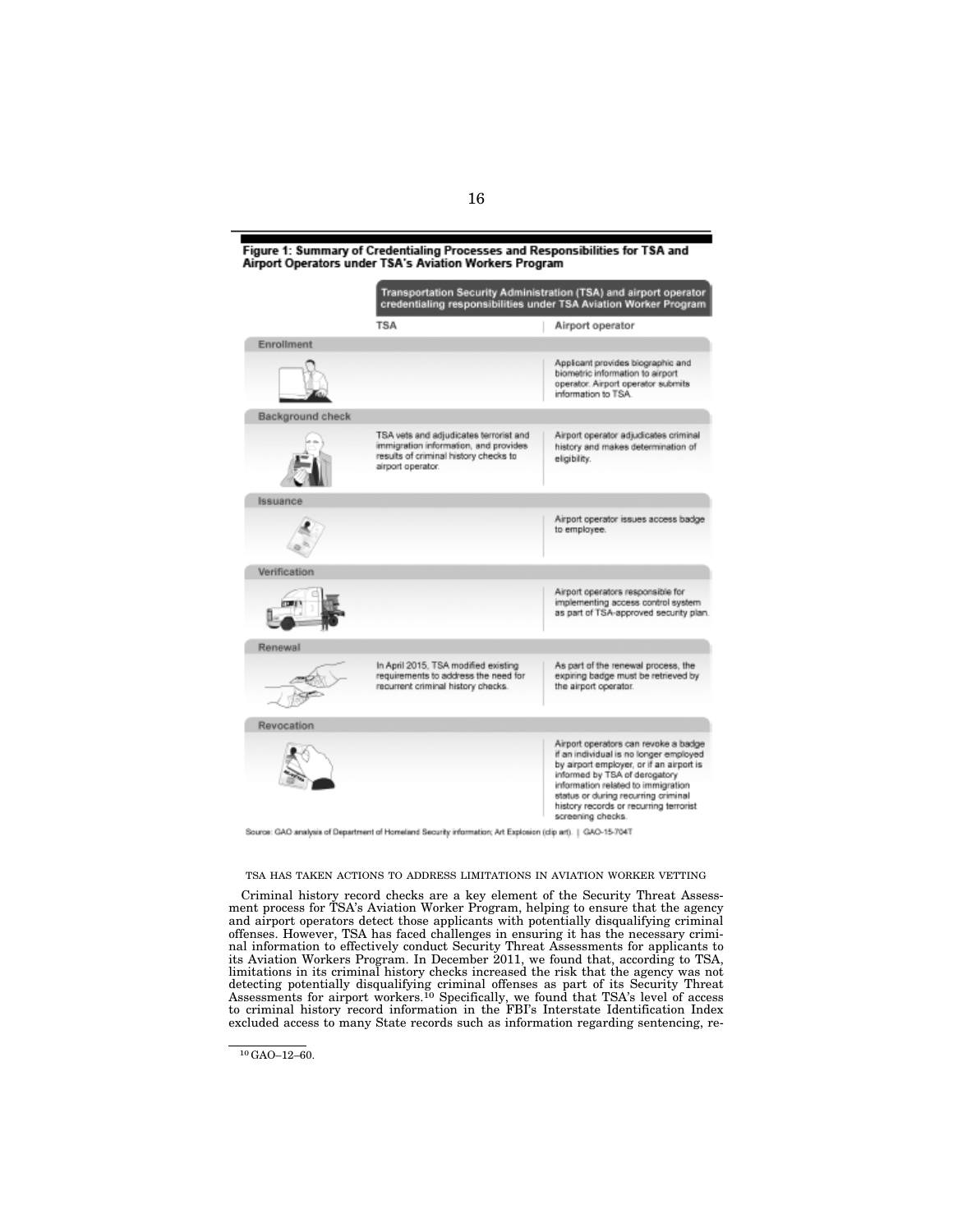lease dates, and probation or parole violations, among others. For the purposes of accessing criminal history records, FBI provided TSA the level of a noncriminal justice requestor (e.g., equal to that of a private company conducting an employment check on a new applicant, according to TSA). As a result, TSA reported that its access to and airports' ability to review applicant criminal history records was often incomplete. We found that TSA and the FBI had not assessed whether a potential security risk in TSA's Security Threat Assessment process existed with the level of access to FBI criminal records that TSA had at the time.

We recommended that the TSA and the FBI jointly assess the extent to which this limitation may pose a security risk, identify alternatives to address any risks, and assess the costs and benefits of pursuing each alternative. In May 2015 and June 2015, we reported that TSA and the FBI have since taken steps to address this recommendation. For example, in 2014, the agencies concluded that the risk of incomplete information did exist and could be mitigated through expanded access to State-supplied records.11 TSA officials reported that the FBI has since taken steps to expand the criminal history record information available to TSA when conducting its Security Threat Assessments for airport workers and others. For example, TSA reported that the study between the FBI and TSA culminated in the FBI implementing system changes to provide the TSA with access to expanded criminal history record information. According to TSA officials, the FBI's release of its Next Generation Identification System—which the FBI reported achieving full operational capability in September 2014—has been enhanced to expand the State-provided criminal history records that are now incorporated into all FBI criminal history record information for TSA's Security Threat Assessments for aviation workers.12 We have not evaluated TSA's use of the new system.

Further, in April 2015, TSA updated existing requirements to address the need for recurrent criminal history records checks for credentialed airport workers with unescorted access to secure airport areas at periodic intervals. Until recently, TSA did not require periodic criminal history checks of workers with unescorted access authority as long as workers maintain continuous employment with the same issuing authority. TSA updated its requirements in response to the ASAC's recommendation and the Secretary of DHS's statement regarding airport security enhancements.<sup>13</sup> ASAC recommended that TSA should incorporate real-time criminal activity monitoring into the aviation worker vetting process in its final report on improving airport employee access control. ASAC found that TSA's practice of reviewing criminal history records once—at the time of vetting for initial employment created the potential for TSA and airport operators to be unaware of aviation workers who had subsequently engaged in potentially disqualifying criminal activity yet continued to hold active credentials. ASAC reported that real-time criminal activity monitoring should be a part of the vetting process, similar to the perpetual vetting of aviation workers conducted by TSA against terrorist watch lists. Specifically, ASAC recommended that TSA accelerate implementation of a pilot of criminal activity monitoring using FBI's Rap Back Service, with a goal of full implementation of the service by the end of 2015.14 The Secretary of DHS stated that until TSA establishes a system for real-time recurrent criminal history records checks for all aviation workers, TSA should require fingerprint-based criminal history records checks periodically for all airport employee SIDA badge-holders.

Chairman Katko, Ranking Member Rice, and Members of the subcommittee, this completes my prepared statement. I would be pleased to respond to any questions that you may have at this time.

 $^{11}$ GAO-15-559T and GAO-15-678T.<br> $^{12}$ According to the FBI, the Next Generation Identification System is an incremental replace-<br>ment of a previous fingerprint identification system that provides new functionality and processing and sharing demands from local, State, Tribal, Federal, and international agencies.<br><sup>13</sup>ASAC, at the request of TSA in January 2015, created a working group comprised of rep-<br>resentatives from the aviation indus measures and recommending any additional measures needed to improve employee access con-trols. See 49 U.S.C. § 44946 (requiring establishment of an ASAC within TSA to provide advice and recommendations on aviation security matters, including the development, refinement, and implementation of policies, programs, rulemaking, and security directives pertaining to aviation<br>security, while adhering to sensitive security guidelines).<br>- <sup>14</sup>FBI introduced its Rap Back Service in September 2014 as pa

tification System. According to the FBI, the Rap Back Service provides users, such as airport authorities, the capability to receive immediate notification of criminal and, in limited cases, civil activity of enrolled individuals that occur after the initial processing and retention of criminal or civil fingerprint transactions, such as the fingerprint-based criminal history records checks currently conducted by TSA and airport operators.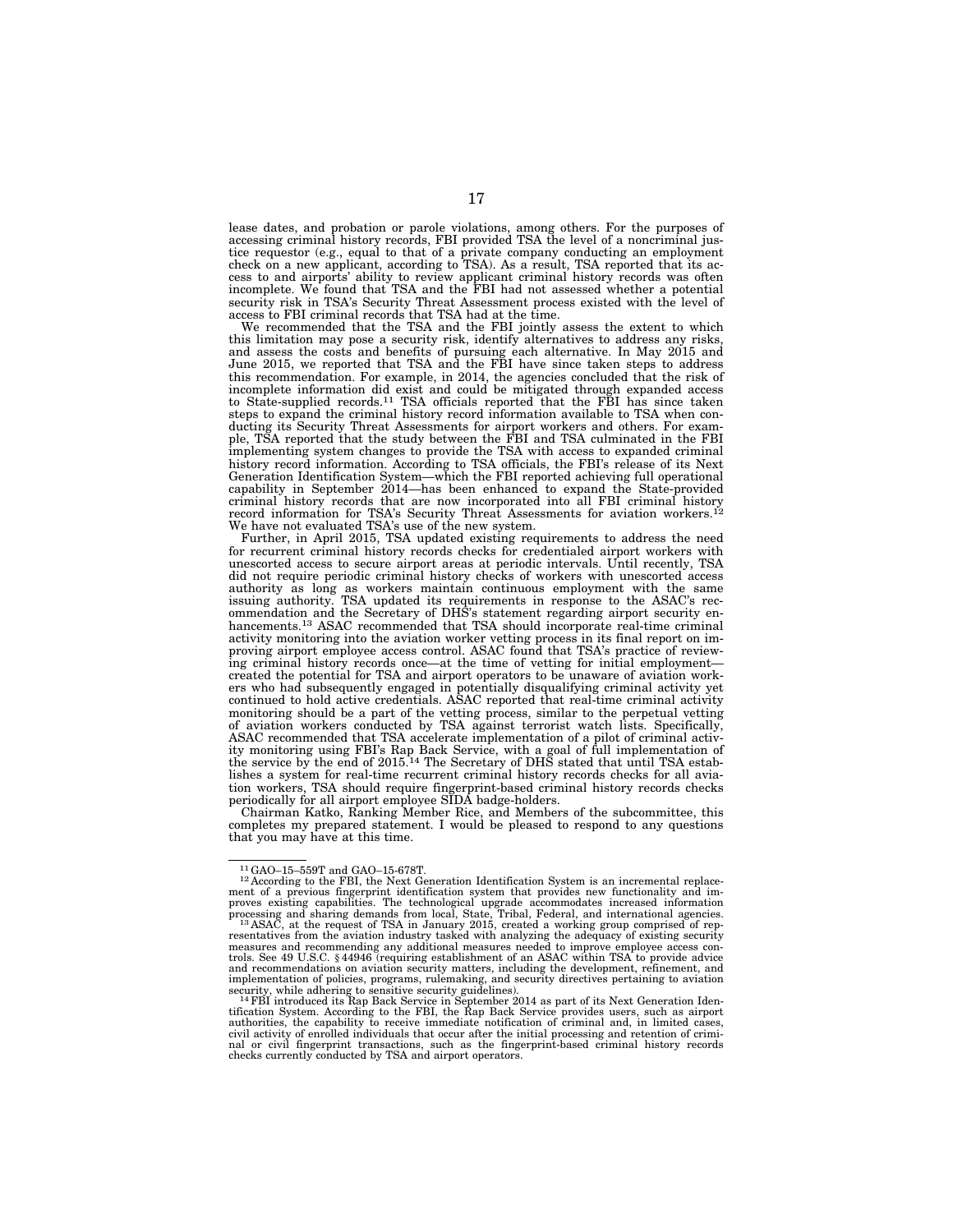APPENDIX I: CRIMINAL OFFENSES THAT DISQUALIFY APPLICANTS UNDER THE AVIATION WORKERS PROGRAM FROM ACQUIRING AN AIRPORT-ISSUED BADGE

In accordance with 49 C.F.R. §§ 1542.209, 1544.229, and 1544.230, an individual has a disqualifying criminal offense if the individual has been convicted, or found not guilty of by reason of insanity, of any of the crimes listed below in any jurisdiction during the 10 years before the date of the individual's application for unescorted access authority, or while the individual has unescorted access authority.

#### DISQUALIFYING CRIMINAL OFFENSES

1. Forgery of certificates, false marking of aircraft, and other aircraft registration violation; 49 U.S.C. § 46306.

2. Interference with air navigation; 49 U.S.C. § 46308.

3. Improper transportation of a hazardous material; 49 U.S.C. § 46312. 4. Aircraft piracy; 49 U.S.C. § 46502.

5. Interference with flight crew members or flight attendants; 49 U.S.C. § 46504.<br>6. Commission of certain crimes aboard aircraft in flight; 49 U.S.C. § 46506.<br>7. Carrying a weapon or explosive aboard aircraft; 49 U.S.C. §

9. Aircraft piracy outside the special aircraft jurisdiction of the United States; 49 U.S.C. § 46502(b).

10. Lighting violations involving transporting controlled substances; 49 U.S.C. § 46315.

11. Unlawful entry into an aircraft or airport area that serves air carriers or foreign air carriers contrary to established security requirements; 49 U.S.C. § 46314.

12. Destruction of an aircraft or aircraft facility; 18 U.S.C. § 32.

13. Murder.

14. Assault with intent to murder.

15. Espionage.

16. Sedition.

17. Kidnapping or hostage taking.

18. Treason.

19. Rape or aggravated sexual abuse. 20. Unlawful possession, use, sale, distribution, or manufacture of an explosive or weapon.

21. Extortion.

22. Armed or felony unarmed robbery.

23. Distribution of, or intent to distribute, a controlled substance.

24. Felony arson.

25. Felony involving a threat.

26. Felony involving— (i) Willful destruction of property;

(ii) Importation or manufacture of a controlled substance;

(iii) Burglary;

(iv) Theft;

 $(v)$  Dishonesty, fraud, or misrepresentation;

(vi) Possession or distribution of stolen property;

(vii) Aggravated assault; (viii) Bribery; or

(ix) Illegal possession of a controlled substance punishable by a maximum term of imprisonment of more than 1 year.

27. Violence at international airports; 18 U.S.C. § 37.

28. Conspiracy or attempt to commit any of the criminal acts listed above.

Mr. KATKO. Thank you, Ms. Grover.

The Chair now recognizes the Chairman of the full Homeland Security Committee, the gentleman from Texas, Mr. McCaul, for any statement he may have.

Mr. MCCAUL. I would like thank Chairman Katko and Ranking Member Rice for holding this important hearing.

Recent reports about the TSA screening, in my view, are deeply disturbing and call into question some of the post-9/11 security measures we have worked hard to put in place. Yet 14 years after that horrible day, Islamist terrorists are still plotting daily to kill Americans. Lately, the threat picture has gotten worse.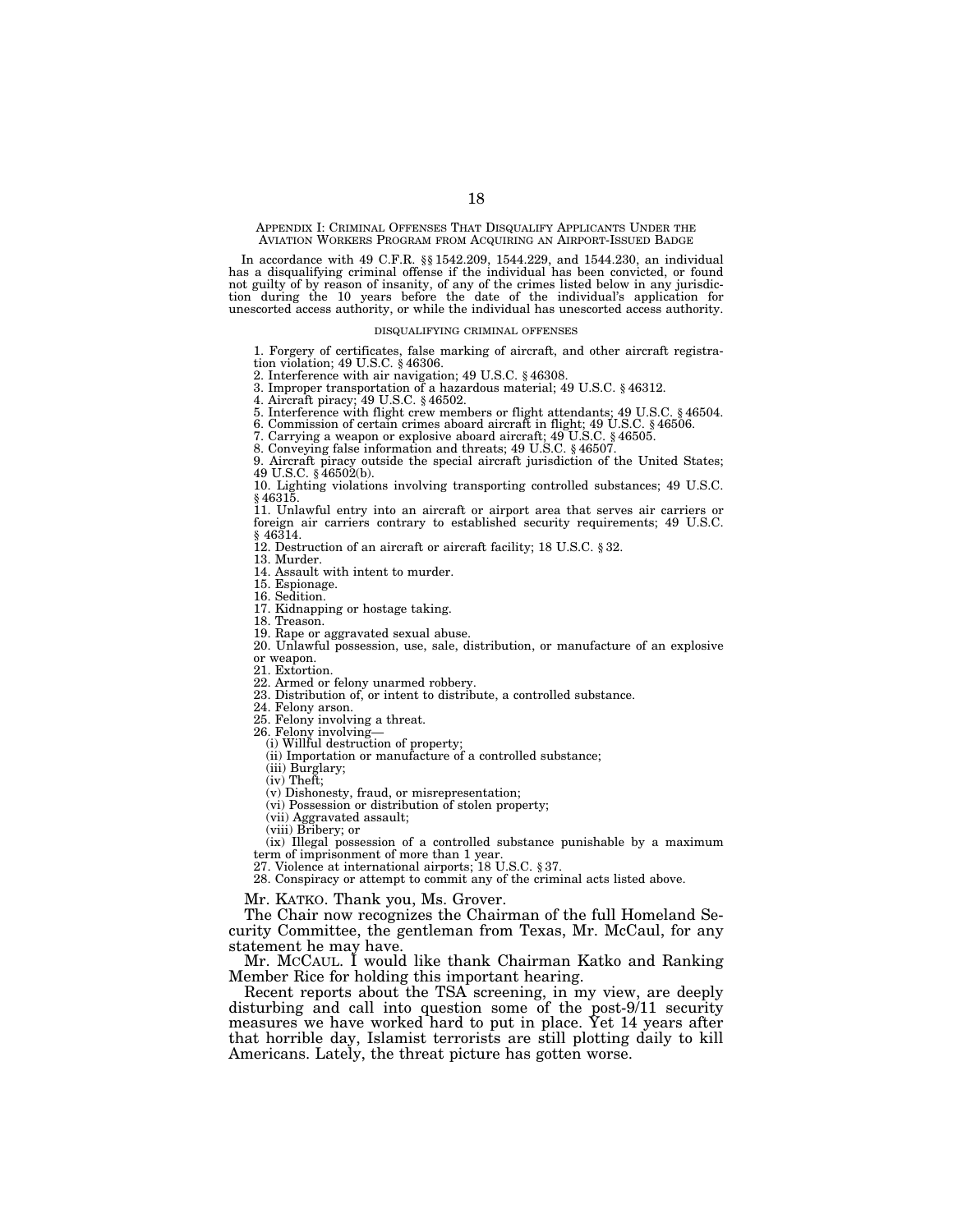Our aviation sector is of particular interest to the terrorists. They think that by taking down airplanes, they can bring down our economy. Last week we reportedly hit al-Qaeda's No. 2 in a drone strike in Yemen, where the terror group has been focused for years on developing bombs to plant on airplanes. It was an important counterterrorism victory. But it won't stop terrorists from aiming their sights at our skies.

As we stare down these threats, Congress and the American people need confidence in our defenses. Terrorists have to be right only once. To defend ourselves, we have to be right 100 percent of the time. Millions of travelers pass through our Nation's airports every year. We need to know that the systems in place will protect them. But in recent weeks, TSA has given us more concern than confidence.

Reports about TSA's performance have alarmed the American people and raised fears that bombs could pass through airport passenger screening and terrorists might slip through TSA's employee vetting. We need to get to the bottom of these claims and do everything possible to deny terrorists an opportunity to exploit our defenses.

Next month, I plan to hold a hearing on aviation security with the new TSA administrator once he is confirmed. I want him to outline his vision for TSA and give us answers on how he will close any identified vulnerabilities. This will not be easy. But in order to win the confidence of the American people, TSA needs a good wire brushing and strong leadership.

We cannot become complacent about the threat. We can and must improve our screening capabilities. We need aviation workers who are thoroughly vetted. As the first step to tackle these challenges, I am co-sponsoring H.R. 2750, the Improved Security Vetting for Aviation Workers Act, introduced by Chairman Katko, which codifies the inspector general's six recommendations to ensure there are no loopholes in the security background checks for aviation workers.

I also strongly support H.R. 2770, the Keeping Our Travelers Safe and Secure Act, introduced by Ranking Member Rice, which would close additional screening gaps and strengthen our aviation security. I want to thank the DHS Inspector General Roth for his leadership and strong oversight at TSA and DHS in bringing these vulnerabilities to our attention. I also want to thank the TSA and GAO witnesses here. I hope they are committed to changing the agency's direction and restoring the trust of the American people.

When I heard that 73 airport workers had ties to terrorism, when I got that news, well, first of all, I couldn't believe it, and I want additional briefings on these ties to terrorism, but that is totally unacceptable 14 years after 9/11. I think the American people deserve better. When we see, you know, the grandma, the veteran, the Active-Duty service, the children being patted down at these airports and water bottles being taken out of luggage and all this going on. Yet, 96 percent of the stuff gets through. We can't talk about what it is because it is Classified. But 96, that is a 4 percent success rate.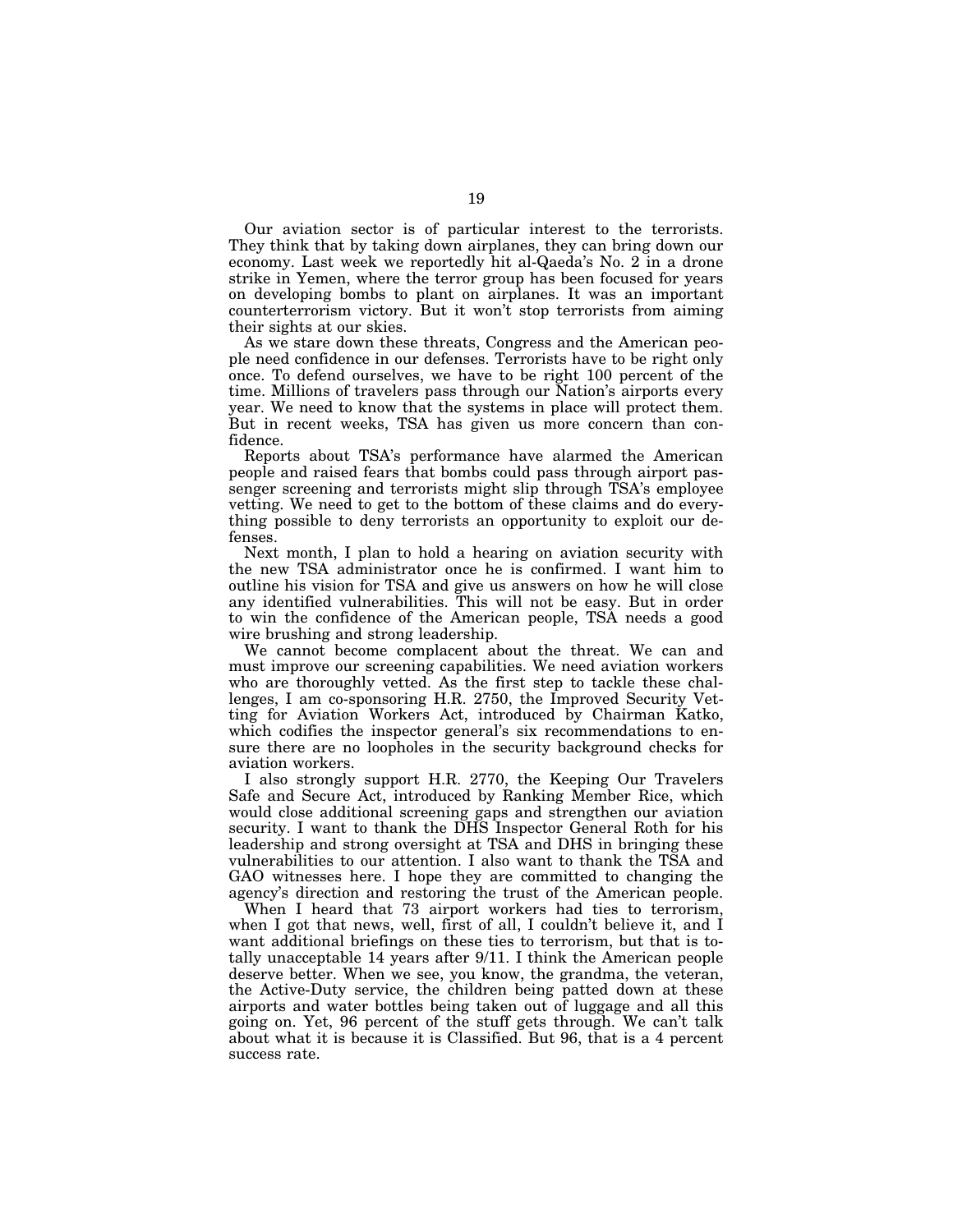The American people deserve better. They deserve to feel safe when they travel on airplanes. With that, Mr. Chairman, I yield back.

Mr. KATKO. Thank you very much, Chairman McCaul.

I now recognize myself for 5 minutes to ask questions. I will start with Mr. Roth. Briefly summarizing your findings in your report and the recommendations, you recommend basically four broad categories of recommendations. I just want to make sure I got them right here. No. 1, TSA should request and review additional watch list data, is that correct?

Mr. ROTH. That is correct.

Mr. KATKO. No. 2, that they require that airports improve verification of applicants' rights to work, correct?

Mr. ROTH. Correct.

Mr. KATKO. No. 3, that they revoke credentials when the right to work expires?

Mr. ROTH. Correct.

Mr. KATKO. No. 4, to improve the quality of vetting data, is that correct?

Mr. ROTH. Yes, sir.

Mr. KATKO. All right. Ms. Fitzmaurice, does TSA agree with all those recommendations?

Ms. FITZMAURICE. Yes. They do.

Mr. KATKO. All right. I want to focus on requesting and reviewing additional watch list data first. I will start with Mr. Roth briefly. Could you tell me, you mentioned during your testimony that about 900,000 individuals, employees Nation-wide were run through that National Counterterrorism Center's TIDE database, is that correct?

Mr. ROTH. Yes, sir.

Mr. KATKO. All right. How onerous a task was it to do that?

Mr. ROTH. Well, for us it was actually, the actual task of running it, and actually NCTC did it for us, the legal authorization for it took some time. We had to get a memorandum of understanding between TSA and NCTC to do it.

It took about 18 months to get all the legal authorizations that we needed to do it because of the requirements of the Data Matching Act. So legally and bureaucratically it was a huge lift. But then actually to do the match was quite easy.

Mr. KATKO. Okay. So the mechanical of checking against a database, once those hurdles are cleared, is relatively easy?

Mr. ROTH. Yes. The size of the data is not that large. So it was not that big of a task to match one set of data against the other set of data.

Mr. KATKO. So if we can fix these hurdles, it should be a relatively easy task to have this vetting going through the database on a regular basis?

Mr. ROTH. Yes, sir.

Mr. KATKO. All right. Thank you. Ms. Fitzmaurice, a couple questions for you. I would like to know when TSA first became aware of this problem with respect to not getting appropriate codes to run names through the database.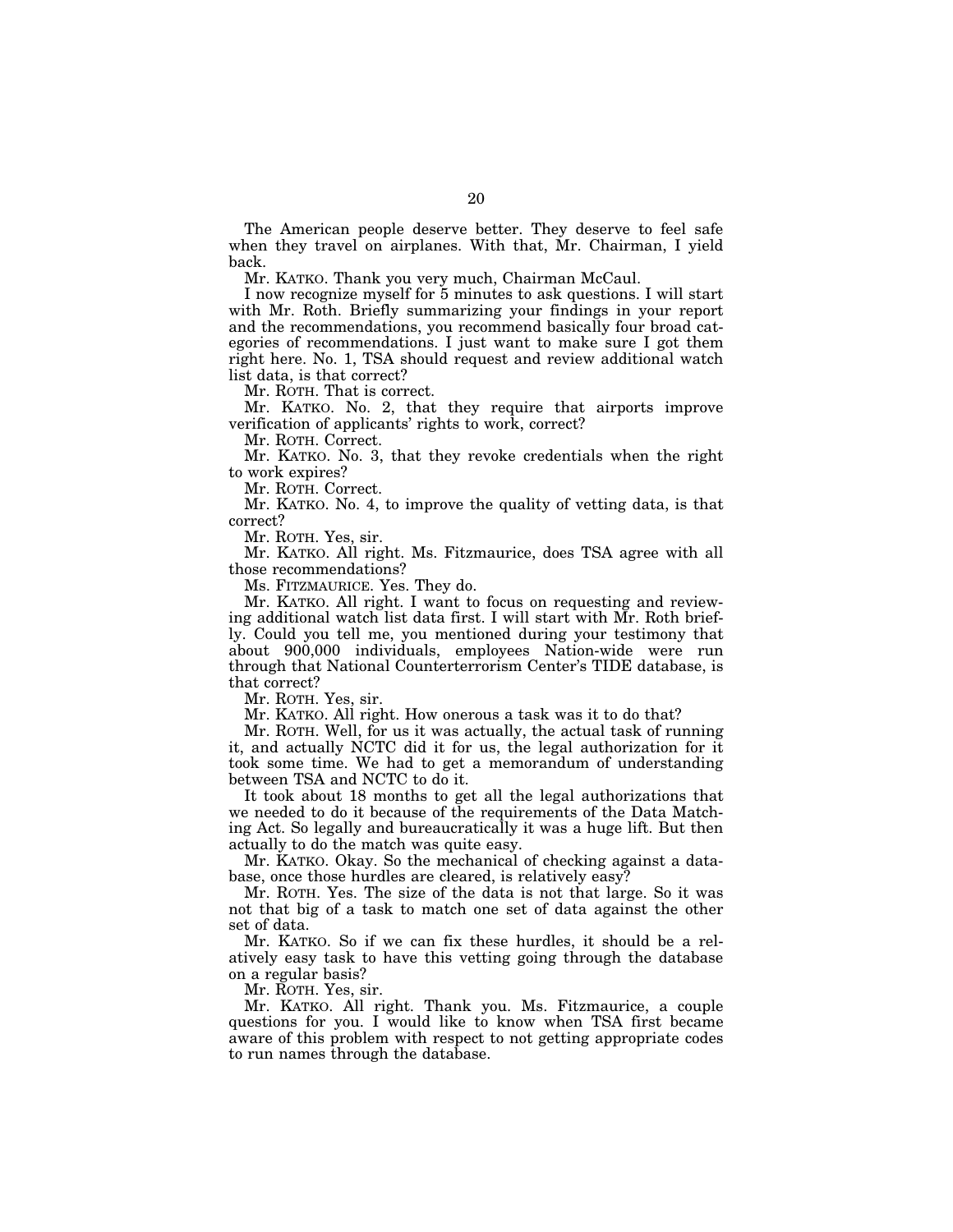I know from at least May 2014, there was a memo to Administrator Pistole advising that they needed additional codes from TIDE for employee screening, is that correct?

Ms. FITZMAURICE. That is correct.

Mr. KATKO. All right. To your knowledge, is that when the administrator first became aware of this being a problem?

Ms. FITZMAURICE. That is my understanding.

Mr. KATKO. Okay. So May 2014, at least, the administrator, the head of TSA was aware of the fact that they may not be, they were getting incomplete data regarding employees and that that may affect whether individuals with terrorist ties are working at airports across this country, is that right?

Ms. FITZMAURICE. Yes. If I may explain the distinction of the information that we are requesting, TSA receives watch-listed information that is maintained by the FBI's Terrorist Screening Center. That information is the information that we primarily use in our vetting process. That is who the Federal Government has deemed to be known or suspected terrorists and meets the reasonable suspicion standard, which is why that is then shared with us for the watchlisting purposes.

What we are seeking access to is additional intelligence-related information that is contained in the NCTC TIDE database. I think it is important to understand that the information that are on the watch list are in TIDE, but not everyone in TIDE is a terrorist and meets that reasonable suspicion standard to be then put on the watch lists.

Mr. KATKO. Understood. But the fact remains that there was at least 73 individuals that had potential ties to terrorism that were not identified because you did not have the appropriate information, is that correct?

Ms. FITZMAURICE. That is correct. We did not have access to that information. We are seeking that access. We did review, though, all of the cases of those 73 individuals, and have determined they do not pose a threat to transportation security.

Mr. KATKO. Who made that determination?

Ms. FITZMAURICE. TSA did, sir.

Mr. KATKO. Did anybody from outside TSA share in making that determination?

Ms. FITZMAURICE. So sir, as part of our typical process, when we look at information and we look at individuals who may have some nexus to terrorism, we oftentimes will consult with various law enforcement and intelligence community partners.

Mr. KATKO. Did you do that?

Ms. FITZMAURICE. We do that regularly as part of our process.

Mr. KATKO. So the question is clear, with respect to these 73 individuals that have potential ties to terrorism according to the TIDE database, TSA has made their own independent determination that they don't pose a threat?

Ms. FITZMAURICE. TSA reviewed all of the 73 records on these individuals, determined that they did not pose a threat to transportation. That is part of TSA's kind of day-in and day-out process. But every time we understand that someone may have a potential nexus, they may not be designated as a known or suspected ter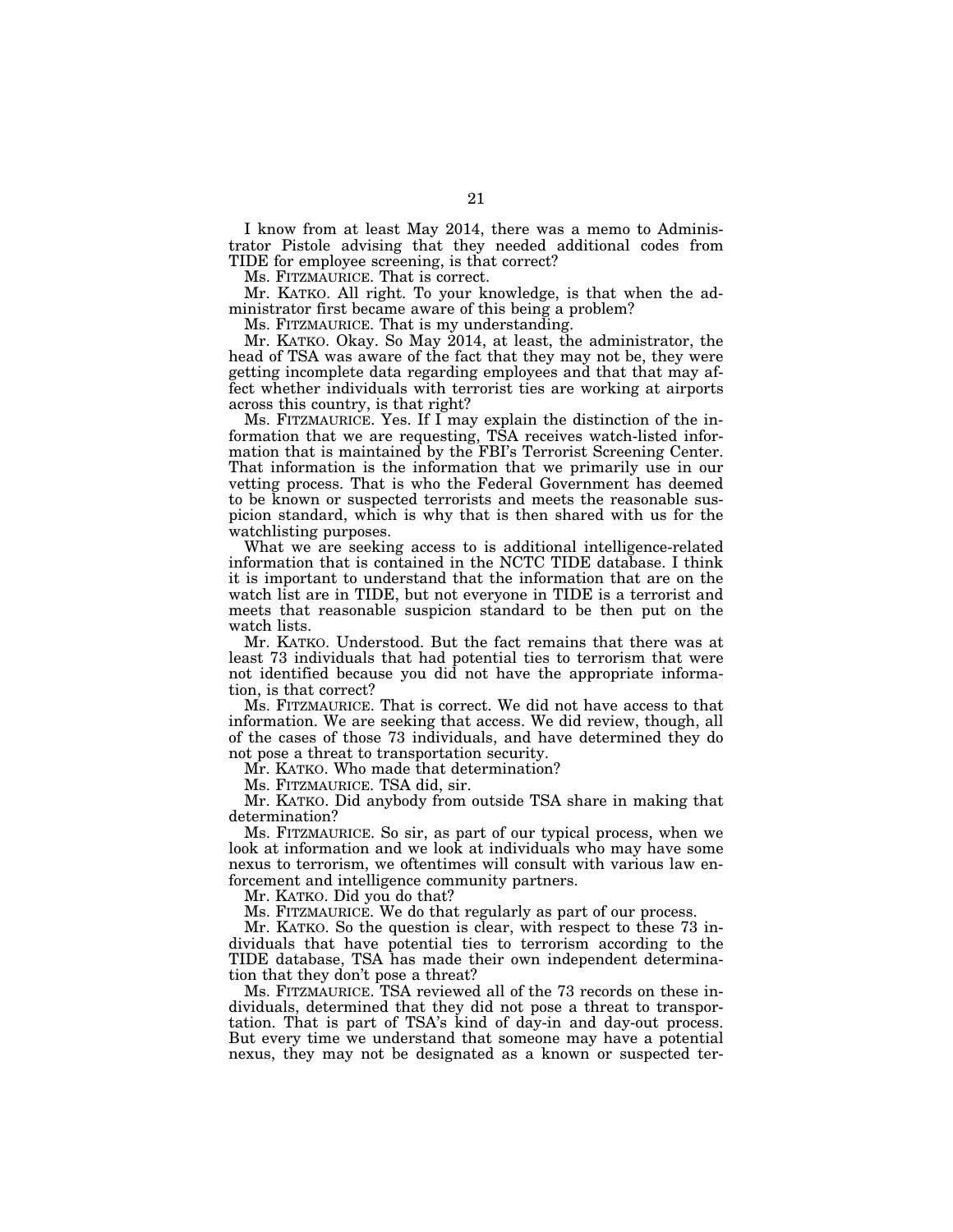rorist, we do do that consultation with the IC and other law enforcement-

Mr. KATKO. I just want to make sure you are answering the question. Just a brief yes or no. Did you consult with people outside of TSA before you made the ultimate determination that these 73 individuals who are on the TIDE database don't pose any threat to TSA? Did you consult with outside people, yes or no?

Ms. FITZMAURICE. Yes. That is part of our process. We did.

Mr. KATKO. Okay. Okay. I take it that is something we can see in a secured setting, the information regarding that?

Ms. FITZMAURICE. Yes. We would be happy to share that in a closed setting.

Mr. KATKO. More importantly, this has raised a concern, of course, about a gap in, the biggest concern I have is the amount of time it takes, once a concern is raised with TSA, until the time when TSA actually acts upon it. So I guess from a guideline standpoint, we have May 2014 is when the information was brought to Administrator Pistole, correct?

Ms. FITZMAURICE. Yes, sir.

Mr. KATKO. What did TSA do after that to try and fix this problem? Okay, I know as of today, a year later, the problem has not been fixed. So tell us what you have been doing in the mean time?

Ms. FITZMAURICE. Certainly. So yes, the administrator did sign a memorandum, May of last year, acknowledging our interest to receive access to this information. We have been engaged in on-going discussions in the interagency to receive access to this information.

I just recently came back to the Office of Intelligence and Analysis in March. Since my return to the office, have had numerous interagency discussions on this topic. We are working to expedite this process in our request to gain access to this information.

Mr. KATKO. With all due respect, when you say requesting to expedite this process, it has been a year, right? It has been a year. You realize that what could be a potentially serious security gap, an obvious security gap. It has been a year. That doesn't sound like it is being expedited.

Ms. FITZMAURICE. So, you know, I understand your point there. Like I said, we are working very hard to gain access to this information.

Mr. KATKO. When you say very hard, what does that mean?

Ms. FITZMAURICE. So we have been having——

Mr. KATKO. Because, you know, quite frankly, with respect to employee screening at airports, we have had this problem since 2011. We are still talking about problems with employee screening at airports 4 years later. We hear the same thing from TSA all the time, we are working on it. Well, with all due respect, and I know you are just the person here filling in for someone who is unavailable, but that is not acceptable.

You have the Nation's security in your hands, this agency does. To sit there and give us a bureaucratic response we are working on it in an expedited manner, you are talking about a gap in terrorist watch lists. You are saying you are working on it?

Ms. FITZMAURICE. So we are working on it. But I think what is really important to understand is that we do receive the Terrorist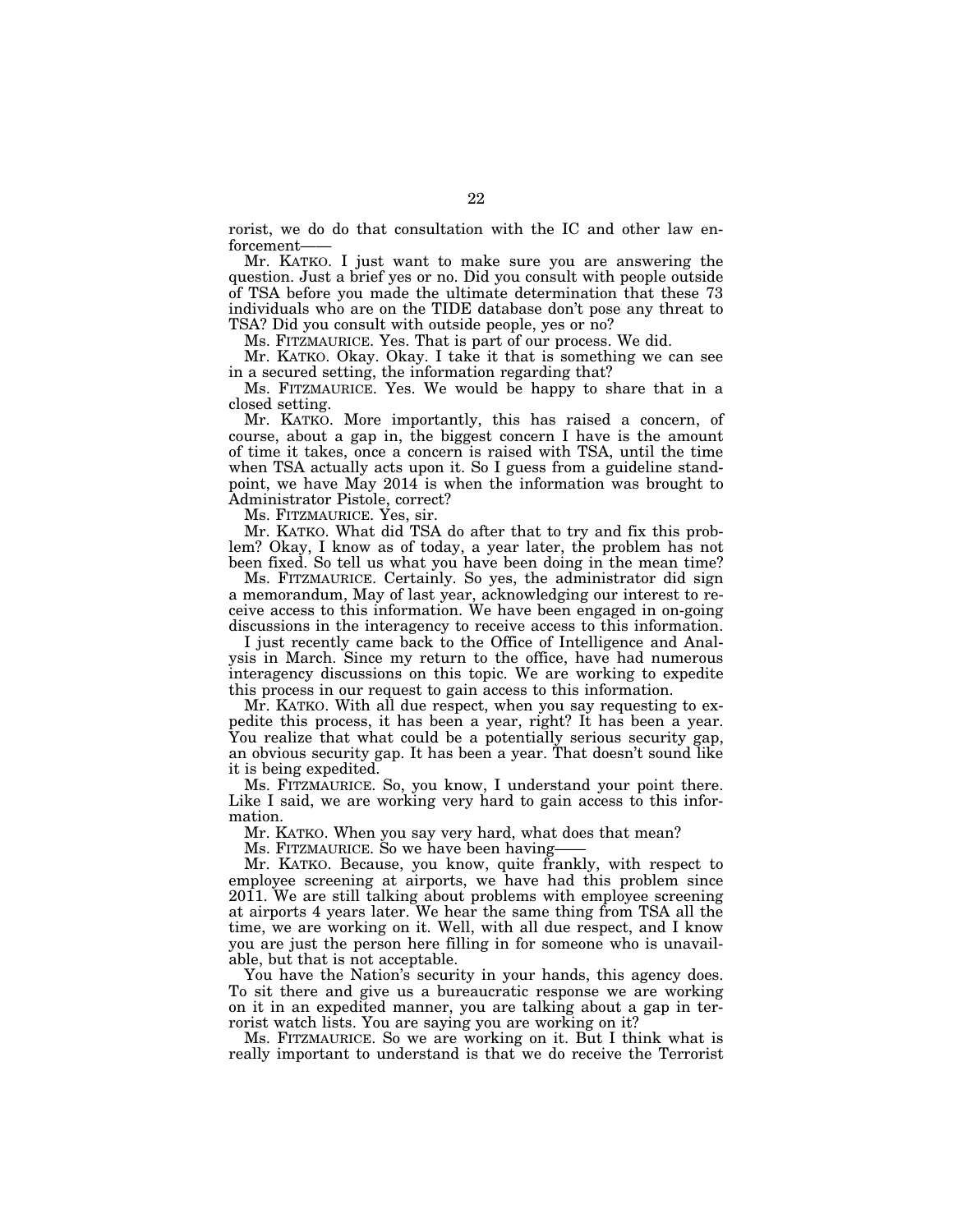Screening Database and those are the individuals that are deemed to be threats to transportation security.

We do vet all of the aviation workers against those. We have taken action on those. What we are seeking to do now is gain access to additional information that will assist us and provide a fuller context of who these individuals are and potentially identify unknown associations.

Mr. KATKO. The point is, and I ask you to take it back to your supervisors, and we are going to make the point crystal clear to them, and actually Mr. Rogers and I have made it clear to him again and again and so have many others here, the fact remains, TSA is not responding in a timely manner to seemingly very important issues.

As it stands right now, were it not for the IG report, I highly doubt that we would be any closer to getting access to the TIDE database because the TIDE database identified 73 people you didn't know about that may have had ties to terrorism. Your determination whether or not they have ties to terrorism is an internal thing that we will take a look at. But the bottom line is it needs to be more quickly done. We cannot have a bureaucratic morass in charge of guarding our airports. We just can't.

With that, I will yield back questioning to the Ranking Member, Miss Rice.

Miss RICE. Thank you, Mr. Chairman. Ms. Grover, you mentioned something in your testimony about how the TSA is not qualified as a law enforcement agency which limits the ability for them to get relevant information regarding someone's background. Is that a change that needs to be made to expand the databases that TSA would have access to to ensure that the vetting can be as thorough and complete as possible?

Ms. GROVER. So this has been a topic of discussion for many years. The Compact Act from 1998 is what set the requirements for requesters that were considered to be having criminal justice access versus non-criminal justice access.

When we did our work several years ago, TSA's position was that they didn't really fit neatly into either one of those categories. It was their position that the non-criminal justice access records wasn't meeting their needs, which it clearly was not because at the time they only had access to information from about 15 States and really didn't have the information that they needed to make a complete determination of eligibility.

They have worked with the FBI. In the past, the FBI has determined that they are not eligible for the different status of criminal justice requester and has expanded the database. So I believe now they have access to information from about 41 States. That certainly comes much closer to meeting their needs.

Miss RICE. Okay. But that is not going to be complete until they have access to all 50 and they are treated, for all intents and purposes, like a law enforcement agency. So we have to deal with that change. Okay. So you answered the second question I was going to ask.

Ms. Fitzmaurice, one of the first things that you said in your testimony was that the vetting process by the TSA has been found to be effective, whether that is Mr. Roth's finding or your finding. I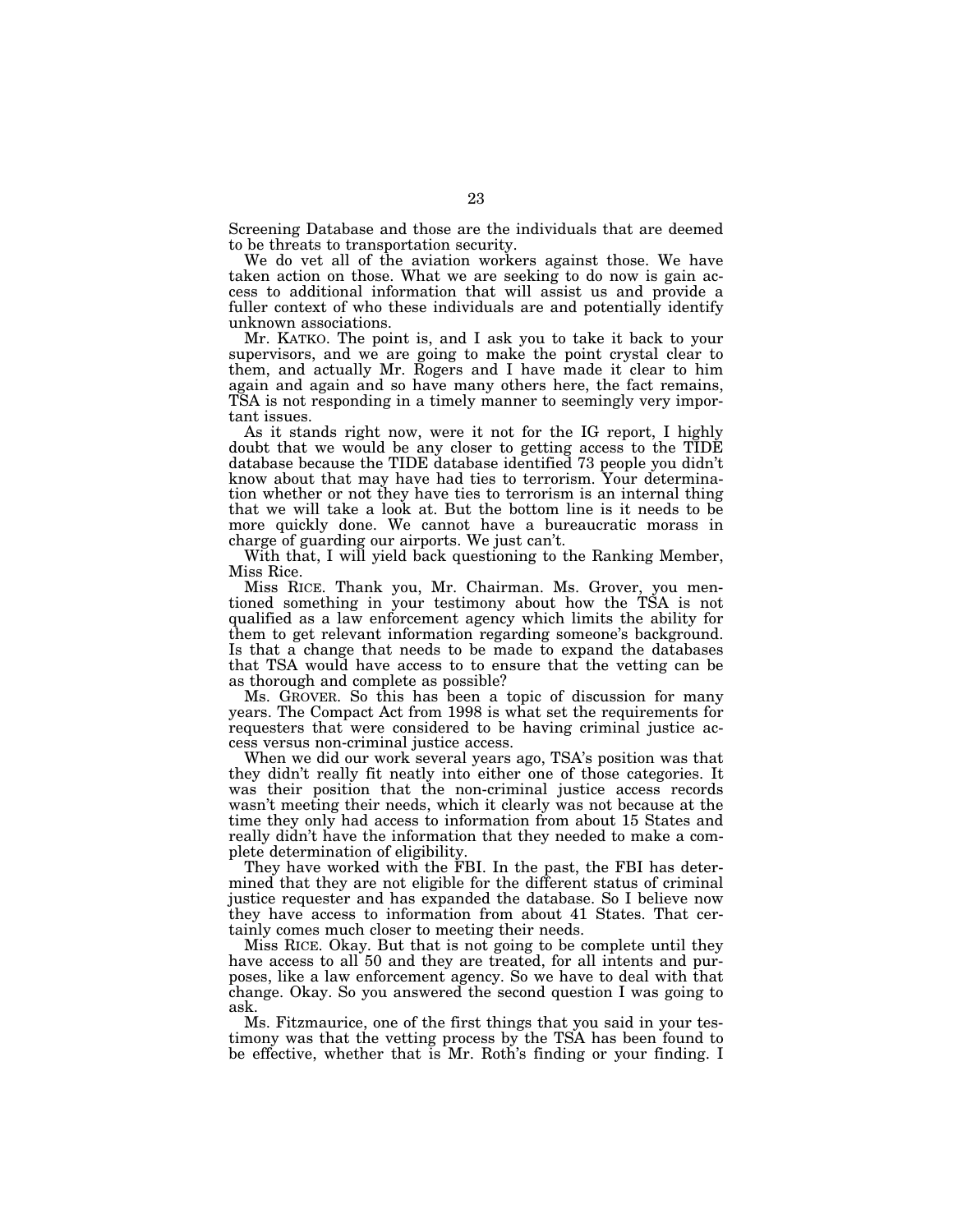have got to tell you, just sitting here, how is it possible that anyone can come to that conclusion when we are talking about all of these deficiencies?

Ms. FITZMAURICE. No, I understand that. Let me provide some context for that comment. So, yes, the inspector general, as part of his report, did say they found our vetting processes to be generally effective. Additionally, several years back, the Department sponsored a review of DHS's vetting programs. We participated in that. The review of that found that TSA's system was actually, I think, one of the best performing in effective systems that DHS has in the vetting enterprise.

I think one of the key things that we have to keep in mind and part of what we are talking about today, though, is the information that we have access to. So we have a very sophisticated vetting system that takes millions of records and vets that against the databases of known and suspected terrorists. But we are absolutely dependent on having access to the right information about individuals who pose, you know, a threat to transportation security and who also may have some value from an intelligence standpoint.

Additionally, as has been highlighted, you know, the other piece that is important on the information that we receive on the applicants who are seeking to work in our transportation system. So we are focused on those areas right now. But what my comment was specifically referencing was the effectiveness of the system that we have built, this very complex vetting system.

Miss RICE. I think it is clear after today and probably clearer much earlier that we can't use that word effective at this point in my opinion.

Mr. Roth, I just want to ask you, you said that TSA denied credentials to 4,300 applicants who had previously been found to be okay? Can you just elaborate on that? Do you know what I am making reference to?

Mr. ROTH. With regard to immigration status?

Miss RICE. Yes. Yes. So how did that happen? If you can do it quickly because I have a couple other questions.

Mr. ROTH. Yes. That is precisely my question: How could this happen? I mean, the airports are legally responsible for ensuring immigration status, that these folks have lawful authority to work. They do that. By the time they send it to TSA, they are basically certifying that——

Miss RICE. They being who? Who sends that information?

Mr. ROTH. Sorry. The airport operators.

Miss RICE. The airport operators send the background information to TSA?

Mr. ROTH. With the certification that these folks, in fact, are legally entitled to work.

Miss RICE. So this is a deficiency on the part of the airport operator not doing-

Mr. ROTH. Correct. Then what TSA does is they take that information, they bounce it off of CIS records. That is where we found the discrepancy.

Miss RICE. Okay. So it is clear, I think, from what we are hearing here today that post, you know, 9/11, 14 years post-9/11, we still have Federal agencies and some private operators who are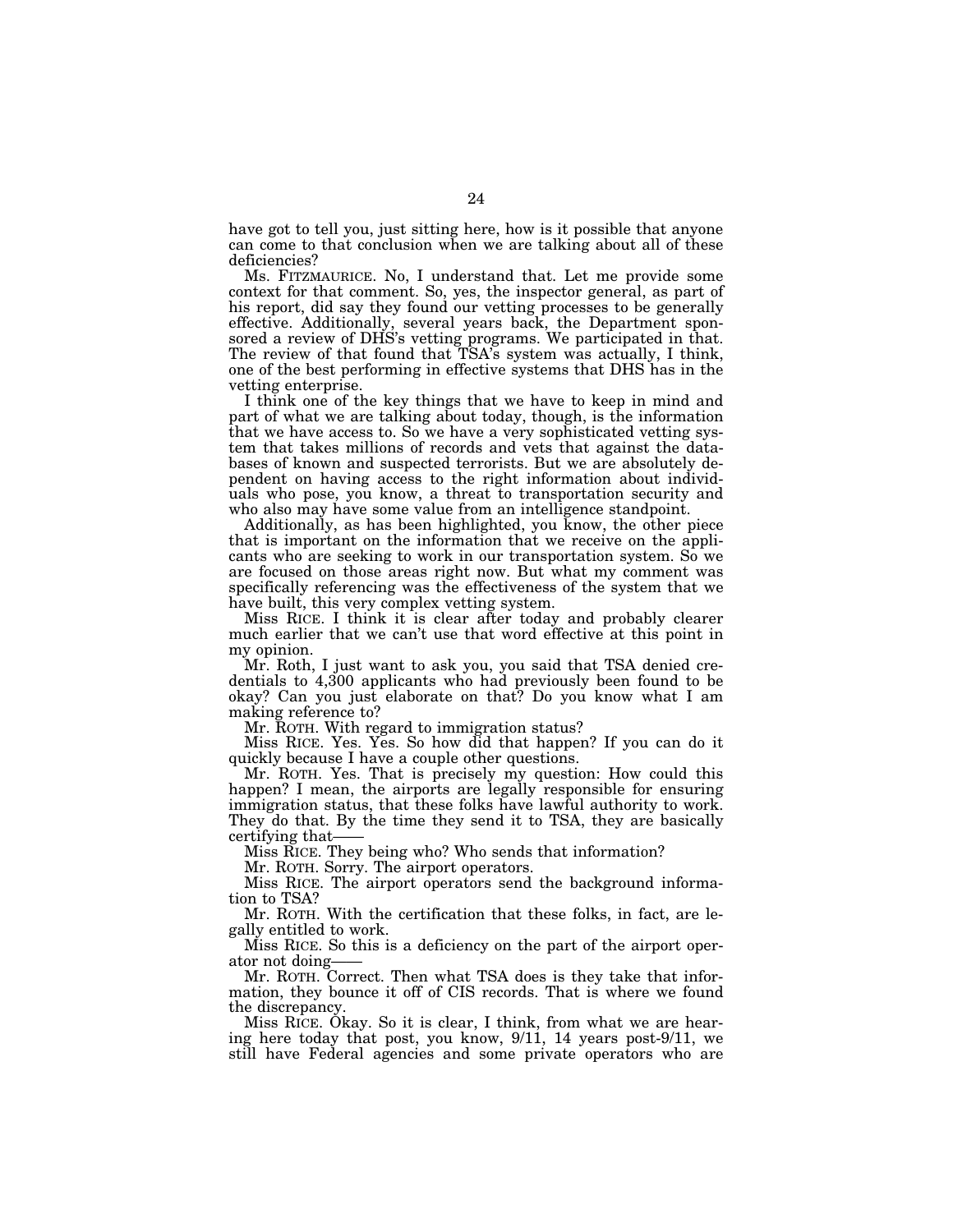siloing relevant information in a way that could lead to a catastrophe. How do we fix that, Mr. Roth?

Mr. ROTH. Well, certainly the airports themselves under law have the obligation to certify whether or not someone meets the criminal history check. In other words, they are void of any disqualifying criminal offenses.

That is 450 airports across the country. TSA is obligated to do a quality check on that. Unfortunately, because these aren't electronic records, they have to do a manual review. So if they do an airport inspection, they might do a manual review of, in the larger airports, only about 1 percent of the applications to determine whether or not the airport workers who have these SIDA badges, in fact, have disqualifying criminal offenses.

Miss RICE. Mr. Roth, I have got to tell you, I think that is one of the most disturbing things that I have heard here, that airport operators are not doing their due diligence to ensure that people that they are sending to you to get the stamp of approval, they are not giving you the relevant information that you need.

Mr. ROTH. I share your concern. It is especially concerning given the fact that, you know, there are no layers of security. Once you have a SIDA badge, that means you have unescorted access to anywhere in the airport. You can load baggage. You can have access to the aircraft. You can do basically anything unescorted. That, obviously, is concerning if we don't have a better understanding of who these airport workers are.

Miss RICE. Well, certainly the airport operators have to assume an enormous amount of accountability and responsibility. We have to figure out a better way to check to make sure that the information that they are giving to the TSA is correct.

Thank you, Mr. Roth and Ms. Fitzmaurice, and Ms. Grover. I yield back my time. Thank you, Mr. Chairman.

Mr. KATKO. Thank you, Miss Rice. The Chair now recognizes Mr. Rogers from Alabama for questions he may have.

Mr. ROGERS. Thank you, Mr. Chairman. Now, Mr. Roth, and this could be for Ms. Fitzmaurice, either one, because both of you have just made statements that inferred that you don't have access to databases that would give you the relevant information to make sure that these staffers don't get the SIDA badge, is that what I am hearing?

Ms. Fitzmaurice, let me go to you, you made reference a little while ago that you can't do your job without access to important information. So you are saying that you don't have that access?

Ms. FITZMAURICE. So we do have access to the U.S. Government's terrorist watch list data. What we are seeking access to is additional intelligence information on individuals. We are working through the interagency currently to request that.

Mr. ROGERS. Is that an existing database that you want access to?

Ms. FITZMAURICE. That is a database that we are seeking some automated access to be able to incorporate additional data into our automated vetting processes.

Mr. ROGERS. Heretofore, you have been told you cannot have access? Or is it just something you all hadn't thought of?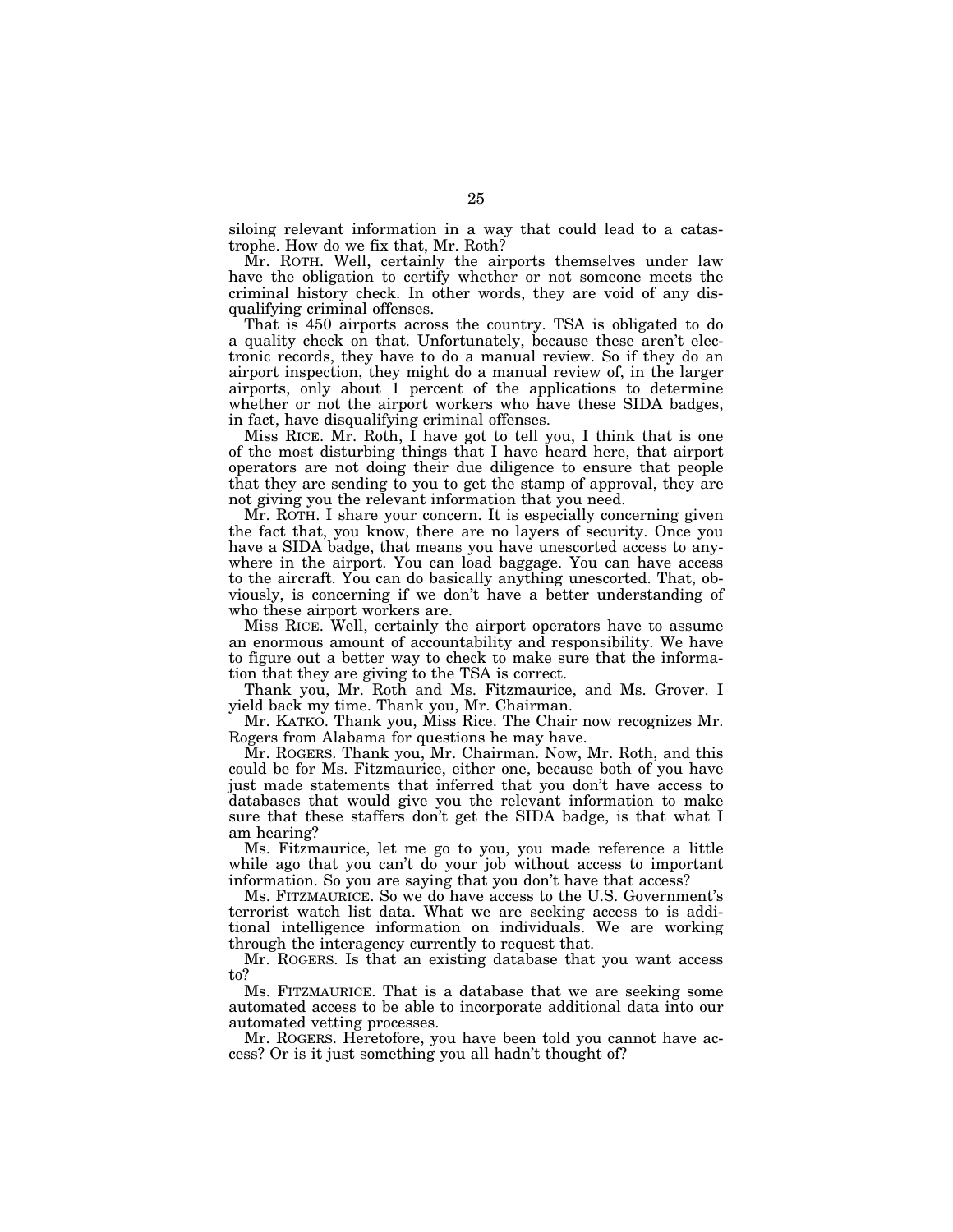Ms. FITZMAURICE. I think that when we recognized the value of this, we have been working to pursue gaining access to this.

Mr. ROGERS. But you knew about it before now? I am trying to figure out why at this late time you are just now saying well, we probably should have had access to that database. If it was a database that had information about potential terrorists in it, why wouldn't you already be plugged into it?

Ms. FITZMAURICE. So again, I think what we have to understand is the watch lists, which are maintained by the FBI's Terrorist Screening Centers, are what are determined to be individuals who pose, you know, threats to transportation. We receive those watch lists for purposes of our vetting.

I think what we have recognized over time through our experience in vetting individuals and understanding the additional intelligence information that is contained in TIDE, we believe that we can supplement the value of what we do by identifying potentially individuals who may be unknown and-

Mr. ROGERS. Who has control of that database now?

Ms. FITZMAURICE. So that database that we are talking about is maintained by the NCTC.

Mr. ROGERS. Okay. Are they giving you any problems about accessing it? Is it just a technical issue now? Are they happy to let you in on it?

Ms. FITZMAURICE. Yeah. This is a coordination discussion right now with the interagency. The vetting systems are very complex. You know, we have the airports, we have the airlines, they are submitting information to us. We have our system that is actually doing the analysis. We are getting information from the watchlisting community. So it is really just more of the complexities of that interagency coordination process that we are working through.

Mr. ROGERS. How long do you think it will take you to work through that?

Ms. FITZMAURICE. I am very optimistic now. We have had frequent and on-going discussions on this matter. I would expect that we will be able to work through it in the very near future.

Mr. ROGERS. That is very lawyerly.

Ms. FITZMAURICE. I am not a lawyer, sir.

Mr. ROGERS. You sound like one.

Mr. KATKO. All right, just for the record, that hurts me because I am a lawyer.

Mr. ROGERS. I am a recovering attorney too. That is why I know one when I see one. So 60 days? Ninety days?

Ms. FITZMAURICE. I can tell you that we are having daily conversations on this topic. Even as frequent as this afternoon, we will be continuing those discussions on how we can seek and gain the access.

Mr. ROGERS. Mr. Roth, is what she just described what you were making reference to about the SIDA badges?

Mr. ROTH. Somewhat. It is a little more complicated than that from our point of view. There are a number of codes that we are talking about-

Mr. ROGERS. A number of what?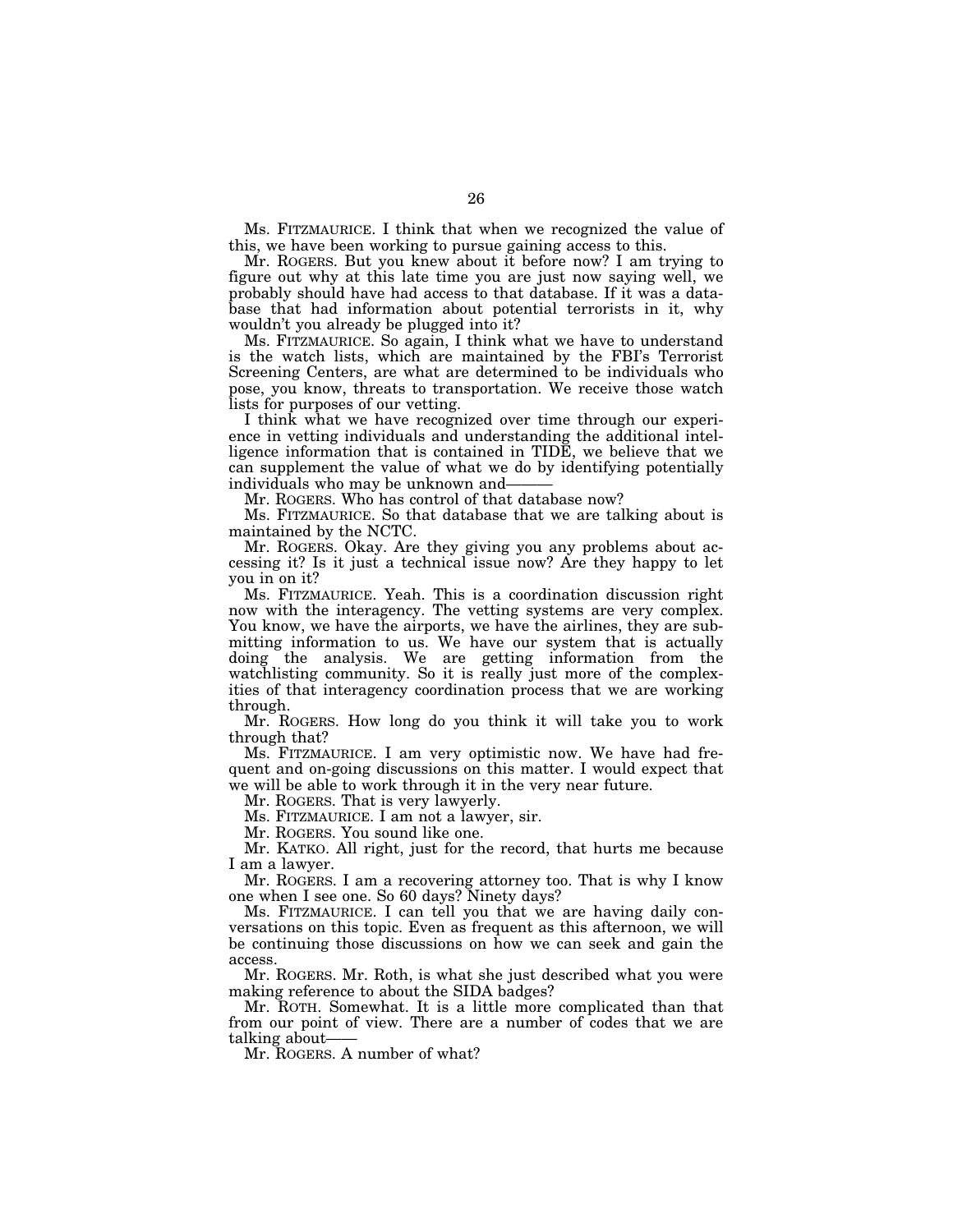Mr. ROTH. Of codes or sort-of categories of individuals or names in the large TIDE database. Now, some of those are, in fact, known or suspected terrorists that TSA does not have access to. Then there are others that are out there that are simply in the large TIDE database that really aren't used for watchlisting purpose, although TSA would like them to be noted for watchlisting purposes.

So there is really two categories of information. Some that is already sort-of vetted information, for example, there are several of these categories that other components within DHS gets but TSA doesn't get.

Mr. ROGERS. Why?

Mr. ROTH. It is difficult to describe in on open setting. But we can certainly explain it later on if you would wish.

Mr. ROGERS. Yes, I do. Let me ask, is this the first time that you have done an IG report on this problem?

Mr. ROTH. We have done reports on access badges in general, control over access badges. This is the first time, though, that we have done sort-of a data run comparing the SIDA badges to the terrorist databases.

Mr. ROGERS. Okay. All right. Do you agree with Ms. Fitzmaurice's characterization that the 73 people that were identified as having terrorist ties really weren't a problem?

Mr. ROTH. We don't have any information as to the process that TSA used once we gave them those names in November of last year. I would say that the more information that you have, the better decisions that you make. So whether or not these 73 individuals, in fact, did not pose a threat to terrorism doesn't mean that the system is working perfectly.

Mr. ROGERS. Well, my time is up. I hope one of the other Members will pick up on this. Because I would like to know if they weren't a problem, why were they on the list to begin with? With that, I yield back. Thank you.

Mr. KATKO. Thank you, Mr. Rogers. The Chair now recognizes Mr. Payne from New Jersey for questioning.

Mr. PAYNE. Thank you, Mr. Chairman. Thank you to the Ranking Member of this committee. Mr. Roth, a bit of a kind-of confusing element in your most recent report is how TSA's vetting process can be considered generally effective, yet 73 individuals with links to terrorism were not found during this process. It seems a little contradictory. Can you elaborate?

Mr. ROTH. Certainly. Thank you for that opportunity. When we talk about generally effective, what we are talking about is the operation that the vetting unit does within TSA. You know, they are only as good as the information that they get. So they do a very significant job, for example, they have over 2.2 million recurring vetting hits that they have to process every year. That is about 6,000 per day.

Additionally, they have to actually manually review 24,000 records a year, so that is 2,000 records a month, 500 records a week, to, you know, look at potential hits off the Terrorist Screening Database, to see whether or not these, in fact, are the individuals who are listed on the database itself.

So, I mean, they do a good job with the information that they have. But, again, what we had said is that we uncovered a vulner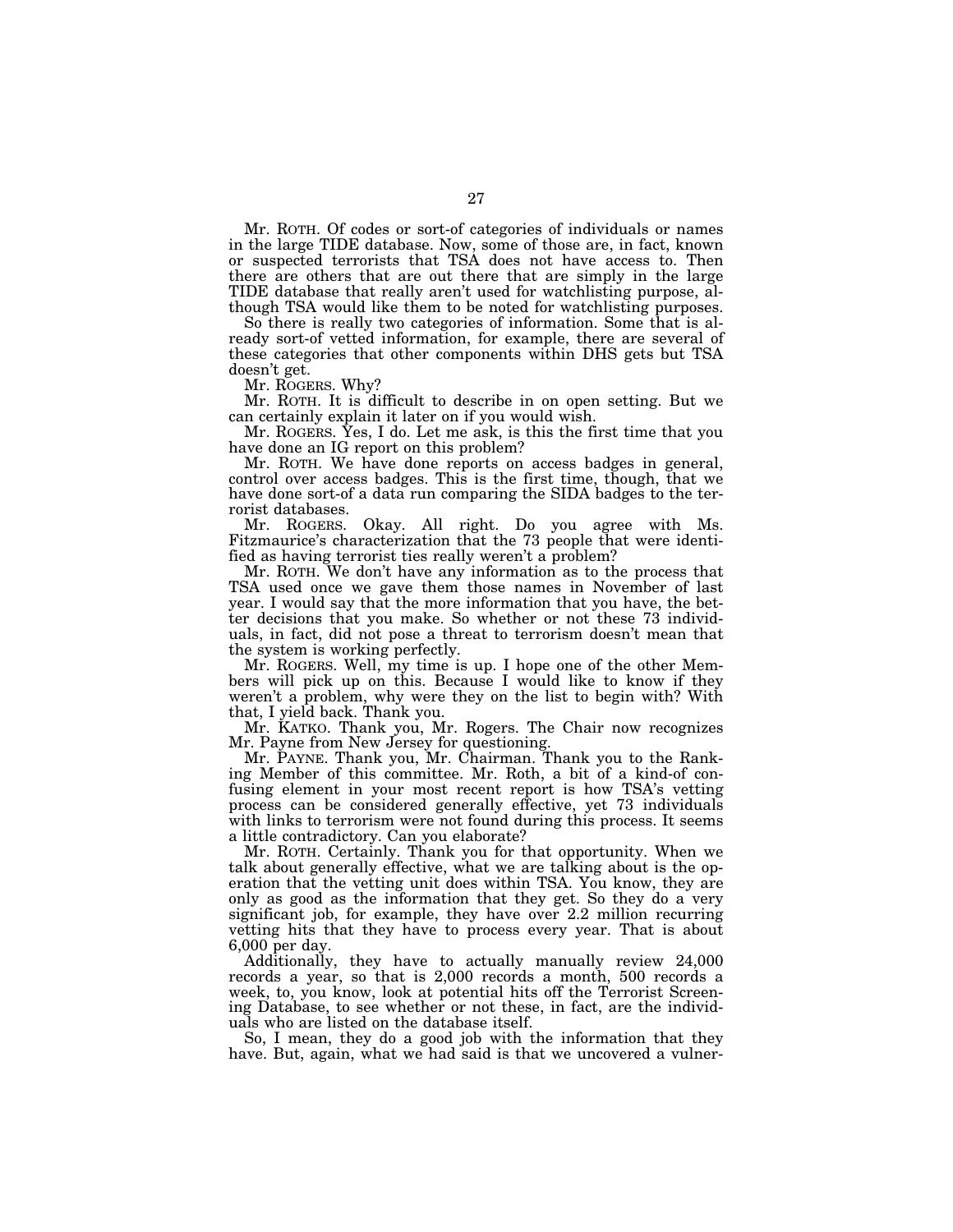ability which is they didn't have all the information they needed to do their job.

Mr. PAYNE. So basically with the volume, if it was other than an issue of terrorism, it would be considered not that bad. But, you know, the potential of 73 individuals, you only need one to have ill will against this country.

Mr. ROTH. That is the nature of the threat that TSA faces. It is an asymmetric threat, that all it takes is one. They have to be right every single time.

Mr. PAYNE. Your report acknowledges passport numbers and Social Security numbers being strong matching elements, yet neither is required during the application process. In your view, can TSA effectively identify potential risk if such elements are discounted?

Mr. ROTH. I think it makes their job more difficult. One of the things with regard, for example, the Social Security numbers, that is probably the best identifier you can use as far as an individual to being able to match an applicant off of the database. Unfortunately, the Privacy Act, which has some exemptions, does not exempt TSA from requiring SIDA badge applicants to have a Social Security number. That is something that I think would be a useful thing to have.

Mr. PAYNE. Okay. Ms. Fitzmaurice, during the Q and A with the Members up here, what leverage do we have with the airport operators if they are not complying and giving the information? You know, I believe you said that there is a lapse sometimes with the airport operators in doing that job. What leverage do we have to make sure that they are complying?

Ms. FITZMAURICE. So, you know, before we get to the compliance piece, I think what is important is us working closely with the airport operators to identify the areas for improvement, put out guidance on how we can do that, work with them to implement that, and then ensure that we have a robust compliance mechanism to go back and review and ensure that they are doing that, and, you know, take corrective action if we continue to find that they are not complying with that.

Mr. PAYNE. What would those corrective actions consist of? If we are having, you know, obviously continued issues around them getting to where we need them to be, what, what leverage do we have if they are falling short?

Ms. FITZMAURICE. Sure. Well, we do have formal security programs with all of the airports that they are required to comply with. We have inspectors who go out and review their performance against those requirements. I am not intimately familiar with all of the consequences, I will say, with respect to the, if there are issues of noncompliance, but happy to follow up with you on that.

Mr. PAYNE. Okay. Well, what can we do to strengthen the relationship TSA has with the airports to ensure accuracy of the data from potential and current aviation workers?

Ms. FITZMAURICE. Thank you. So, you know, we continuously look at this. We, again, we concur with the recommendations that the OIG has made in this area. Going back to 2012, we have been making improvements, putting in system logic so that it will reject information that may be erroneous or inaccurate.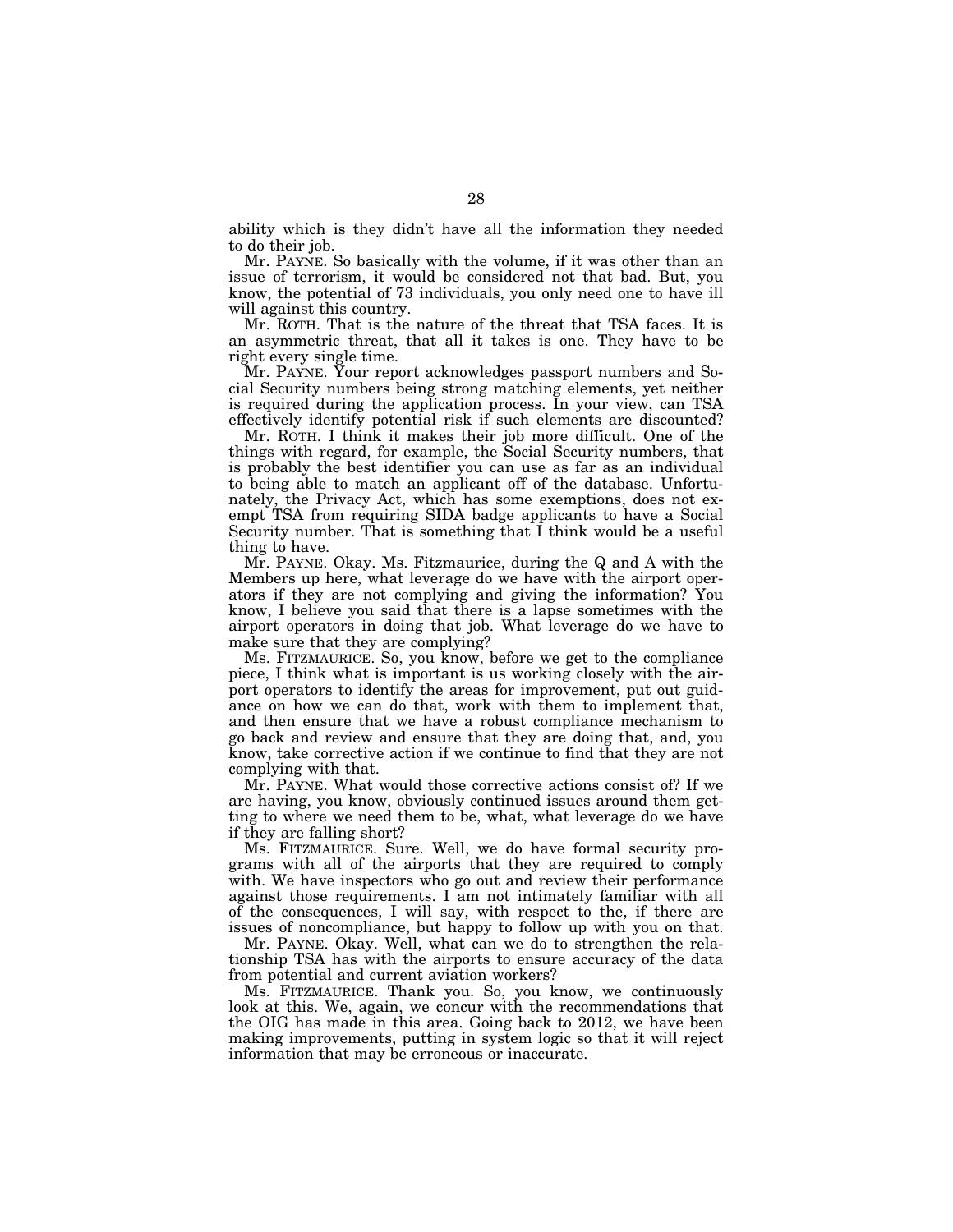We have also added automation to allow them to upload identity documents so we have that information to be able to review. But looking forward, I think there are continued opportunities. One of the things that we are looking at is further automation in this process.

So the way the information comes from the airport operators through channelers to us is through both automated and some manual processes. We are looking to move to a fully automated process that will reduce the opportunity for erroneous data to be submitted.

Mr. PAYNE. Thank you. I yield back, Mr. Chairman.

Mr. KATKO. Thank you, Mr. Payne. The Chair now recognizes Mr. Ratcliffe from Texas for questioning.

Mr. RATCLIFFE. I thank Chairman Katko and Ranking Member Rice for holding yet another hearing on this matter. I have to say, though, that it feels a little bit like the movie Groundhog Day, where the same things keep happening over and over again.

Inspector General Roth, you are back here again, as you were previously. We have had several hearings on this matter before this subcommittee on security breaches caused by improper screening. Most recently in April, I think, we had then TSA Administrator Carraway talking about the steps that had been taken to make airport and airline employee screening more secure.

But earlier this month, we had the report about officials being able to get banned items through security checkpoints 95 percent of the time. Now, Inspector General, we have got your report revealing that the TSA failed to identify these 73 active workers with links to terrorism, citing a lack of effective controls in your report. I note in your report, you conclude with this statement, ''With our recent report, we add another security vulnerability that TSA must now address.'' I agree with you. TSA does need to address these issues.

As Chairman McCaul noted, it has now been almost 14 years since 9/11. Unfortunately, some of what I see in your report calls to mind the troubling pre-9/11 trend that we had. I know that you are a former Department of Justice official, former assistant United States attorney, I should say. As you know, we had a problem before 9/11 where intelligence and law enforcement were not sharing information and connecting the dots. But we had an excuse back then, the law didn't allow it. So we changed the law to allow the sharing of that information.

So I want to ask you about your report because you say that TSA didn't identify these 73 individuals with links to terrorism because TSA isn't cleared to receive all terrorism categories under the current interagency guidance. Did I restate that accurately?

Mr. ROTH. Yes, sir.

Mr. RATCLIFFE. Okay. You talked a little bit about this with Congressman Rogers, but I am not real clear. Is this a situation where we need to change the law?

Mr. ROTH. It may very well be. My suggestion would be to allow TSA to deal with ODNI, the Office of National Intelligence, and determine whether or not they will be able to have access to this information. If not, it may require a change in the law.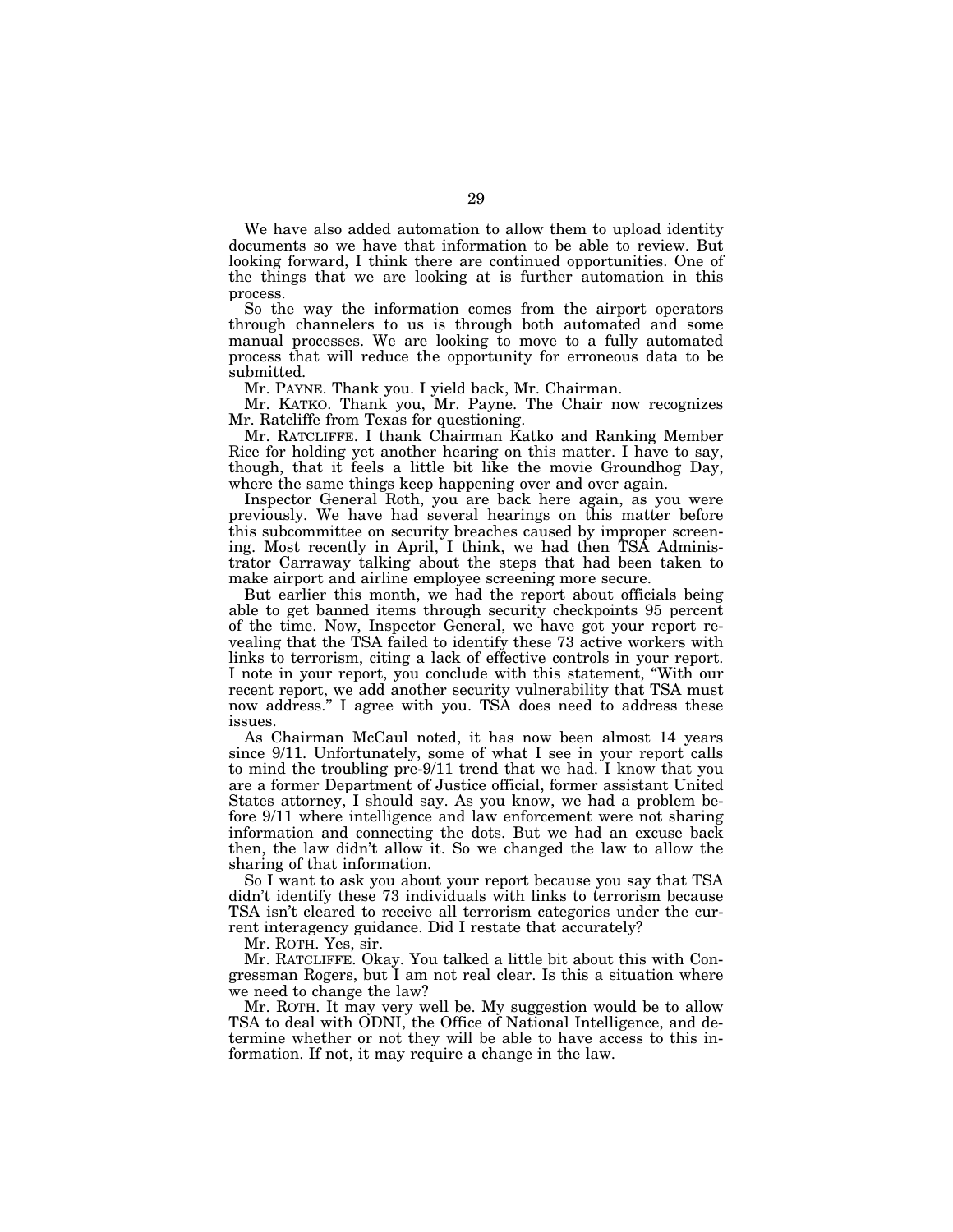I will say that I share your concerns that information sharing is critical, particularly in this area. Even if there is information that is contained within the TIDE database that is unsubstantiated, it is still useful for individuals doing a manual review of somebody who is going to have unfettered access to secure areas in the airport.

What is very troubling, both about this sort of TIDE database as well as criminal history checks, is that TSA is being treated, for all intents and purposes, as if they were a Wal-Mart, that an individual holding a SIDA badge for recurring criminal history checks, stands in line with Wal-Mart to determine whether or not there will be a criminal history check.

Mr. RATCLIFFE. Okay. Let me ask you about that. Because we talked a little bit about that. In your testimony, you talked about the fact that airport operators review the criminal histories for new applicants for these badges to secure areas, secure airport areas, but that TSA and the airports aren't legally authorized to conduct recurrent criminal history vetting. Is that right?

Mr. ROTH. That is correct.

Mr. RATCLIFFE. So, currently, then, how do TSA and the airports know if an employee has committed a crime during their tenure at the airport?

Mr. ROTH. That is the difficulty of it, and that is why TSA is providing this Rap Back Program, a pilot program that they are going to start at the end of this year, to try to attempt to get recurrent vetting. It is a new program that the FBI has started. But as far as the current conditions, that is a vulnerability.

Mr. RATCLIFFE. Okay. But is TSA right now—are they checking—do they have the ability to check against the Marshals Service Wants and Warrants list?

Ms. FITZMAURICE. Yes, we do check against the open Wants and Warrants for the Marshals Service.

Mr. RATCLIFFE. Okay. But that list doesn't include all disqualifying crimes, correct?

Ms. FITZMAURICE. That is correct. What is really critical here is getting access to the Rap Back capability.

Mr. RATCLIFFE. Okay. I see that my time has expired, so I yield back.

Mr. KATKO. Thank you, Mr. Ratcliffe.

I now recognize the gentleman from Massachusetts, Mr. Keating, for 5 minutes of questioning.

Mr. KEATING. Thank you, Mr. Chairman.

Mr. Ratcliffe mentioned this reminded him of the movie Groundhog Day. This also reminds me of the Leonardo DiCaprio movie, Catch Me If You Can, where he dresses up like an airline pilot, just waltzes right in through security. Because these are very real issues.

We had a hearing of the Oversight Committee, which I was Ranking at the time, at Logan Airport several years ago, and one of the major things that came out of that was the fact that there is real jurisdictional problems with airports that we have. We are hearing it again here today, in very severe terms.

I just want to follow up and say, if you have noncompliance by the municipal airport, what can you do about it? I mean, we found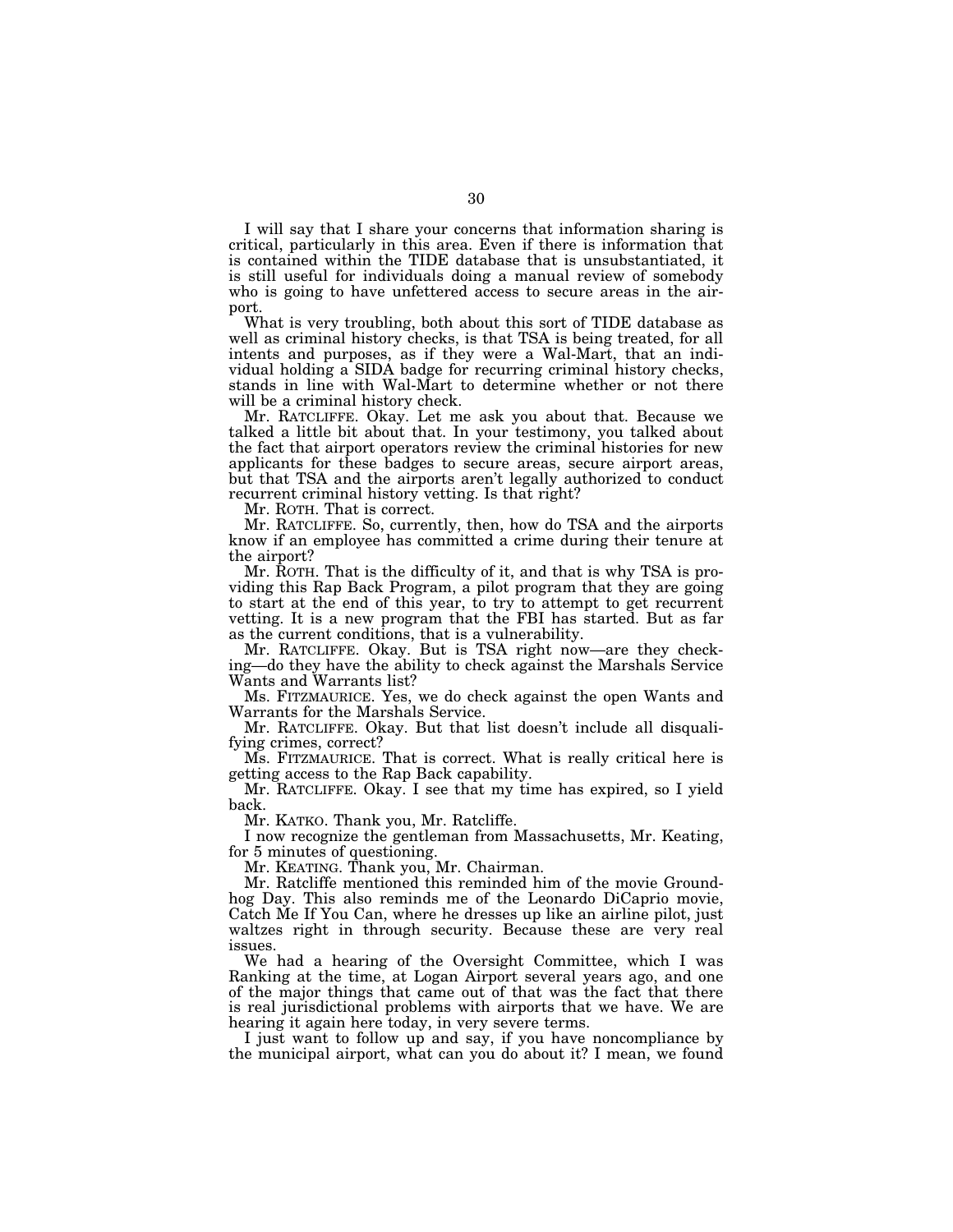holes in fences, perimeters not being looked at, and they were cited in vulnerability assessments and other things, and nothing was done because there was no enforcement over those municipal airports or whoever runs the airport authority, whoever runs these things.

We are seeing now in testimony this morning that when you are reviewing some of the employment vetting that is there, that you are doing only 1 percent of it. But you are finding mistakes that they don't do and they didn't come forward with it. Yet, how is that followed up? How are they penalized for that? What are they threatened with for that?

It seems like we have a basic jurisdictional issue aside from information sharing here, where you have Federal agencies that aren't helping each other or giving each other information that they should be giving each other. We are going to change the law to make sure that is the case. Yet, what are you doing with the municipalities?

Now, Ms. Fitzmaurice, there was an effort on the part of TSA to take the exit lanes in that inner security area and move the authority away from TSA employees and give it to the local—give the responsibility to the local municipal employees. Given what we have discussed this morning, is it fair to say that is sufficiently dead? Are you going to stop pushing that effort to get rid of TSA employees and replace them with municipal airport employees, or authority of the airport, you know, their employees?

Are you aware of what that effort has been in the last couple of years trying to shift that responsibility?

Ms. FITZMAURICE. I want to make sure that I am responsive and I understand your question.

You are asking whether we would take back the responsibility of the airport worker?

Mr. KEATING. No. No. You have been asking the airports over the last couple of years to shift the responsibility, take the responsibility with—they are putting their employees now in that exit lane out of the airports in which many airports is right next to where people are coming in. That has been delayed, I think in part, because Members of the committee expressing concerns.

Is it fair to say, given what we are hearing this morning, that that is not going to be pursued anymore?

Ms. FITZMAURICE. You know, I apologize. I don't have an answer for you on that. I will have to get back to you.

Mr. KEATING. Also, when we are looking at the number studies, I want to thank GAO. I mean, on the vulnerability studies on the physical aspects of this, we found that it is less than 3 percent of the airports that are being reviewed. This morning, we found out it is only 1 percent. We also know that the airports aren't doing their job either. It is too many of them. So we have these lapses all the way through. What I would hope, and maybe I can ask Mr. Roth this, do you think there is a need to have more accountability and a better need to enforce the operations of airport authorities and municipal airports as well when they can just look at the recommendations, look at what has been found, and we are not even clear anything's done other than them—they can shrug their shoul-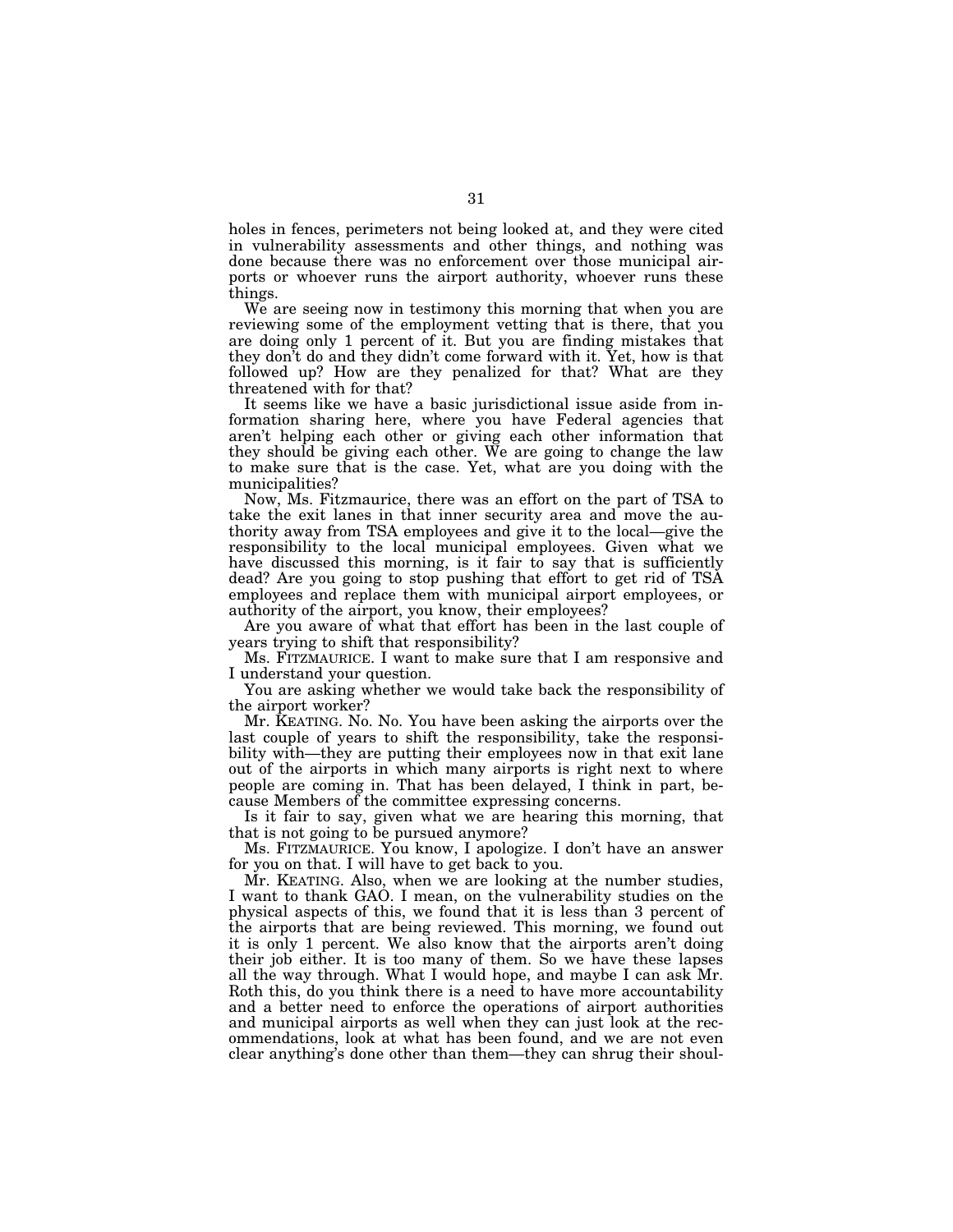ders, as they did with perimeter security when we addressed it, just say, well, we don't have the resources for this.

I just don't want to see a situation where we have a strategy and the Federal Government is pointing their finger at municipal airports and the authorities, the authorities are pointing at the Federal Government, our other law enforcements all pointing their fingers. Finger-pointing is dangerous, and it is going to get us nowhere. That is what we have been dealing with in the last few years.

So do you think there is a need to put teeth in what the TSA can do with airports?

Mr. ROTH. You raise a good point. We haven't actually done any work on that, but it is certainly something that we would be willing to consider, which is irrespective of whether TSA follows up and actually finds out, for example, whether the airport officials are doing the criminal history checks that they need to do, when they find noncompliance, what do they do about it? Unfortunately, I don't have the answer to that question, but you raise a very good question and——

Mr. KEATING. The answer when it comes to vulnerability studies, it is a toothless grin, nothing. So let's find out here and put some teeth in what we are trying to do.

I yield back, Mr. Chairman.

Mr. KATKO. Thank you, Mr. Keating.

The Chair now recognizes Mr. Carter from Georgia for 5 minutes of questioning.

Mr. CARTER. Thank you, Mr. Chairman. I appreciate your leadership in this most disturbing situation we find ourselves in.

Mr. Roth, I read your report, and I appreciate it very much, but there were several things in your report that were very disturbing to me, very disturbing.

First of all, it is my understanding that security credentials are being given to individuals regardless of their work or authorization dates. Is that correct?

Mr. ROTH. That is correct. What we had found was, in fact, say you were authorized to work for 18 months, you would get a security badge that would not turn off at the termination of your authority to work.

Mr. CARTER. So what you are telling me is that we might have people, and we may have people, we probably do have people, who are walking around unescorted in our airports and security areas who are here illegally?

Mr. ROTH. Who do not have authorization to work, yes. We identified that as a vulnerability.

Mr. CARTER. You know, certainly—certainly, we have these people's Social Security number, correct?

Mr. ROTH. I am sorry. I missed the question.

Mr. CARTER. Certainly, we have these people's Social Security number? We have that?

Mr. ROTH. We do not, no. That——

Mr. CARTER. Whoa. Whoa. Whoa. We do not. So you are telling me we have got people walking around unescorted in secure areas in our airports, and we don't even have their Social Security number?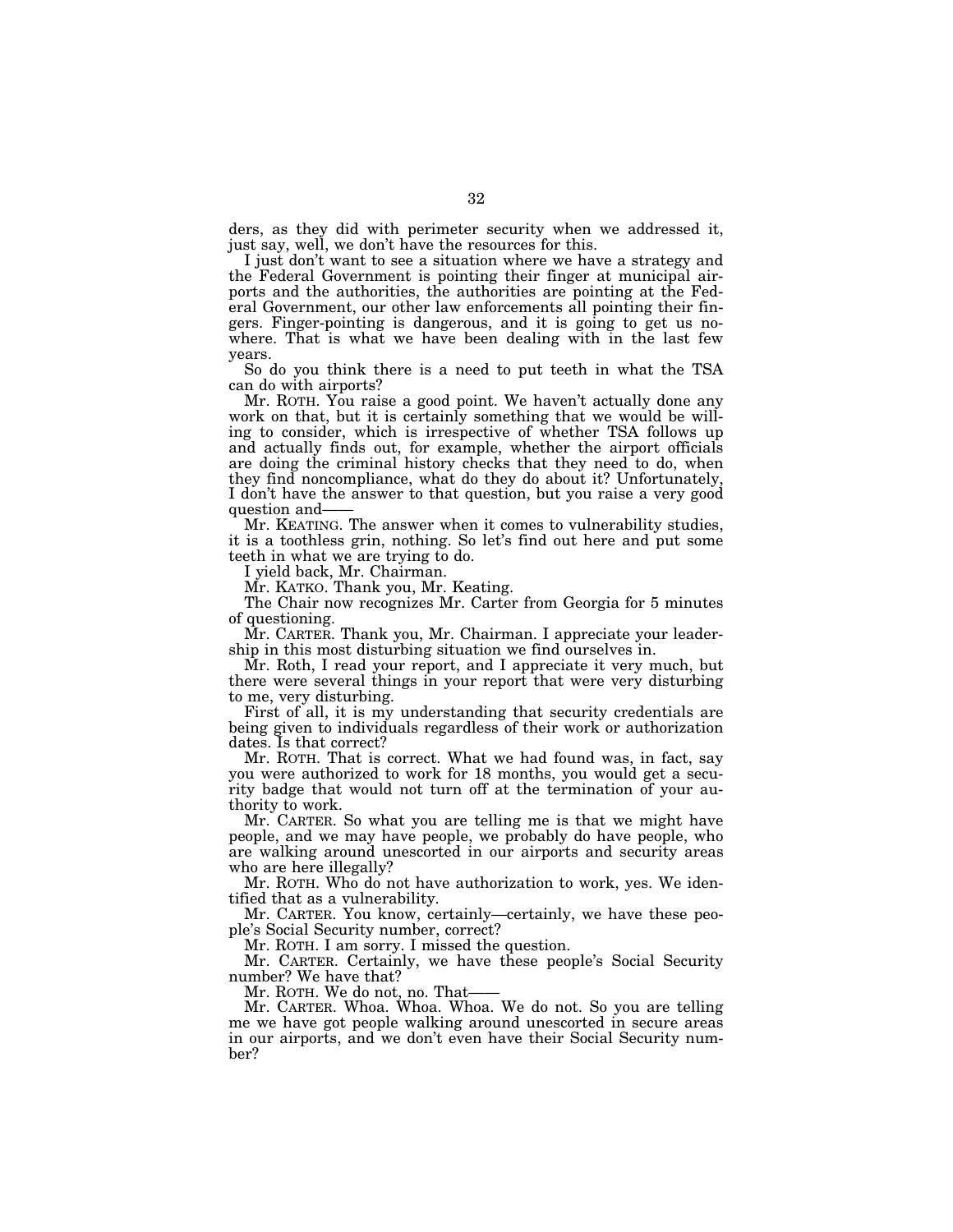Mr. ROTH. That is correct. We did a scrub of the data and found a number of areas in which they don't have either their alien registration number, if that is appropriate, their passport number, if that is appropriate, or their Social Security number.

Mr. CARTER. Holy cow.

Ms. Fitzmaurice, the report in the inspector general's investigation found that we had thousands of incomplete, or inaccurate applications and biographical information.

Can I ask you, Ms. Fitzmaurice—and if you will bear with me, please—can you give me the first initial of your first name?

Ms. FITZMAURICE. S.

Mr. CARTER. S? Now I have got 3 minutes left to ask questions here. Do you think I can guess your first name in that 3 minutes? My point is simply this: We have applications that only have the first initial of the first name?

Ms. FITZMAURICE. That is correct.

Mr. CARTER. Does that scare you?

Ms. FITZMAURICE. So I think we are absolutely looking at and concerned with where we have erroneous and missing information, and we are taking actions. We have already implemented logic in our system to reject these types of-

Mr. CARTER. I appreciate that, Ms. Fitzmaurice. I really do. Look, I am from Georgia. I travel at least once, usually twice, through the busiest airport in the world, through Atlanta Hartsfield-Jackson Airport. To think that we may have people walking around in that airport who we don't even know what their name is. We don't have their Social Security number. I mean, isn't that something—look, I am okay. You know, I am pretty confident I can take care of myself to a certain extent. But my son's coming up later today. I want to make daggone sure he is okay. My younger son's coming up today, my middle son's coming up tomorrow. Isn't this something that should be taken care of immediately? Immediately?

Ms. FITZMAURICE. Yes. We are taking actions immediately to work on continued improvements to improve the data quality for the vetting systems.

Mr. CARTER. I just can't believe that in the world's busiest airport, in Atlanta Hartsfield-Jackson Airport, that we could have people walking around unescorted in secure areas in that airport, who we don't know their Social Security number; we don't know their name, and that is something that we are sitting here talking about? You ought to be on the phone right now. Stop, we have got to figure this out.

I am appalled at this. Mr. Roth, I appreciate the efforts here, and I appreciate all the efforts of all of you, but we need to take care of this immediately.

Mr. Chairman, I yield.

Mr. KATKO. Well, thank you, Mr. Carter. I think the committee shares your frustration, and that is why we had something else scheduled for today here on passenger rail safety and surface transportation safety, but instead we chose to have this hearing.

I want to juxtapose TSA's turtle-like response to seemingly serious problems with what the committee has done. We found out about this less than a week ago. We are having a committee hear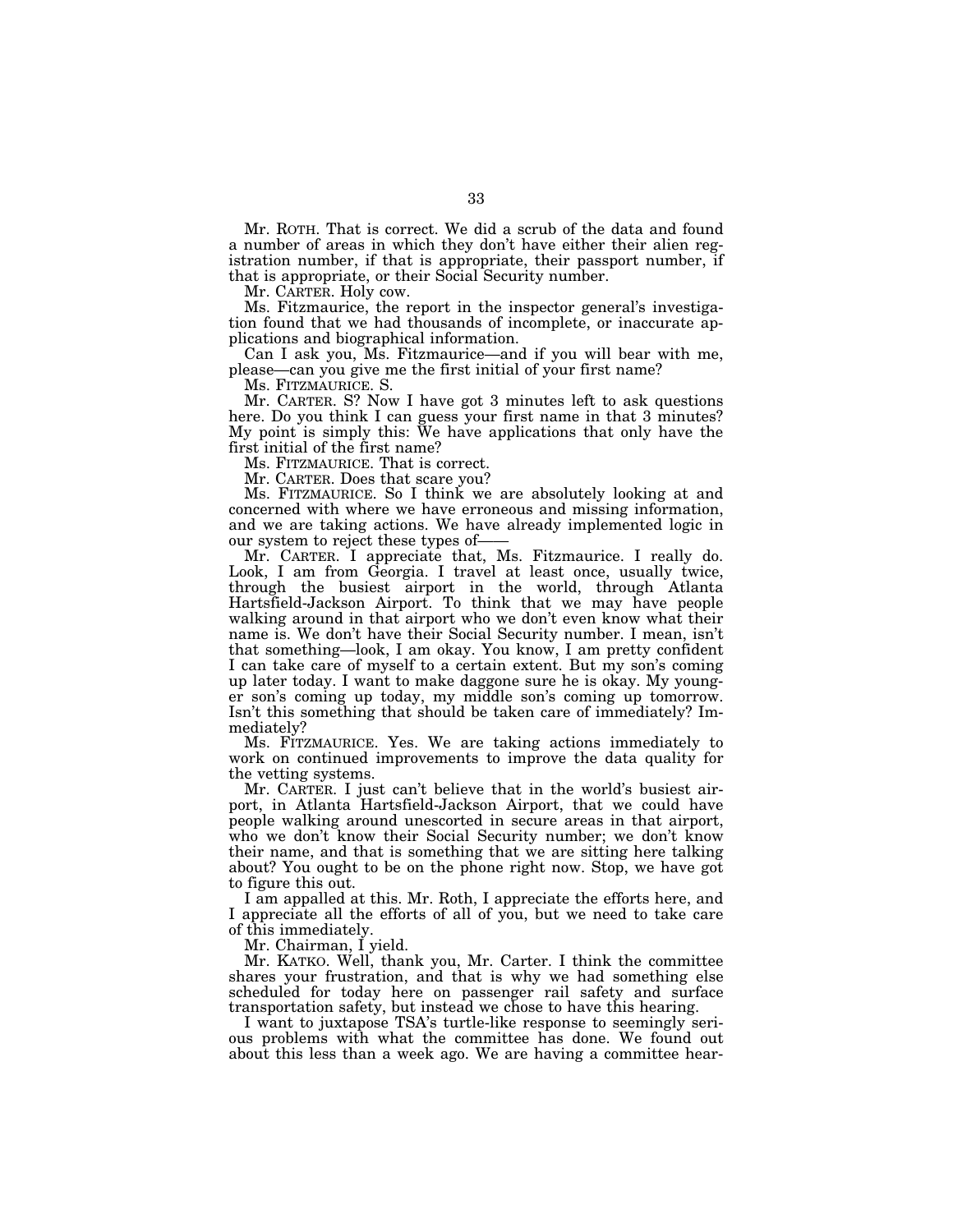ing today, and we are marking up a bill to fix this problem right after this hearing.

So the point is, if you have issues, and you need things done, I highly encourage TSA to come to us, because we can give you legislative fixes to things instead of waiting a year to negotiate or hope to get something while the security lapse—securities gaps continue.

Now, I note TSA is working on issues and trying to fix things. Let me tell what you TSA is doing in the mean time.

We had a problem with PreCheck. Our PreCheck bill is going to be introduced next week, or in the next couple of weeks, to deal with expanding, revamping the PreCheck Program and having it being run properly, because they have concluded that it was not. Part of the PreCheck was called Managed Inclusion, we take people out of nonsecure lines and put them into PreCheck because—for keeping to our passengers' flow. That is not right, and that is going to be fixed. Mr. Thompson is introducing a bill regarding that. We have access control and screening issues at airports to employees that are absolutely, positively abysmal. When people are having guns on airplanes, when people are dealing dope out of the Oakland Airport, it is a problem. It can't wait for discussions. We are going to fix that. We are introducing a screening bill next month that is going to fix that.

We also have many other things we are going to be working on. I can tell you going forward, I highly encourage TSA to work with us and not just close ranks and say, we are working, looking into the issue. It is now a year after you found out that your employees were not getting checked against a database, and a year after people started requesting that information happen, and they are still spinning their wheels. That can't happen.

You are entrusted with our Nation's security, our children's security, like Mr. Carter said, and we need to do a better job, we just flat out need to do a better job, and it starts with leadership.

It took us months of begging the President just to appoint a successor for TSA. That is unacceptable in such an important agency. So I can tell you one thing going forward, we are not going to wait for things to happen. We are going to legislate, and we are going to fix these things, because we can't wait for these things to be fixed.

Mr. Roth, I encourage you to keep doing what you are doing. You are doing a superb job at keeping us informed and exposing issues that need to be taken care of. I know it is a lot of work. I can tell you, Ms. Grover, too, what you are doing is critically important to the safety of our country. I applaud both of you and your agencies and your staffs for what you are doing, so keep it up.

Now, with that I want to thank the witnesses for their testimony and the Members for their questions. The Members of the committee may have some additional questions for the witnesses, and we will ask your response to these in writing. The hearing will be held open for 10 days without objection. The committee stands adjourned, but I will note that we are going right to mark up in about 15 minutes after a break, and we are going to have these bills out of committee today, hopefully, and then through the full committee next week and on the floor for a vote. That is how it should be done.